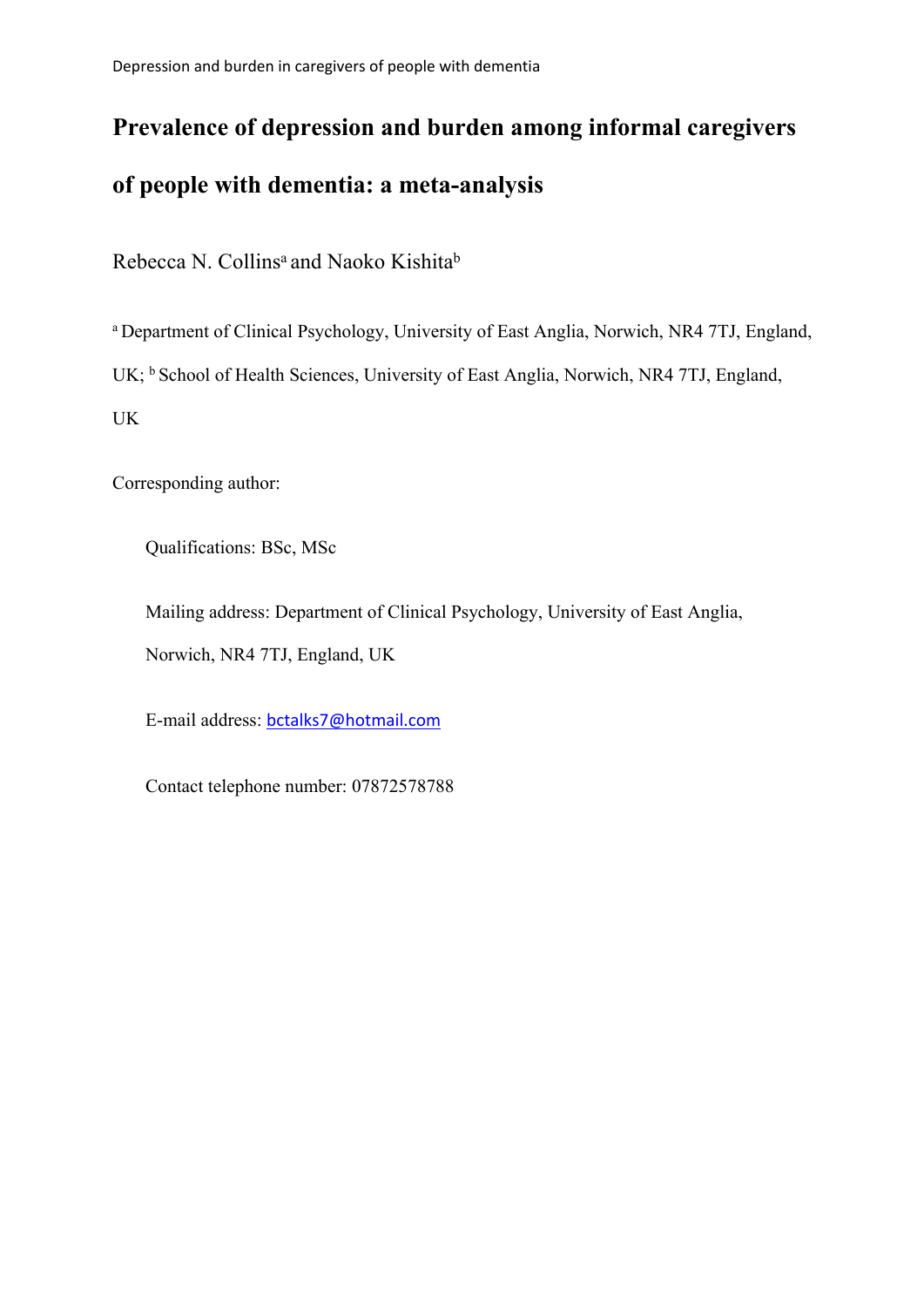## **Abstract**

This meta-analysis examined the prevalence of depression and burden among informal caregivers of people with dementia (PwD) and compared the prevalence of depression between male and female, and spousal and non-spousal, caregivers. The quality of studies was evaluated and moderator variables explored. A search of six electronic databases (PsycARTICLES, PsycINFO, MEDLINE Complete, SCOPUS, Web of Science and ProQuest) was conducted from the first available date to the 31st October 2017. Inclusion criteria involved observational studies that detailed the prevalence of burden or depression among informal caregivers of PwD. Forty three studies were examined with a total of 16 911 participants. The adjusted pooled prevalence of depression was 31.24 per cent (95% CI 27.70% to 35.01%) and burden was 49.26 per cent (95% CI 37.15% to 61.46%), although heterogeneity among prevalence estimates was high. Depression prevalence estimates differed according to the instrument used and continent in which the study was conducted. The odds of having depression were almost one and a half times higher in female compared to male caregivers. No significant difference was observed between spouses and non-spouses. Most studies had a medium risk of bias. The results indicate a great need within this population for interventions that are effective at reducing burden and depressive symptoms. It therefore appears imperative for dementia services that are not providing interventions targeting these difficulties to do so.

**Keywords:** carers; depressive symptoms; caregiver-burden; epidemiology.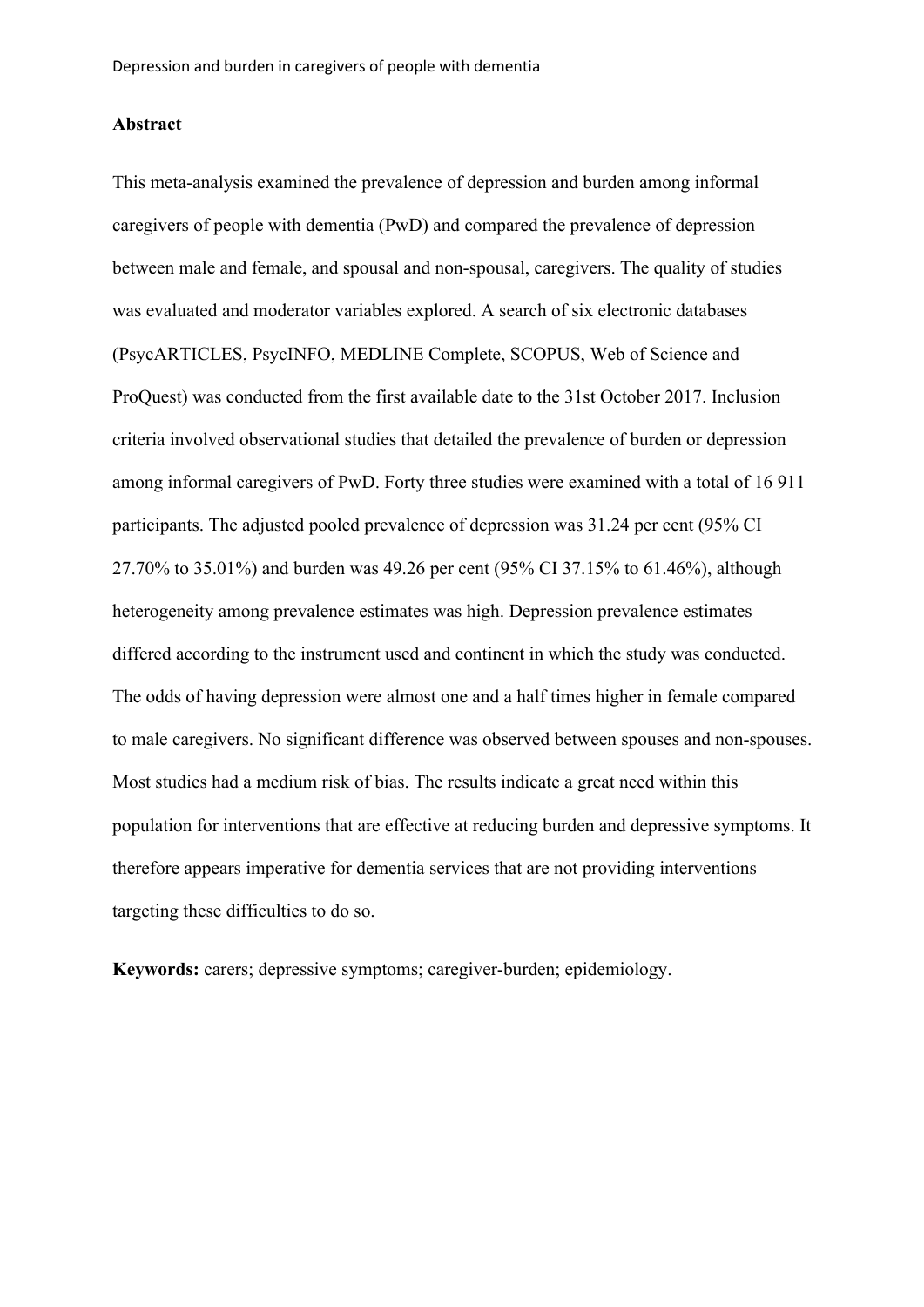## **Introduction**

The number of people with dementia (PwD) is rising every year. By 2050, there will be approximately 131 million PwD worldwide (Alzheimer's Disease International 2015). It has therefore been perceived as one of the greatest problems facing society in the twentyfirst century (Alzheimer's Society 2014).

The majority of PwD are community-dwelling and cared for by a spouse or an adult child, typically of the female gender (Alzheimer's Research UK 2015). The increasing number of dementia cases means that the number of informal caregivers (unpaid relatives or friends) of PwD is also increasing. Research indicates that informal caregivers of PwD can experience positive benefits from the acquisition of the caregiving role, such as feeling as though family members have come closer together and appraising life as more fulfilling and meaningful (Cohen, Colantonio and Vernich 2002). However, there is an abundance of literature that suggests that the role can lead to the presence of perceived burden (*e.g.* Chiao, Wu and Hsaio 2015; Brodaty and Donkin 2009) and psychological difficulties. The strongest evidence base is for the presence of depressive symptoms, that are more severe than those found in older adults who are not caregivers (Vitaliano 1997) and caregivers of people without dementia (Pinquart and Sörensen 2003).

# *Burden*

In this review, 'caregiver burden' (here on referred to as 'burden') is conceptualised as a multidimensional biopsychosocial reaction (Given *et al.* 2001) that results from the caregiver's perception of the degree to which the care-recipient is dependent upon them and the caregiving role has had a negative impact upon their emotional health, physical health and social or financial status (Zarit, Todd and Zarit 1986). Literature has frequently attempted to distinguish 'objective' from 'subjective' burden, although this distinction still remains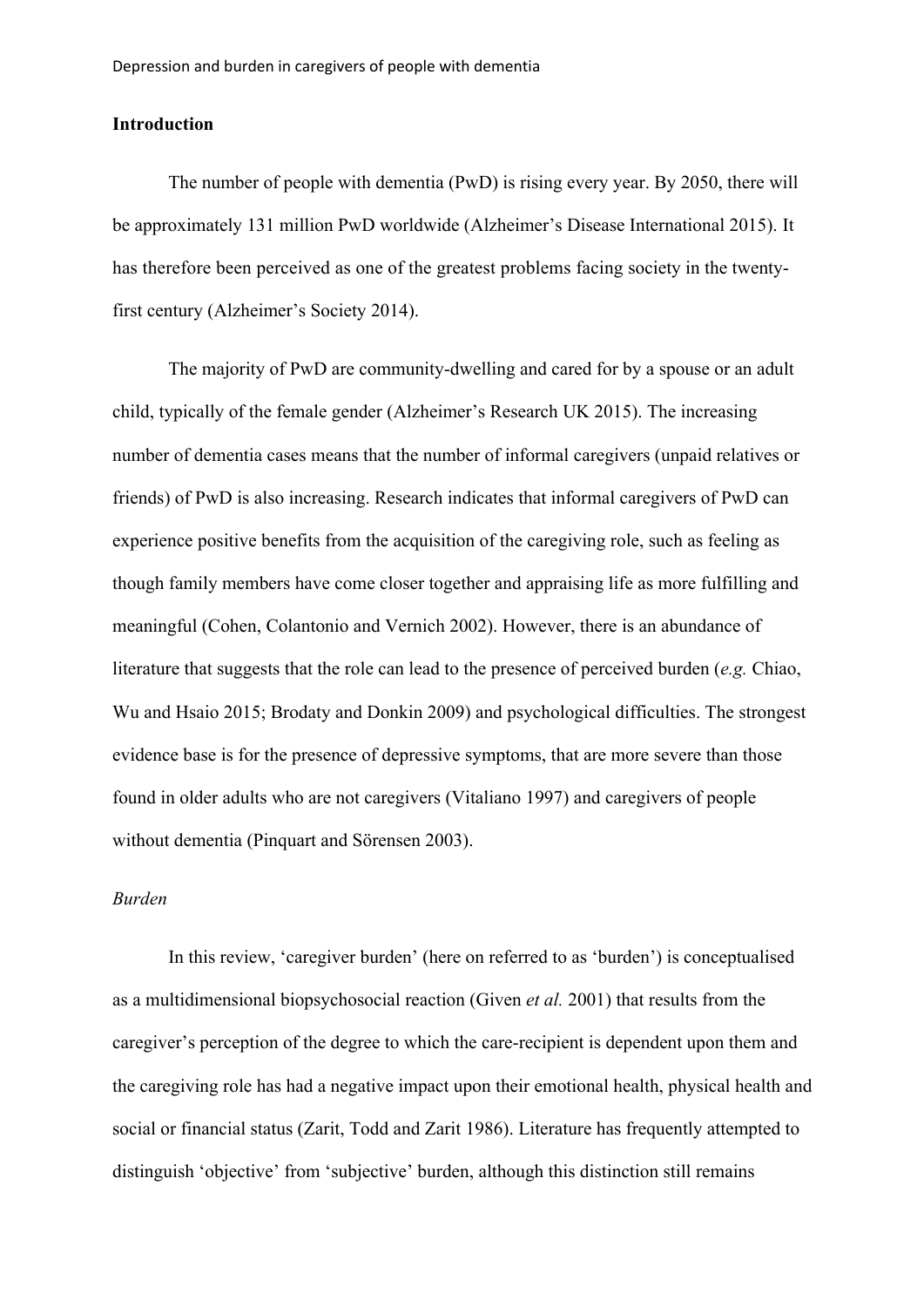unclear. The current burden definition is based on that of Zarit, Todd and Zarit (1986) which has been suggested to include 'objective burden' concepts (*e.g.* physical, social and financial impacts and level of dependency) and 'subjective burden' concepts (*e.g.* the caregiver's perceptions and the emotional impact of caregiving), and is in line with most of the wellestablished and validated caregiver burden measures (Vitaliano, Young and Russo 1991).

When taking into account this burden definition and the research comparing the experiences of caregivers of people with and without dementia, it becomes clear why caregivers of PwD might perceive greater burden. Caregivers of PwD tend to spend more hours per week on caregiving tasks, assist with a greater number of activities of daily living, report more employment complications and less time for leisure and social activities due to caregiving responsibilities (Ory *et al.* 1999), and spend more of their own money on caregiving expenses (O'Brien 2016). In addition to this, many PwD display aggressive behaviours, the presence of which increases perceived burden (Ornstein and Gaugler 2012). Interestingly, the higher the burden experienced by caregivers of PwD, the more likely they are to expedite nursing home placement (Gaugler *et al.* 2005).

Research exploring burden in caregivers of PwD has tended to focus on the relationships between burden and psychological constructs such as depression, and predictors of burden. This has revealed that depressive symptoms and burden are positively correlated with one another (Epstein-Lubow *et al.* 2008; Medrano *et al.* 2014). Moreover, that there are significant patient related predictors of burden such as the patients' severity of dementia, behavioural problems or psychological symptoms and extent of personality change, and caregiver related predictors including sociodemographic variables and psychological health (Etters, Goodall and Harrison 2008; Chiao, Wu and Hsaio 2015). These studies have therefore been significant in uncovering the potential difficulties that may be experienced by those with perceived burden and the types of factors that increase a caregiver's vulnerability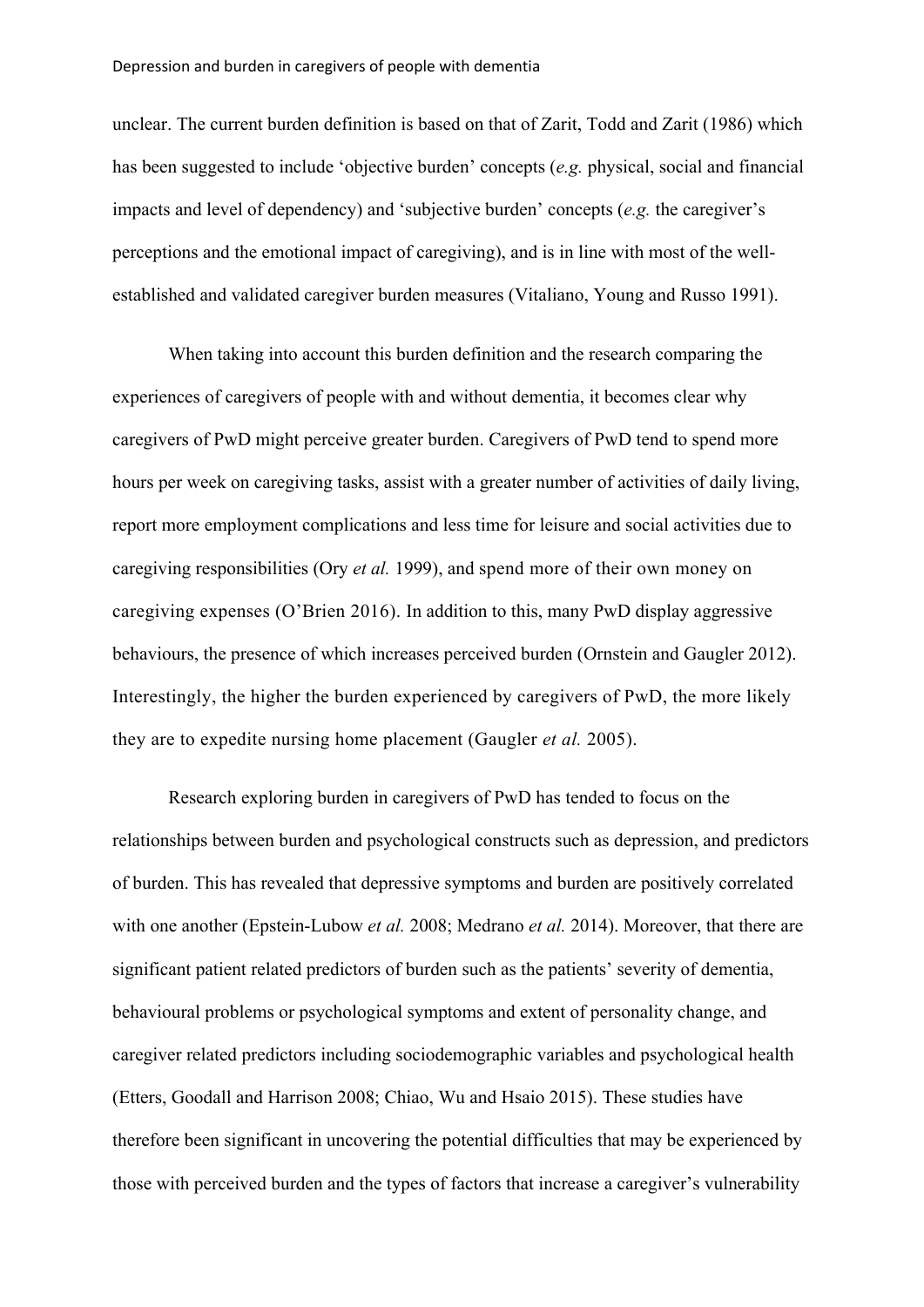to experiencing perceived burden. However, to our knowledge, there has been no metaanalytic review of the prevalence of burden among informal caregivers of PwD. Determining this would appear vital to further our psychological understanding of this population and help inform the provision of services.

### *Depression*

Depressive symptoms can include a persistent sadness/low mood, marked loss of interest or pleasure in activities, disturbed sleep, decreased or increased appetite or weight, loss of energy, poor concentration, feelings of worthlessness or guilt and/or suicidal ideation or acts (American Psychiatric Association; APA 2013). To fulfil the Diagnostic and Statistical Manual of Mental Disorders-V (DSM-V) criteria for major depression at least one of the first two symptoms must be present alongside five of the remaining symptoms nearly every day for at least two weeks (APA 2013). There are numerous self-report measures that have been designed to map onto the diagnostic criteria for depression, include specified cutoffs to determine depression, and have been validated in older adult populations. The most frequently used measure in research on caregivers of PwD is the Centre for Epidemiological Studies-Depression (CES-D; Radloff 1977).

Caregivers who have depression typically experience problems in daily functioning and poorer physical health (Gallagher *et al.* 1989; Cucciare *et al.* 2010). In addition, a large cross-sectional study of 566 informal caregivers of PwD revealed that approximately 16 per cent had contemplated suicide more than once in the previous year (O'Dwyer *et al.* 2016). Although a smaller longitudinal study found the prevalence of suicidal thoughts to be substantially lower than this at approximately five per cent (Joling *et al.* 2018), both studies reported depression to be a risk factor for suicidal ideation. Therefore, at least, depression can compromise a caregivers' ability to effectively maintain their role and, at worst, it can lead to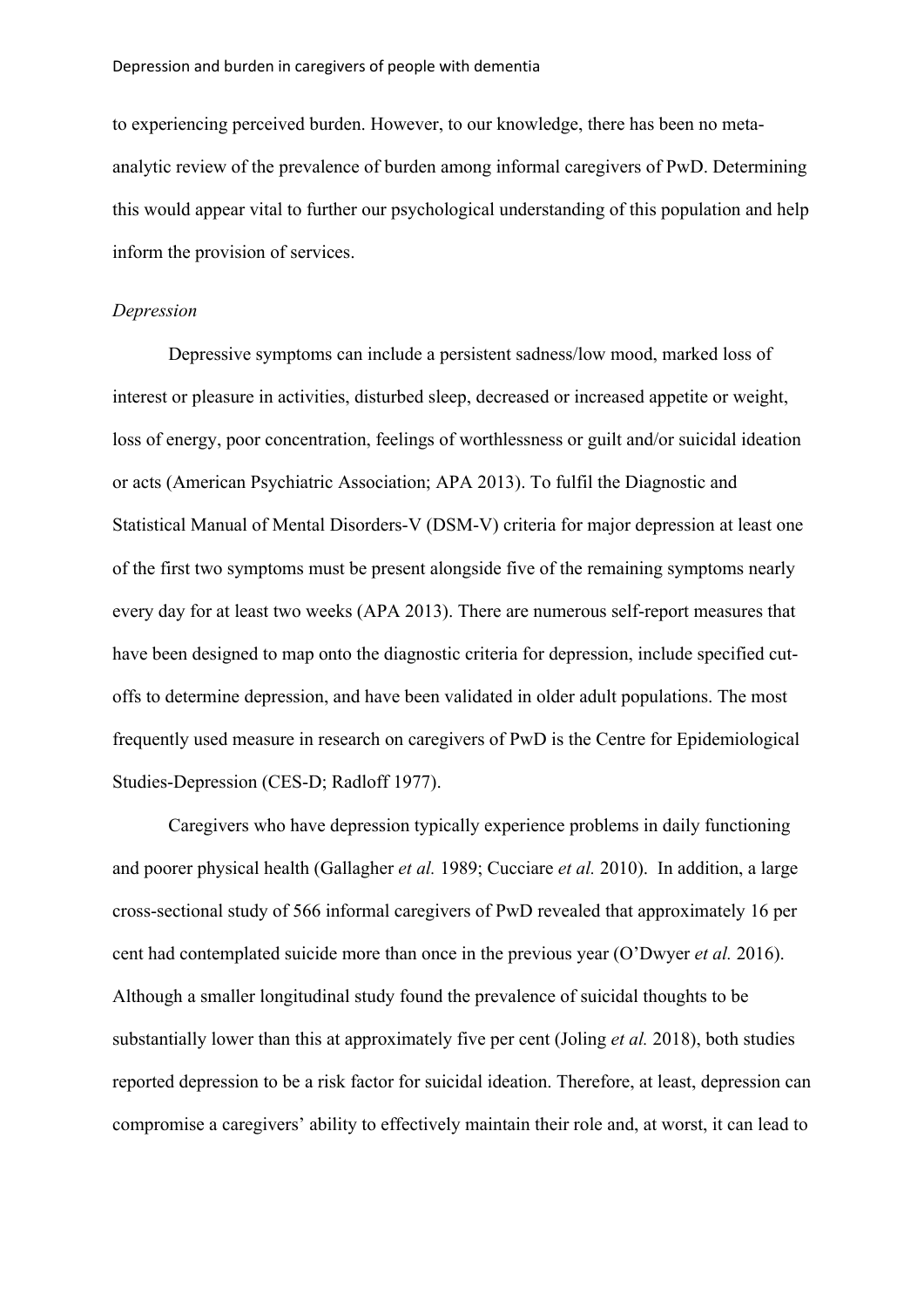suicide; demonstrating why investigating the prevalence of depression among this population is important.

A previous meta-analysis found a moderately significant difference in depressive symptoms between informal caregivers of PwD and people who were not caregivers (Pinquart and Sörensen 2003). This review however did not evaluate the prevalence of depression among either group. A meta-analysis conducted 13 years ago estimated the pooled prevalence of depressive disorders among informal caregivers of PwD, assessed via interviews based on the DSM-III(-R)/IV (APA, 1980; APA, 1987; APA, 1994) or International Classification of Diseases 10th Revision (ICD-10; WHO 1992). This was found to be approximately five times higher than that of the general population, at 22.5 per cent (Cuijpers 2005). A more recent meta-analysis by Sallim, *et al.* (2015) estimated the pooled prevalence of depression among caregivers of people with Alzheimer's disease (AD), measured via self-report instruments, to be 34 per cent. However, these reviews included relatively small numbers of studies; ten (Cuijpers 2005) and 13 (Sallim *et al.* 2015).

A contextual model (Fig 1) by Williams (2005) adapted from that of Dilworth-Anderson and Anderson (1994) conceptualised the factors that may influence the likelihood of a caregiver of someone with dementia experiencing depression. Among other factors, gender and the relationship to the care-recipient were posited to influence this likelihood.

 $\langle$ insert fig 1. here $>$ 

Indeed, one meta-analysis found the prevalence of depression to be higher in female and spousal caregivers of people with AD compared to male and non-spousal caregivers of people with AD, respectively (Sallim *et al.* 2015). However, this review was limited to caregivers of people with AD and, due to the extremely small number of included studies in each meta-analysis ( $n = 3$ ) and the lack of assessment of publication bias, findings may not be robust. It is important to note that using meta-analytic approaches to investigate the influence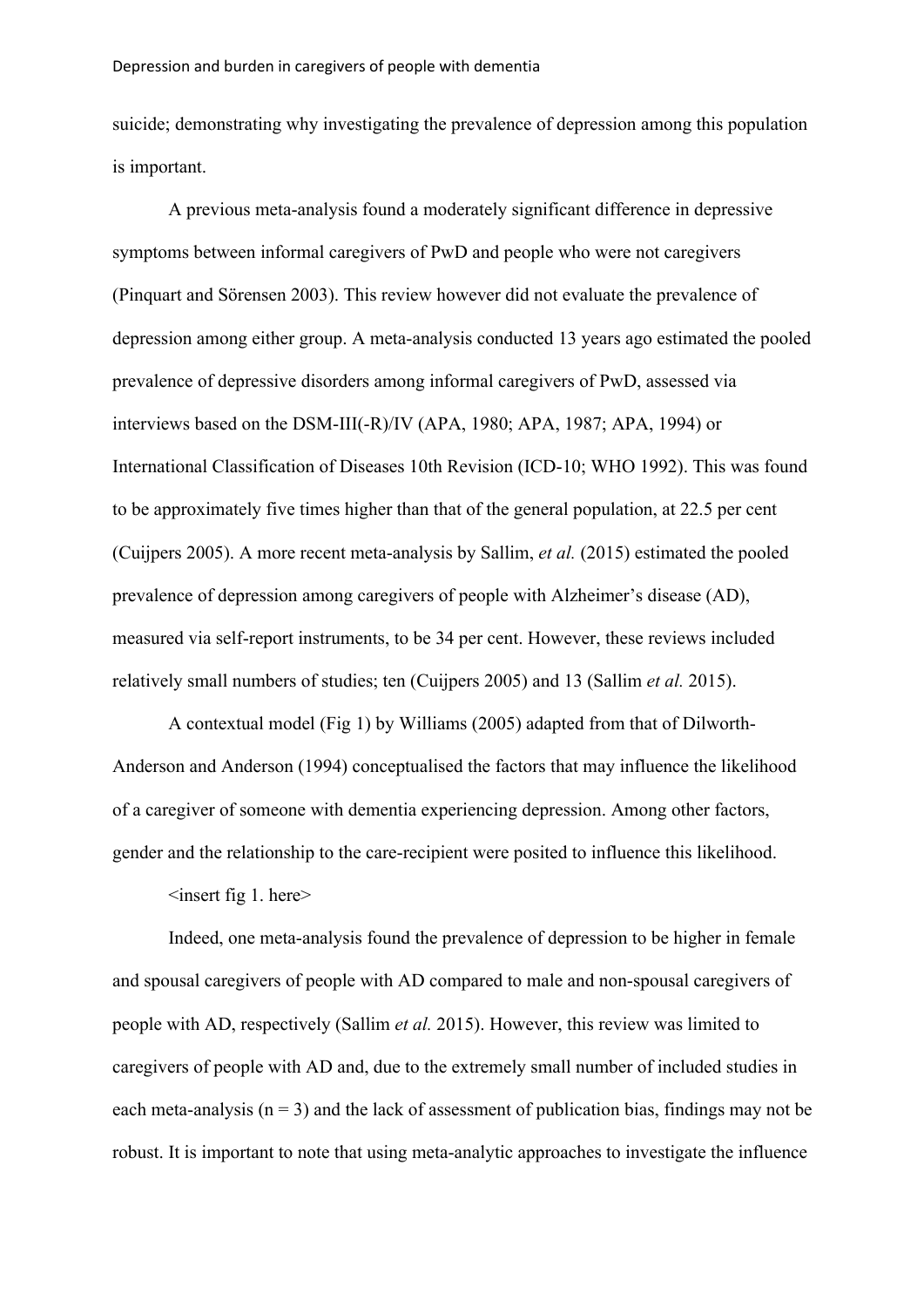#### Depression and burden in caregivers of people with dementia

of the other contextual factors presented in the adapted model of Williams (2005) on depression would not be appropriate, given that research often presents these factors as summary data and conducting moderator analyses on such data would introduce aggregation bias (Harbord 2010).

There are many psychological interventions that are being delivered to and adapted for informal caregivers of PwD, such as Compassion-Focussed Therapy (Collins, Gillian and Poz 2018) and Mindfulness Based Stress Reduction (*e.g.* Hoppes et al. 2012). Determining the current prevalence of burden and depression is important to quantify the need for such programmes and the requirement to develop, adapt, or change the availability of, existing treatments to fulfil the needs of this client group, and so help delay and reduce rates of transition into care homes (Alzheimer's disease International 2013; Gaugler *et al.* 2005).

The study aimed to address the gaps in the literature on burden and depression by conducting a current comprehensive meta-analysis with the following objectives:

- (1) To quantify the prevalence of burden and depression among informal caregivers of PwD.
- (2) To compare the prevalence of depression among female and male caregivers and spousal and non-spousal caregivers.
- (3) To explore moderator variables including the methodological quality

# **Method**

The meta-analysis adhered to the Preferred Reporting Items for Systematic Reviews and Meta-Analyses guidelines (PRISMA; Moher *et al.* 2009).

## *Eligibility Criteria*

Articles were included if they were written in English or Japanese, as both authors are fluent in English and the second author fluent in Japanese, and used observational study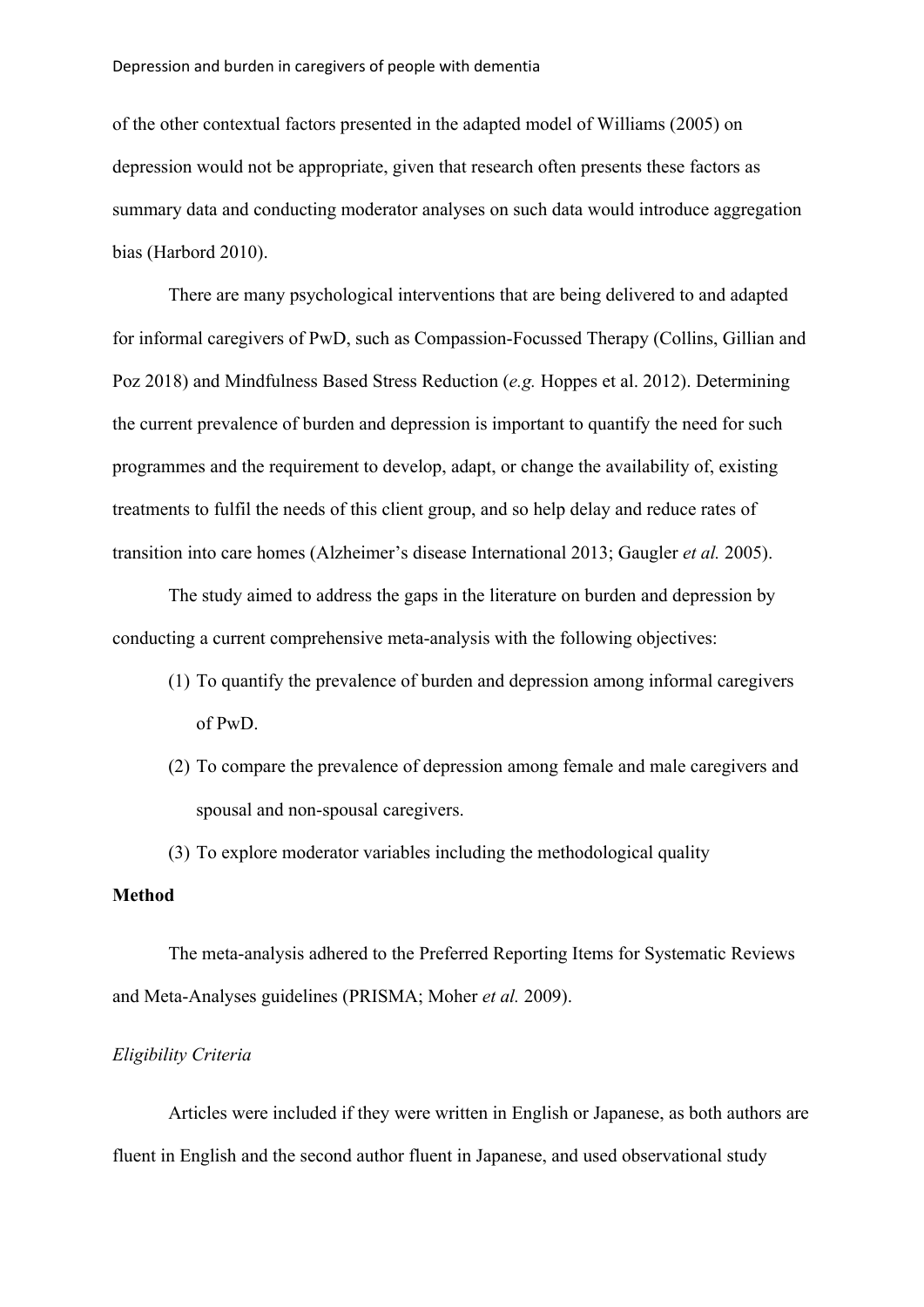designs (see Munn *et al.* 2014) including prospective and retrospective longitudinal cohort studies, case-control studies, cross-sectional studies and studies that analysed baseline data from other studies of randomized controlled trials (RCTs). All other study designs were excluded, such as experimental studies, qualitative studies, and review articles.

The population studied were informal caregivers of PwD. Studies involving caregivers of people without dementia or professional caregivers (*e.g.* paid support workers) were excluded. There were no limitations on the gender or age of the caregivers, the dementia type of the care-recipients, the setting or time spent as a caregiver. Studies were included if they sought to recruit a representative sample of its population. Studies were therefore excluded if they recruited *only* caregivers with specific mental or physical health difficulties, or they actively excluded caregivers experiencing a depressive episode.

Similar to the meta-analyses of Krebber *et al.* (2014) and Wang *et al.* (2017), studies were included if they reported the number or percentage of individuals with depression assessed by semi-structured or structured diagnostic interviews based on criteria by DSM-III(-R)/IV or ICD-10, or validated self-report measures with specified clinical cut-offs. Studies were included if they reported the number or percentage of caregivers that scored above a specified cut-off for burden on a burden measure that was in line with the study's definition, and had evidence of high internal consistency, validity, and being an effective tool for assessing burden in caregivers of PwD. For instance, the Caregiver Burden Inventory (CBI; Novak and Guest 1989) and the most widely referenced burden measure, The Zarit Burden Interview (ZBI; Zarit, Reever and Bach-Peterson 1980). The cut off point for the presence of mild to severe burden on the 22 item ZBI is >21. Studies not reporting depression or burden prevalence data were excluded.

Initially, articles published in any year were included. However, during the screening of full text articles the authors decided that only studies published from the year 2000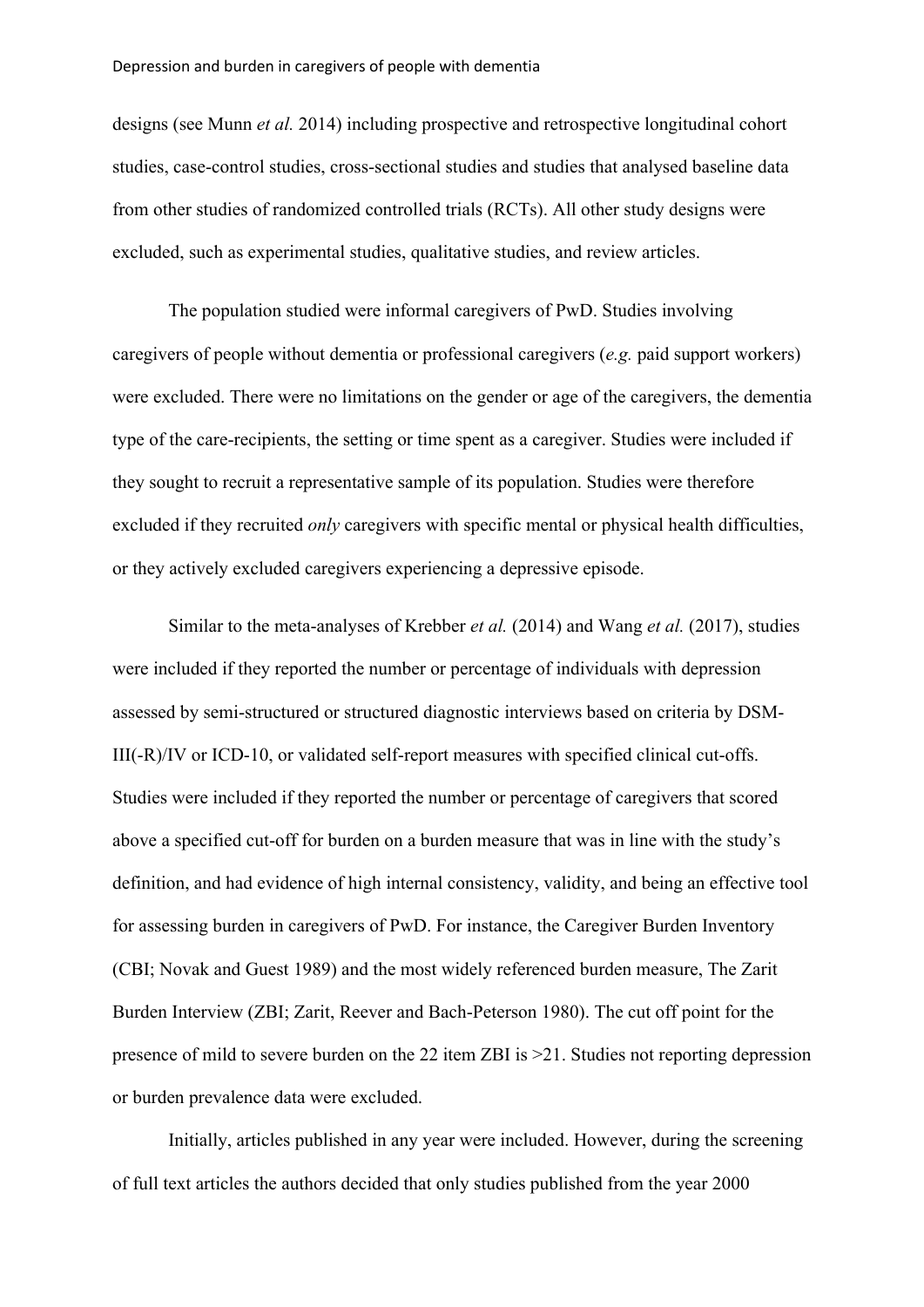onwards were eligible for inclusion. This decision was made because a number of factors have changed substantially from prior to the year 2000 to the present day which could have impacted upon the accuracy of the current prevalence estimates of depression and burden. For example, in the 1980's, older adult services in the United Kingdom (UK) rarely diagnosed dementia, it was common for PwD to be hospitalised, and there was a lack of psychologically informed care (Brooker 2017). In contrast, from around the 1990's there has been an increase in the formal diagnosis of dementia and a shift towards community based care, with most PwD today living in the community and receiving care from a relative or friend (Schulz and Martire 2004). The evidence base for and provision of psychosocial and psychological interventions (*e.g.* Cognitive Simulation Therapy; Spector *et al.* 2003) has also grown. Other factors taken into account included life-style changes and technological advances, the increase in the prevalence of depression in the general population (WHO 2017), and the reduction in stigma towards depression in the last 20 years (Taylor Nelson Sofres British Market Research Bureau Limited 2014) - potentially increasing the likelihood of caregivers disclosing depressive symptoms.

## *Information sources*

A comprehensive search of the literature was conducted. The databases of PsycARTICLES, PsycINFO, MEDLINE Complete, SCOPUS and Web of Science were searched to identify relevant published articles. Unpublished articles including dissertations and theses were sought through the ProQuest global database. Hand searches were performed on the reference lists of included studies and relevant prevalence reviews and meta-analyses obtained via The Cochrane Online Library.

#### *Search*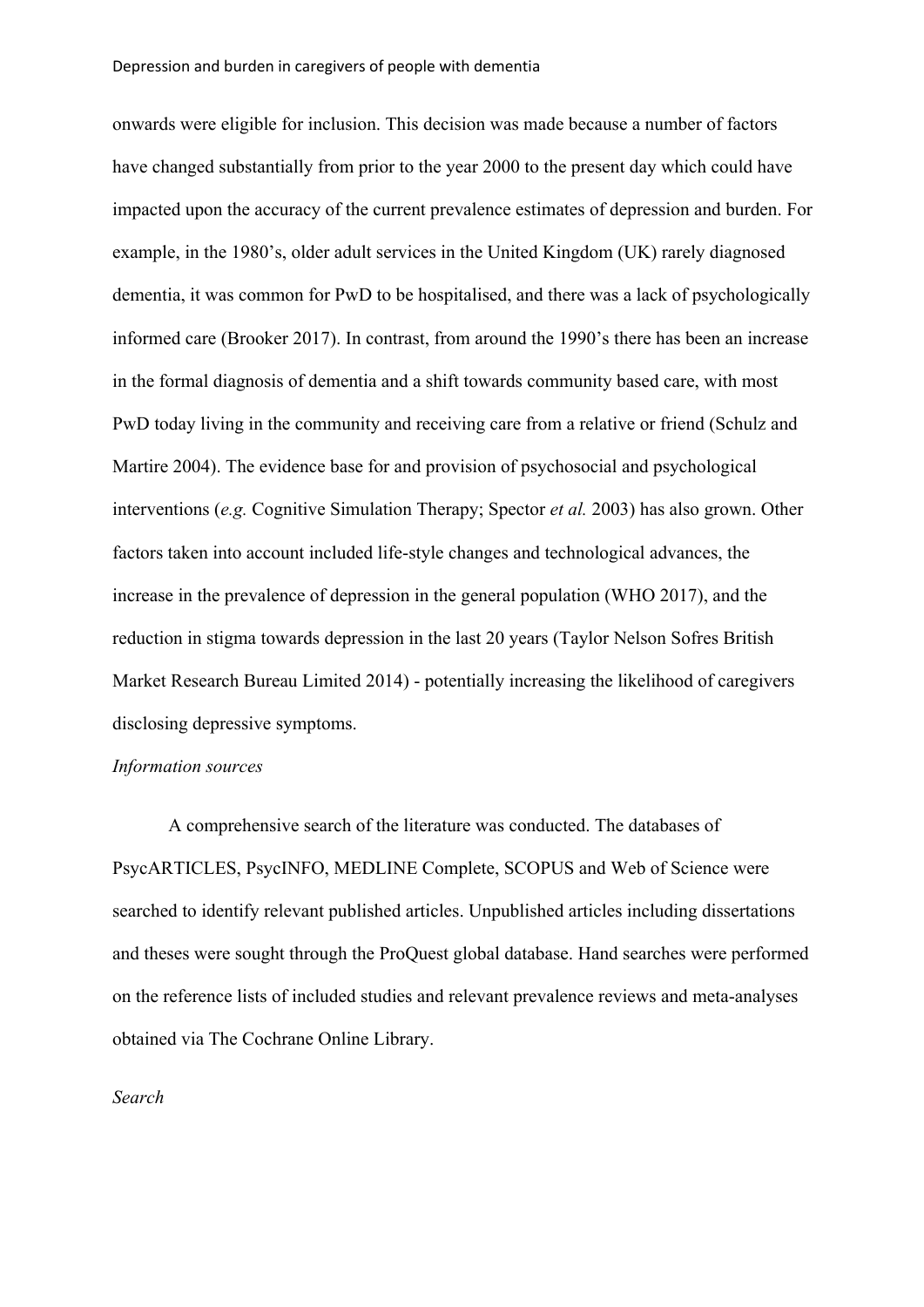The first author performed the search using the keywords and search strategies outlined in Table 1. All databases were searched from their inception to 31<sup>st</sup> October 2017 and no limits were applied to language.

< insert table 1 here>

#### *Study selection*

The results of the searches were merged using EndNote software (version X8.0) and duplicate articles removed. Eligibility assessment was conducted in a non-blinded manner. The first author performed the initial screening of the titles and abstracts, whereby clearly irrelevant articles were excluded. Full text articles were screened by both authors independently using a structured checklist created by the first author (Appendix A). The kappa coefficient was 0.68 indicating substantial agreement (Cohen 1960). Disagreements between reviewers were resolved through discussions. When data from studies overlapped, the report with the largest sample size or data set was included.

# *Data collection process*

The first author developed an electronic database which was pilot tested on a randomly-selected study by both authors collaboratively and refined accordingly. In order to reduce errors and minimise bias, both authors independently extracted the data from 11 of the included studies (10%) and results were compared, with no significant discrepancies identified. Data extraction was completed on the remaining studies by the first author independently and the data transferred to the Comprehensive Meta-Analysis software (CMA version 3; Borenstein *et al.* 2005).

#### *Data items*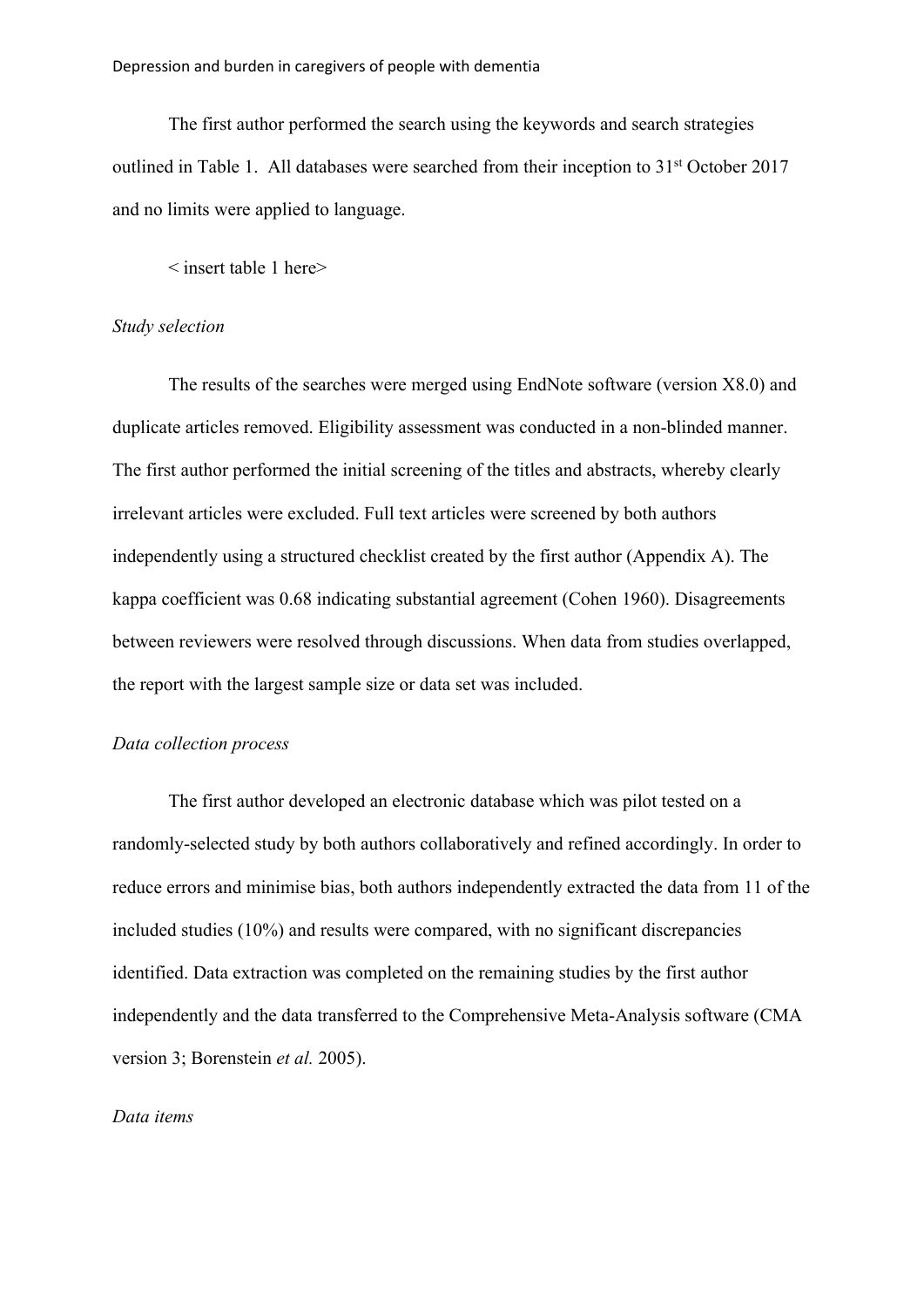Information was extracted from each study based on (1) characteristics of the study (including year of publication, country, design, recruitment process, sample size and instruments used to assess depression and/or burden); (2) characteristics of the caregivers (including the definition given for a caregiver, mean age, percentage female, race, nationalities, average length of time spent caregiving in months, percentage employed, percentage married, mean years of education and types and percentages of relationships held with the care-recipients); (3) characteristics of the care-recipients (including procedure used to diagnose dementia, percentages of the types of dementia diagnoses and severity of dementia - primarily measured by a mean Mini Mental State Examination (MMSE) score); (4) depression and burden outcome data (including the number or percentage of participants within the sample that were diagnosed with depression or scored above the specified clinical cut-off, and the number or percentage of females and males, and spouses and non-spouses that were diagnosed with depression or scored above the specified cut-offs). Information was not inputted if it was missing or unclear and not made available by study authors.

#### *Risk of bias in individual studies*

The bias risk of each study was investigated using a 13-item list (Table 2) adapted from existing criteria lists (Krebber *et al.* 2014; Luppa *et al.* 2012). Quality rating scales for RCT's tend to generate an overall score of study quality or separate quality scores in key domains. The assessment tool used in this review measured the level of risk that each study posed to the reliability of the specific outcomes of the current review. Adaptations were to the list were therefore made with regards to the population being studied and focused on: (i) the description of the caregivers including information about the care-recipients' diagnosis and (ii) the representatives of this population. Items for the description of the caregivers included sociodemographic characteristics (age and gender, and at least one of the following four: marital status, education, employment or socioeconomic status), inclusion and exclusion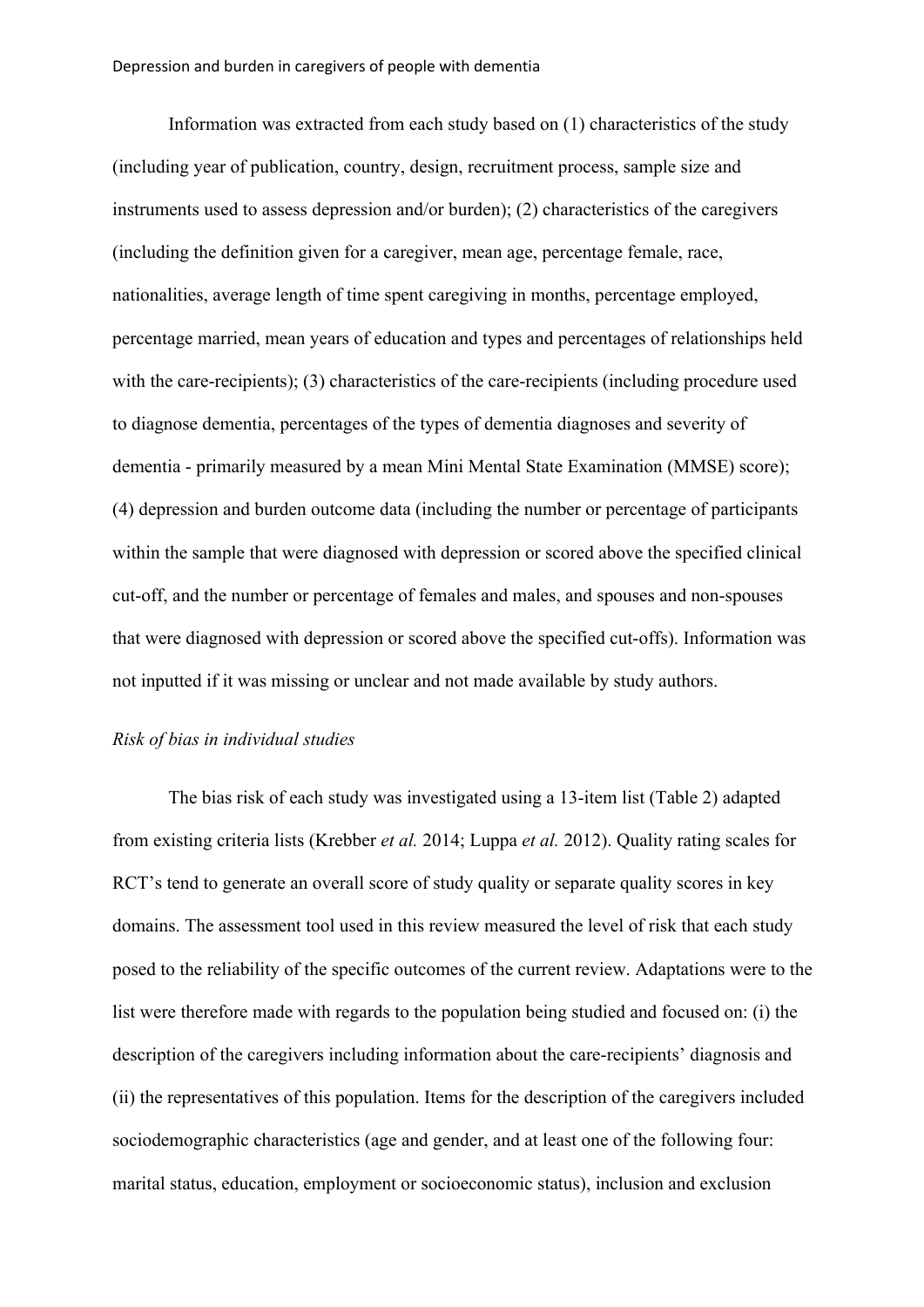criteria, dementia diagnostic procedure, dementia diagnoses and severity, time spent as a caregiver, inclusion and exclusion criteria and information about (a history) of psychiatric problems of the caregivers. Items of the representativeness of the study population included sample size >100, description of participation or response rate and this being at least 75 per cent, reasons for nonresponse/nonparticipation presented or a statistical comparison of the characteristics of responders and non-responders, description of the recruitment process and use of a consecutive sampling method. A risk item was given a positive score if the study provided adequate information. If the information was incomplete or unclear, a negative score was given. If a study referred to another publication describing relevant information about the first study (e.g. recruitment process), the additional publication was obtained to score the item of concern. For each study, a total bias score was calculated by counting the number of criteria scored positively; therefore the highest total score available was 13. A study was considered of low bias risk if the score was at least 75 per cent of the total, of medium bias risk if it was between 50–75 per cent of the total and high risk if below 50 per cent of the total.

< insert table 2 here>

The risk assessment tool was pilot tested on a randomly selected study by both authors collaboratively and refined accordingly. Subsequently, the authors independently rated eleven randomly-selected studies and compared the results. There were a few discrepancies between the ratings. If a risk item was rated positively by one author but not the other, a discussion was held and often the conservative value was chosen. The remaining studies were assessed by the first author independently.

#### *Summary measures*

Meta-analyses were conducted by computing the event rate of depression and burden using CMA (Borenstein *et al.* 2005).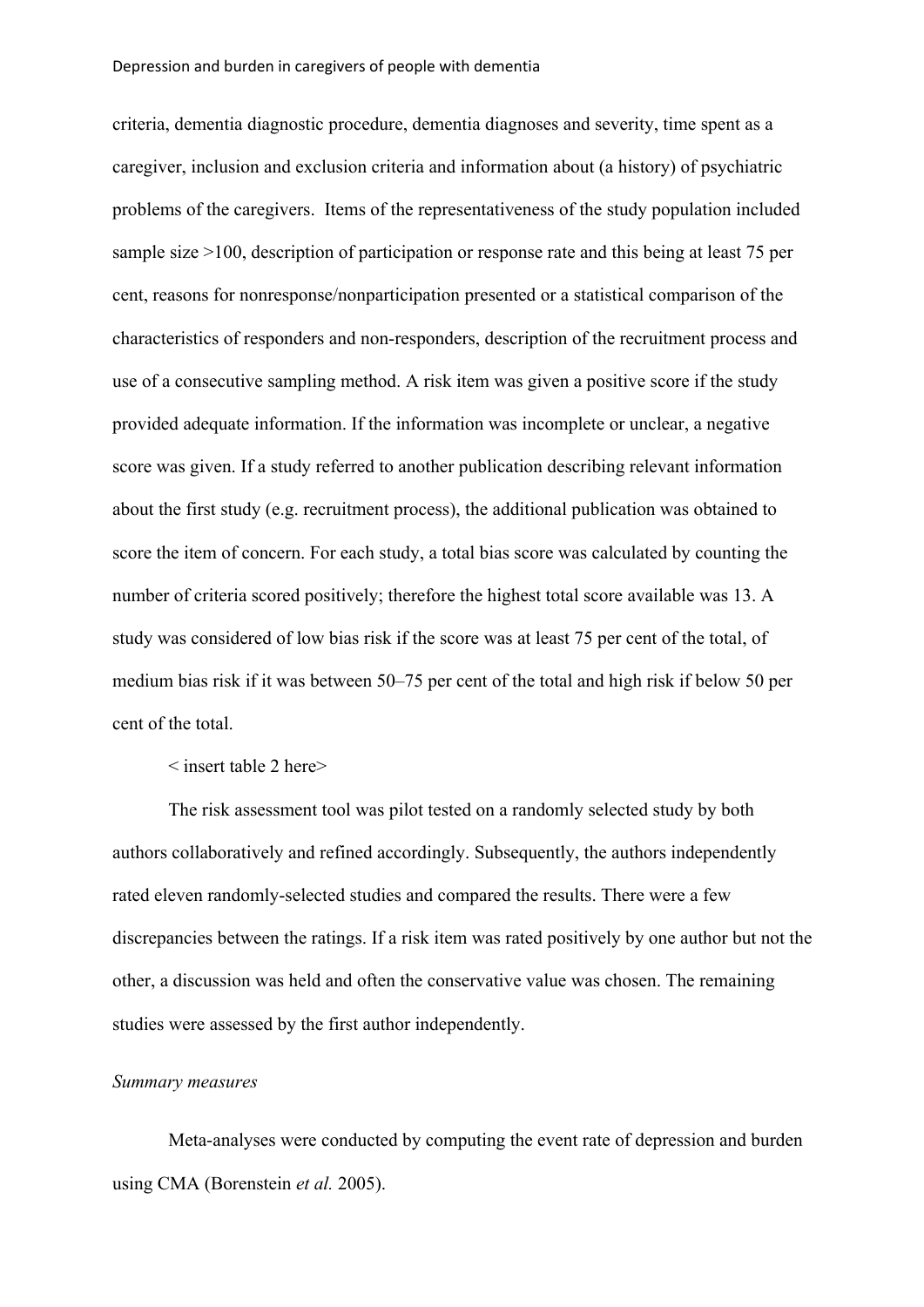## *Synthesis of results*

Effect sizes (event rates), their 95 per cent confidence intervals (CIs) and associated *z* and *p* values were computed using the number of caregivers who scored above the specified cut-offs for depression or burden and sample size. As considerable heterogeneity of event rates was expected, the pooled prevalence estimate and its 95 per cent CI were calculated using a random-effects model. To assess for heterogeneity among studies, the chi squared statistic (Q; Higgins and Thompson 2002) and I squared statistic  $(I^2; Higgs)$  et al. 2003) were computed.  $I^2$  provides a percentage of the total observed variability in effect estimates due to heterogeneity rather than chance and is not affected by low statistical power. An I<sup>2</sup> of 25 per cent is considered low, 50 per cent moderate and 75 per cent high.

## *Risk of bias across studies*

Publication bias was assessed by constructing funnel plots, and conducting the trim and fill method (Duval and Tweedie 2000a) and Rosenthal's Fail Safe N (Rosenthal 1979). The trim and fill method estimates how many studies could be missing from each metaanalysis, corrects the funnel plot symmetry, and calculates adjusted effect size estimates. Rosenthal's Fail Safe N determines how many studies with a null result would be needed to nullify the pooled prevalence estimate. If only a few studies (*e.g.* five or ten) are required to cause the pooled prevalence estimate to become non-significant caution is held over the robustness of the results (Borenstein *et al.* 2009).

# *Additional analyses*

A sensitivity analysis was conducted to determine whether the burden pooled prevalence estimate would have differed substantially if a study that measured 'persisting' burden (Epstein-Lubow *et al.* 2008) was omitted. As samples enrolled in RCTs could differ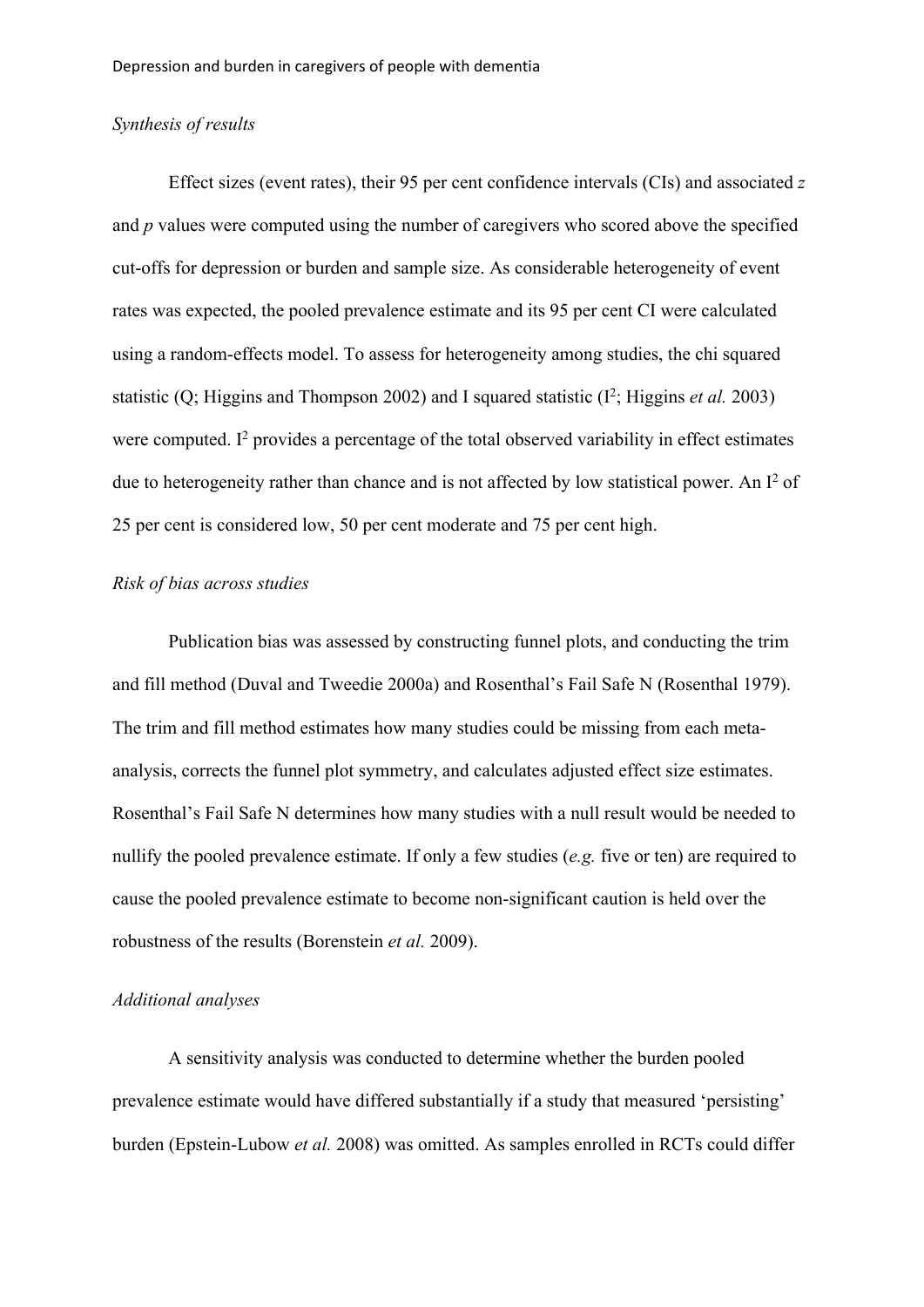#### Depression and burden in caregivers of people with dementia

from samples who are not, a random-effects sub-group analysis was performed to determine whether prevalence estimates differed according to whether studies used a cross-sectional sample or one taken from an RCT at baseline.

Odds ratio effect sizes, their 95 per cent CI and associated *z* and *p* values were computed on the proportion of female caregivers compared to male caregivers that were classed as depression, and the proportion of spouses compared to non-spouses that were classed as depressed. Two meta-analyses using random effects models were conducted to ascertain the overall odds ratio estimates and their 95 per cent confidence intervals.

A random-effects meta-regression investigated the relationship between study quality and the prevalence estimates of depression and burden. A random-effects sub-group analysis was also conducted to determine whether depression prevalence estimates differed according to the type of measure used to assess depression and the continent the study was conducted in.

#### **Results**

#### *Study selection*

The database searches produced 8568 articles and hand searching 35 articles, resulting in a total of 8603 studies (Fig. 2). After the removal of 1905 duplicates, 6698 titles and abstracts were reviewed, with 6584 articles deemed clearly irrelevant and excluded. The full texts of the remaining 114 articles were screened, with 71 not fulfilling criteria and 43 studies included in the meta-analysis.

One study used a higher cut off for the burden measure compared with other included studies that used the same measure, as it assessed 'persisting burden' rather than the presence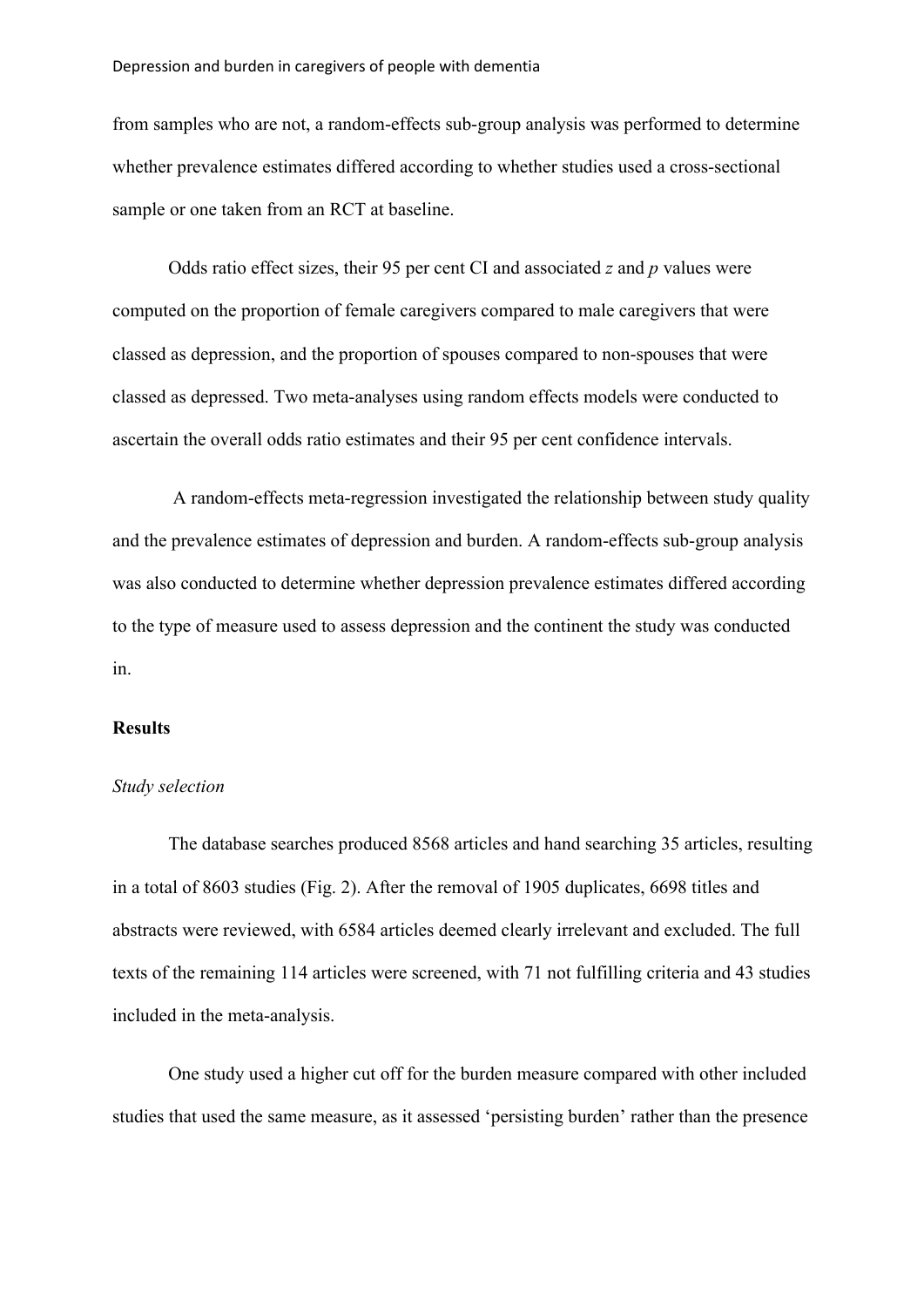of burden (Epstein-Lubow *et al.* 2008). The authors included the study and assessed its potential impact via additional analyses.

## $\langle$ insert fig 2 here $>$

#### *Study characteristics*

The key characteristics of the 43 included studies are provided in Table 3. The total number of participants included in the meta-analysis was 16 911. Most of the studies were conducted in Europe (19), followed by North America (16), Asia (3), Australia (3) and South America (2). The majority of studies used cross-sectional designs (28), with the remaining studies using baseline RCT data (8), adopting a longitudinal prospective cohort design (4), and using baseline data from longitudinal prospective cohort studies (3). The recruitment procedures varied greatly across studies. Sixteen recruited from multiple different platforms. For example, Cheng, Lam and Kwok (2013) recruited caregivers from memory clinics, outpatient clinics, day hospitals, day care centres and social services. Seventeen recruited from one database or service, and 10 recruited from two or more of the same types of service, such as memory clinics (*e.g.* Brodaty *et al.* 2014).

Of the 40 studies that reported the proportionality of genders, all were predominantly female. Thirty-three studies reported the mean age of the sample (ranging from 51.8 to 83.5 years old). Of the 40 studies that reported the percentages of relationships between the caregivers and care-recipients, 20 had a majority of spouses and 20 a majority of non-spouses (typically adult children). Twenty-four studies reported the tools used to diagnose dementia or a form of dementia in *all* care-recipients; seven used the National Institute of Neurological and Communicative Disorders and Stroke and the Alzheimer's Disease and Related Disorders Association (NINCDS-ADRDA; McKhann *et al.* 1984) alone or in conjunction with other diagnostic tools or procedures. Twenty one studies reported the percentages of the care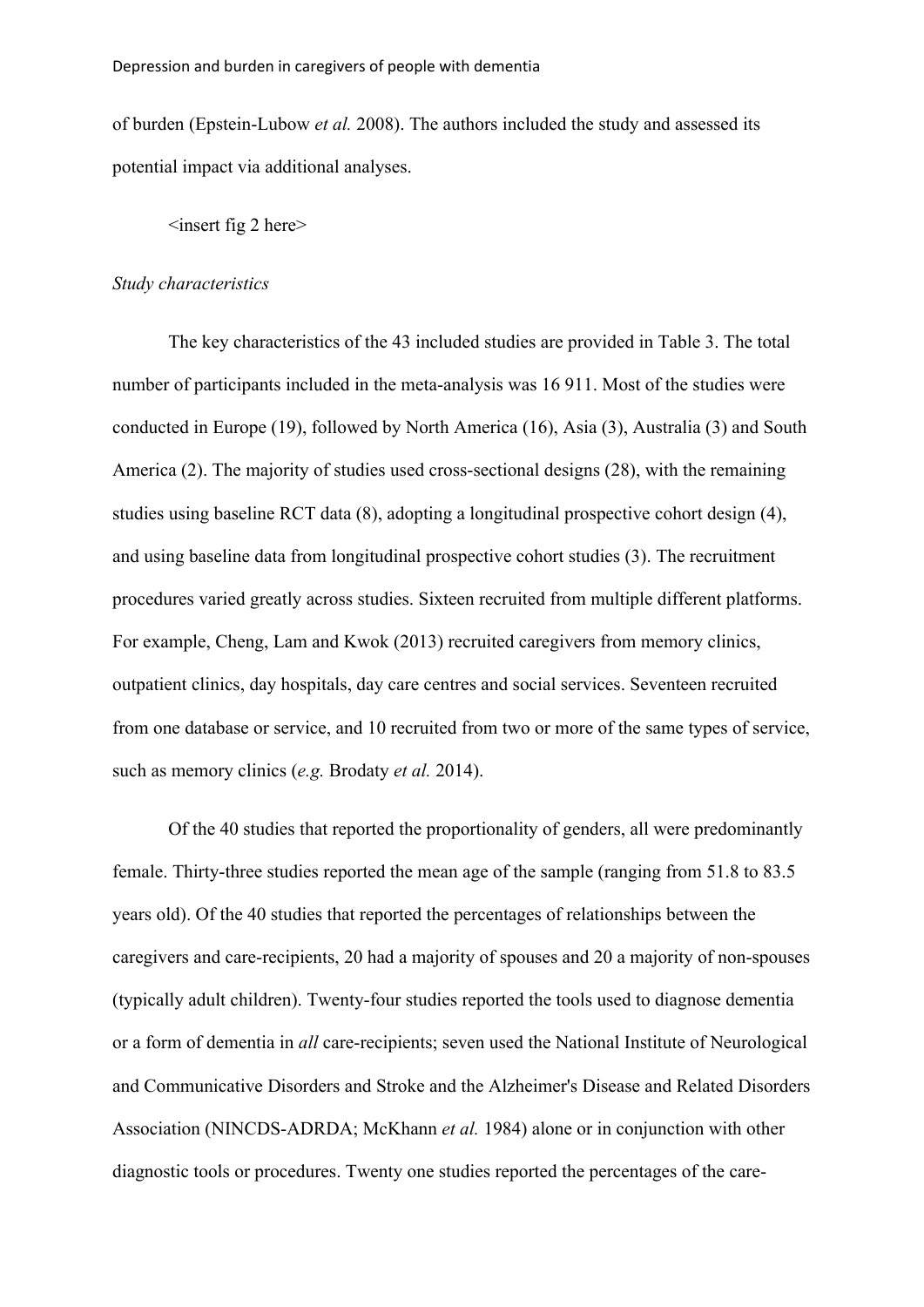recipients' dementia diagnoses. Ten studies were 100 per cent Alzheimer's Disease (AD), five were

<insert table 3 here>

primarily AD followed by Vascular Dementia (VD) then other dementias, one was primarily AD followed by other dementias then VD, one was 75 per cent AD and 25 per cent Lewy Body Dementia (LBD), one was a majority of Frontotemporal Dementia (FTD) followed by AD then other dementias, and one was 100 per cent FTD.

Structured diagnostic interviews were used in two of the 38 studies that reported the prevalence of depression; leaving 36 studies that used self-report depression measures (Table 3D). The 20-item CES D (Radloff 1977) with cut-off ≥16 was used the most times (11) to measure depression. Of the nine studies that reported the prevalence of burden, eight used a version of the 22-item Zarit Burden Interview (ZBI; Zarit, Reever and Bach-Peterson 1980). *Risk of bias within studies* 

The mean bias score was seven  $(SD = 1.65)$ , and scores ranged from four (highest risk bias) to 11 (lowest risk) (Fig. 3a). Of the 43 studies assessed, 18 had a high risk, 22 had a medium risk and three a low risk. As can be seen in Fig. 3b, over 80 per cent of the studies reported the percentages of the types of relationships between caregivers and care-recipients, and inclusion and exclusion criteria. More than half had a sample size  $\geq$ 100 and reported sufficient socio-demographic information, the dementia diagnostic procedure, percentages of dementia diagnoses, dementia severity, and provided an adequate description of the recruitment method. The most underreported risk items were '(history of) psychiatric problems' (14%) and 'participation and response rates are described and are more than 75 per cent (27%). See Figures 3a and 3b for a full description of the risk bias assessment results.

< insert fig 3a and fig3b here>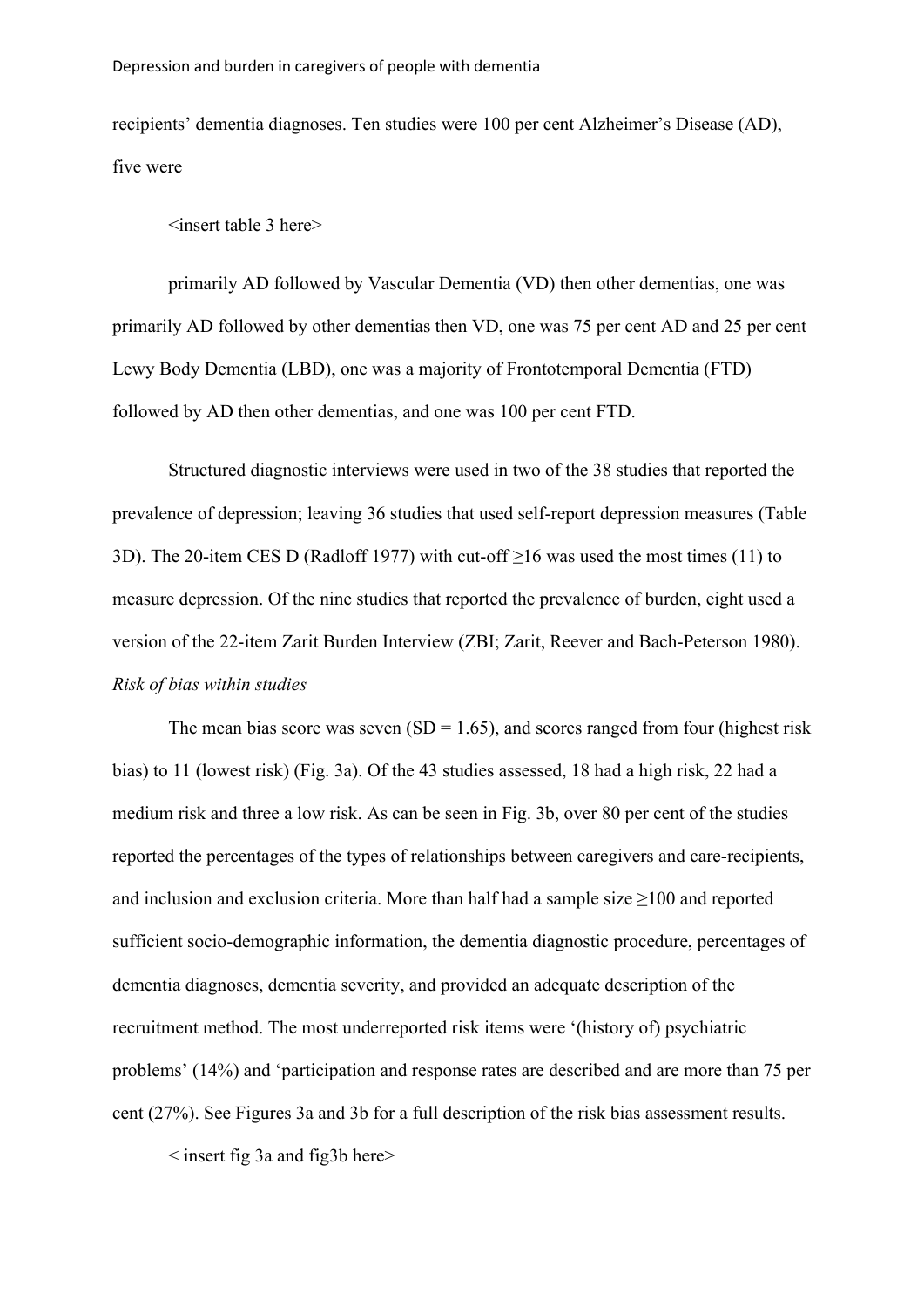## *Results of individual studies*

Fig. 4 and Fig.5 show forest plots of prevalence estimates for burden and depression, including their CI and associated *z* and *p* values.

## *Synthesis of results*

## *Prevalence of depression*

Thirty-eight studies included prevalence estimates of depression. These ranged from three per cent to 57 per cent; although it must be noted that the study with a three per cent prevalence estimate (Lowery *et al.* 2000) had the highest standard error and could be considered an outlier (Copas and Shi 2000). Overall, prevalence estimates of depression yielded a pooled prevalence of 33.6 per cent (CI 29.9% to 37.5% p <.001). However, the heterogeneity of the prevalence estimates was significantly high ( $I^2 = 93.96\%$ , Q = 612.31, p  $< 0.001$ ).

# $\langle$ insert fig 4 here $>$

#### *Prevalence of burden*

Nine studies reported prevalence estimates of burden. These estimates ranged from 35.8 per cent to 88.5 per cent, with a pooled prevalence of 62.5 per cent (CI 51.2% to 72%, p =.031). However, heterogeneity of the prevalence estimates was significantly high  $(I^2 =$ 94.90%, Q = 157, p < 001).

 $\langle$ insert fig 5 here $>$ 

*Risk of bias across studies*

# *Studies on depression*

The depression pooled prevalence estimate corresponded to a z value of -28.77 (p<.00001) indicating that 8149 studies with a null effect size would be needed before the combined two-tailed p-value would exceed 0.05, suggesting that the observed effect estimates may be extremely robust. The trim and fill method indicated four potentially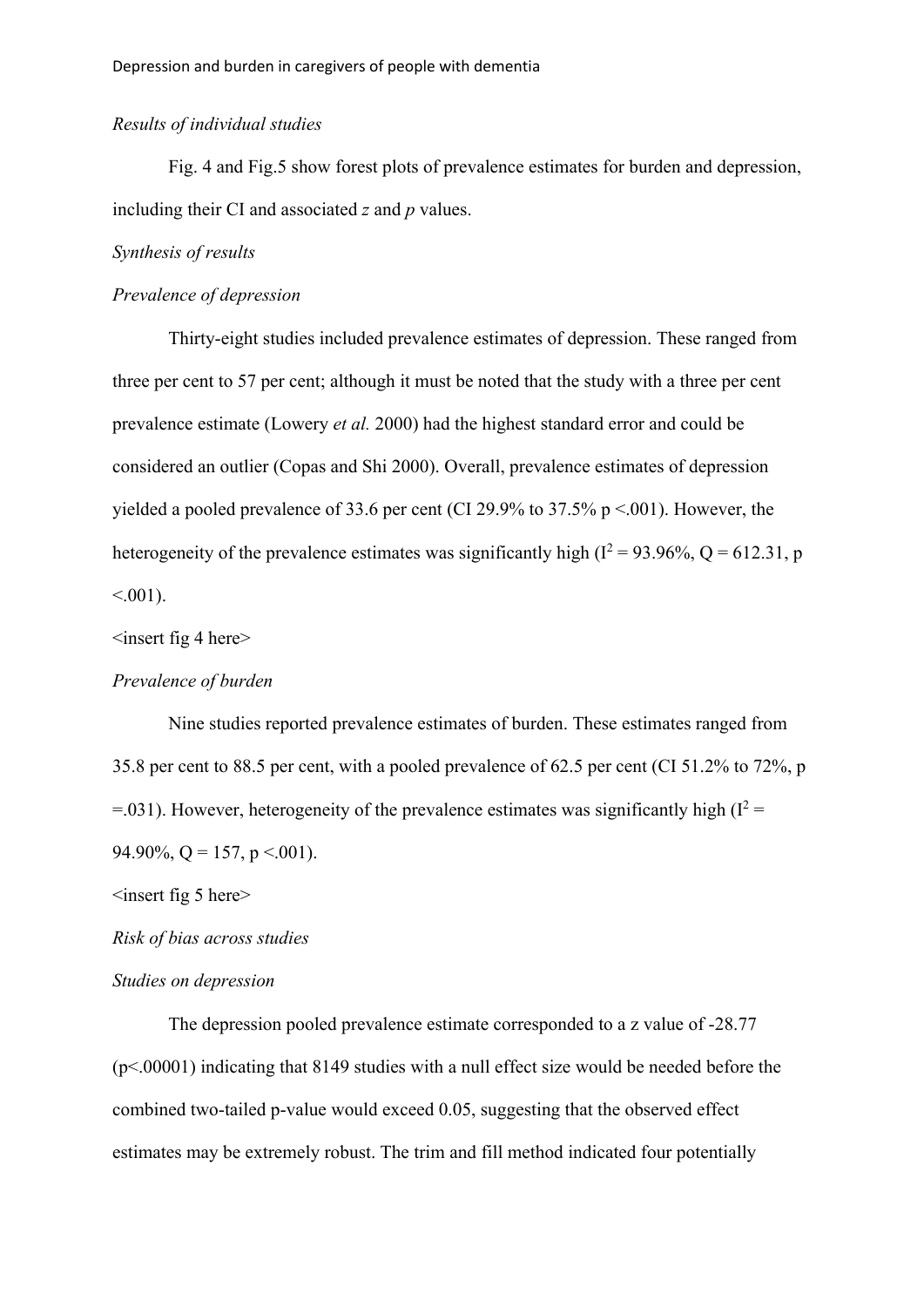#### Depression and burden in caregivers of people with dementia

missing studies that would need to fall on the left side of the pooled prevalence estimate to make the plot symmetrical (Fig 6). Assuming a random-effects model, the new pooled prevalence estimate reduced to 31.24 per cent (CI 27.70% to 35.01%).

## $\langle$ insert fig 6 here $>$

#### *Studies on burden*

The burden pooled prevalence estimate corresponded to a z value of  $5.914$  ( $p \le 0.00001$ ) indicating that 73 studies with a null effect would be needed before the combined two-tailed p-value would exceed 0.05, suggesting that the observed prevalence estimates may be robust. The trim and fill method indicated three potentially missing studies that would need to fall on the left side of the pooled prevalence estimate to make the plot symmetrical (Fig 7). Assuming a random-effects model, the new pooled prevalence estimate reduced to 49.26 per cent (CI 37.15% to 61.46%).

## $\langle$ insert fig 7 here $>$

*Additional analyses*

#### *Sensitivity analysis*

Following the omission of Epstein-Lubow *et al.* (2008) the prevalence of burden increased by a minimal percentage (1.4%). The analysis found no deviations from the main analysis in terms of heterogeneity or significance of results.

#### *Subgroup analysis*

Random-effects sub group analysis comparing RCT data to non-RCT data was not appropriate for burden outcomes, given that only one of the nine studies used baseline RCT data (Epstein-Lubow *et al.* 2008). The depression pooled prevalence estimate of studies that used baseline RCT data did not significantly differ to that of studies where samples were obtained via cross-sectional or longitudinal prospective cohort designs ( $p = .734$ ). The second random-effects sub-group analysis included thirty-two studies and revealed that depression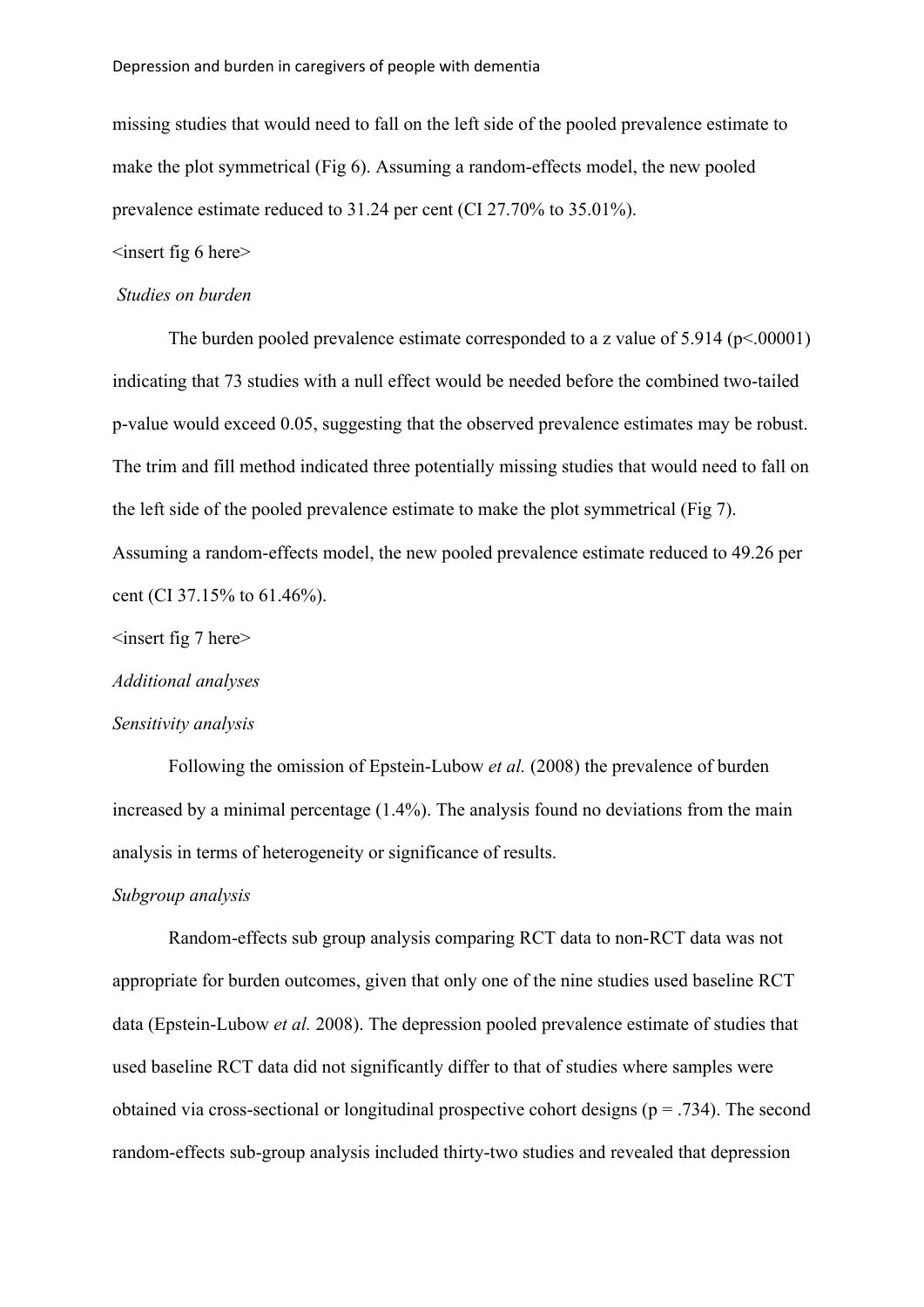prevalence estimates differed according to the type of measure used ( $p = .003$ ); two studies that used diagnostic criteria reported the lowest prevalence rate (8.9%, CI 3.4% to 21.4%,  $I^2$  = 88.01%), although one of these studies may be considered an outlier, followed by studies that used a form of the Hospital Anxiety and Depression Scale (HADS; 26%, CI 15.6% to 40.1%,  $I^2 = 95.89\%$ ). Five studies that used a form of the Beck Depression Inventory (BDI) reported the highest prevalence estimate (49.2%, CI 34.3% to 64.2%,  $I^2 = 59.66\%$ ). As there were no studies conducted in Africa and only one study based in South America reporting depression prevalence data, the random-effects sub-group analysis for continent compared the pooled prevalence estimates of Asia, Europe, Australia and North America. There was a significant difference between the depression pooled prevalence estimates of the continents entered into the analysis ( $p<.0007$ ), with Asia reporting the lowest estimate of 26.8 per cent (CI 17.2% to 39.2%), followed by North America 29.1 per cent (CI 24.3% to 34.6%), Europe 36.8 per cent (CI 31.1% to 42.8%) and Australia yielding the highest estimate of 58.1 per cent (CI 40.0% to 74.3%).

## *Meta-regression results*

Study quality was not a significant moderator of depression prevalence estimates  $(0.0254, CI -0.0816$  to  $0.1324$ ,  $p = .641$ ) or burden prevalence estimates (-0.18, CI 0.144 to - $0.461$ , p = .215).

# *Odds-ratio meta-analyses*

The first meta-analysis included eight studies (Fig 8) and revealed that the odds of a female caregiver having depression was one point four five times higher than a male caregiver (CI 1.125 to 1.874,  $p = .004$ ). There was no significant heterogeneity of the odds ratio estimates. The pooled odds ratio estimate corresponded to a z value of three point eight five four  $(p = .001)$  indicating that 23 studies with a null effect would be needed to reduce the p-value to below the significance level, suggesting that the odd ratios may not be robust.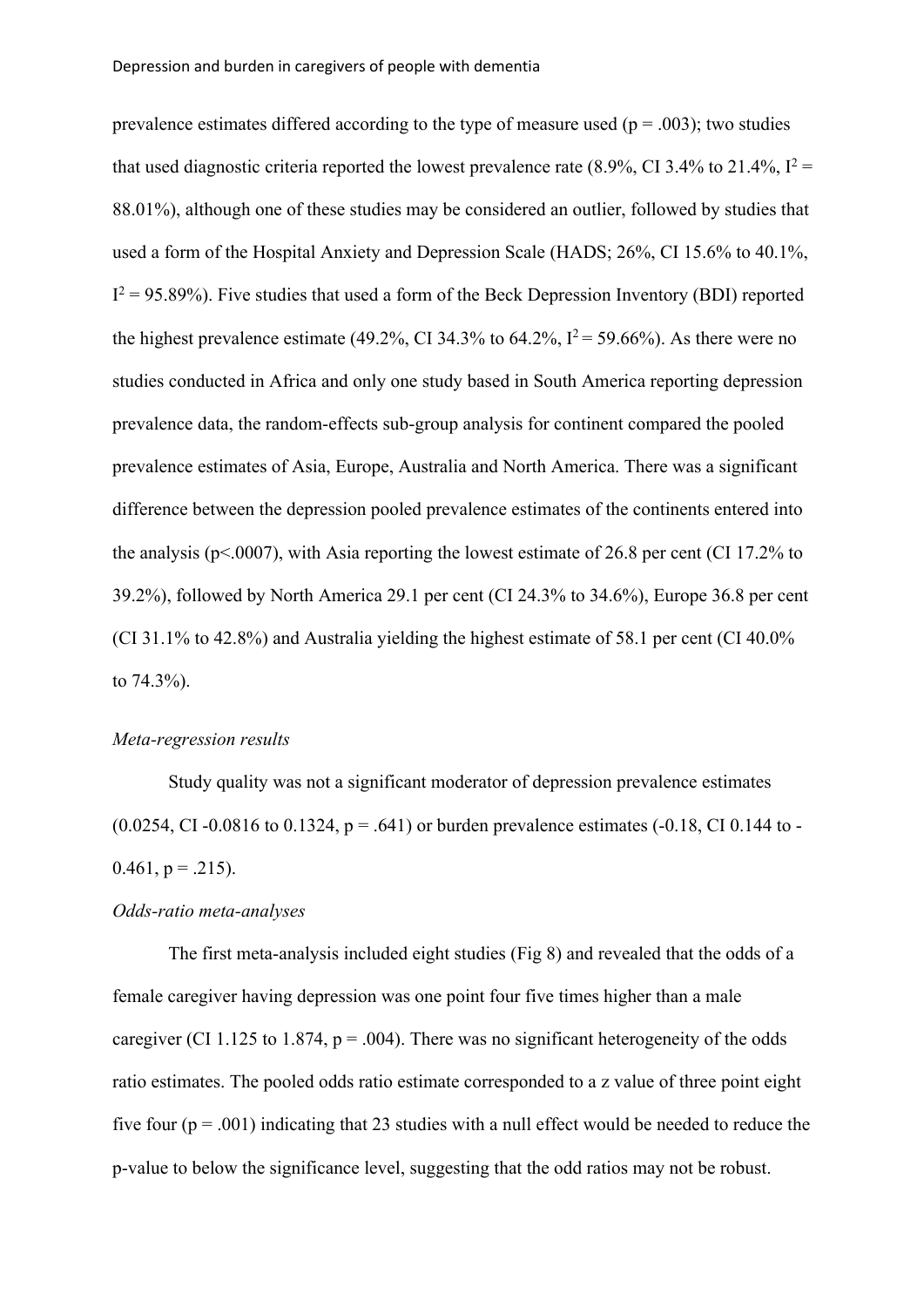However, the trim and fill method indicated no missing studies from the analysis. The second meta-analysis included seven studies and the odds of a spouse compared to a non-spouse having depression was found to be one point one five, however this was not significant (CI 0.737 to 1.779,  $I^2 = 84.42$ ,  $p = .547$ ). The trim and fill method suggested there were no missing studies from this analysis.

# **Discussion**

Forty-three studies set across five of the seven continents, predominantly comprising of cross-sectional designs, were examined with a combined total of 16 911 participants. To our knowledge, this was the first meta-analysis to quantify the prevalence of perceived burden among informal caregivers of PwD. Overall the trim-and-fill adjusted prevalence estimate of burden was 49.26 per cent. In other words, approximately half of all the informal caregivers of PwD perceive their caregiving role to be mildly to severely burdening. This result was indicated to be robust in the context of publication bias. There may be numerous reasons for why the remaining half of the population perceives their role to have little or no burden, including that these caregivers perceive more positive benefits from the acquisition of the role. For example, if a caregiver perceives that their family has become closer together, this could impact upon their response to questions regarding the social impact of the role - a construct of burden. Importantly, the finding highlights a great need within this population for interventions effective at reducing burden. Such interventions could increase the wellbeing of caregivers during their role, which could prolong the transition of carerecipients to care homes, and prevent post-death psychiatric morbidity (Gaugler *et al.* 2005).

The trim-and-fill adjusted prevalence estimate of depression was 31.24 per cent, suggesting that almost a third of all caregivers of PwD are experiencing depression. Rosenthal's fail safe *N* indicated that this finding was extremely robust, with over 8000 extra studies with a null effect required to nullify the result. The depression prevalence estimate is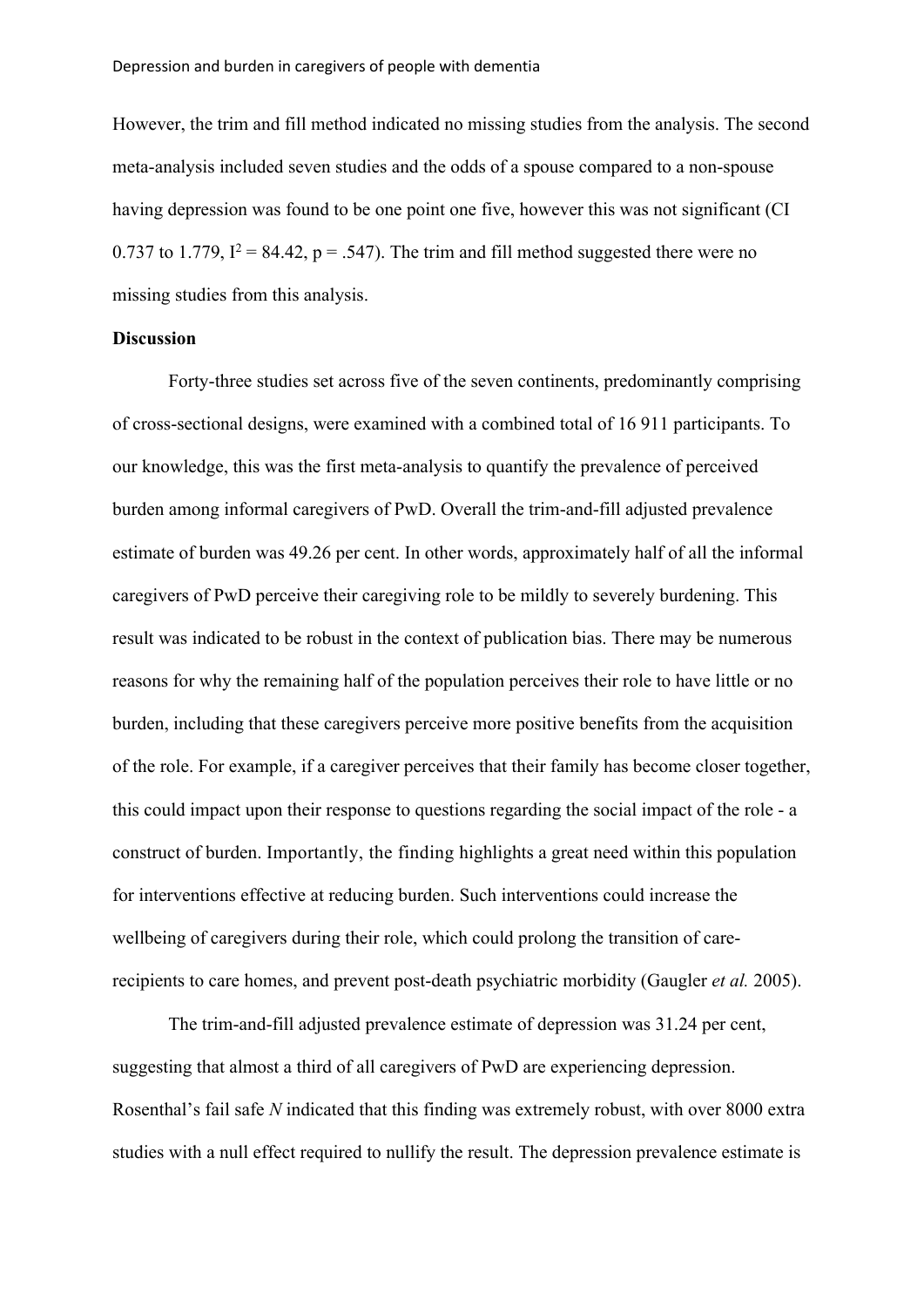substantially higher than that of the prevalence of depression among adult primary care patients, assessed via structured diagnostic interviews (Mitchell, Vaze and Rao 2009) and the prevalence of depression in older adult populations, assessed via self-report measures (Li *et al.* 2014; Luppa *et al.* 2012). Given that depression has been found to be a risk factor for suicidal ideation among family caregivers of PwD, the high prevalence of depression supports the finding of higher prevalence rates of suicidal ideation in this population compared to the general population (O'Dwyer *et al* 2013; O'Dwyer *et al.* 2016). Overall, the finding demonstrates that more informal caregivers of PwD are in need of interventions to reduce depressive symptoms than the adult/older adult general population.

Interestingly the depression prevalence estimate is higher than that found in the study of Cuijpers (2005). This could be attributed to the fact that all of the studies within Cuijpers (2005) were conducted at least 12 years ago and therefore its estimate may not reflect the current prevalence in today's population. The difference could also be due to the fact that all studies in Cuijpers (2005) were based in either the UK or the United States, unlike the current review which included depression prevalence estimates from studies conducted in numerous countries across Europe, multiple states in North America, and several places in Asia and Australia. In addition to this, the current review included almost four times as many studies and so may have provided a more accurate prevalence estimate. Finally, the review of Cuijpers (2005) only included studies that assessed depression via semi-structured or structured diagnostic interviews, whereas the current meta-analysis also included studies that assessed depression via self-report measures. It has been reported that, compared with selfreport measures, interview methods commonly underestimate the prevalence of psychiatric disorders (Mitchell *et al.* 2011). In line with this and the findings of other meta-analytic reviews (*e.g.* Krebber *et al.* 2014), the current review discovered that the depression prevalence estimates differed according to the instrument used to assess depression, with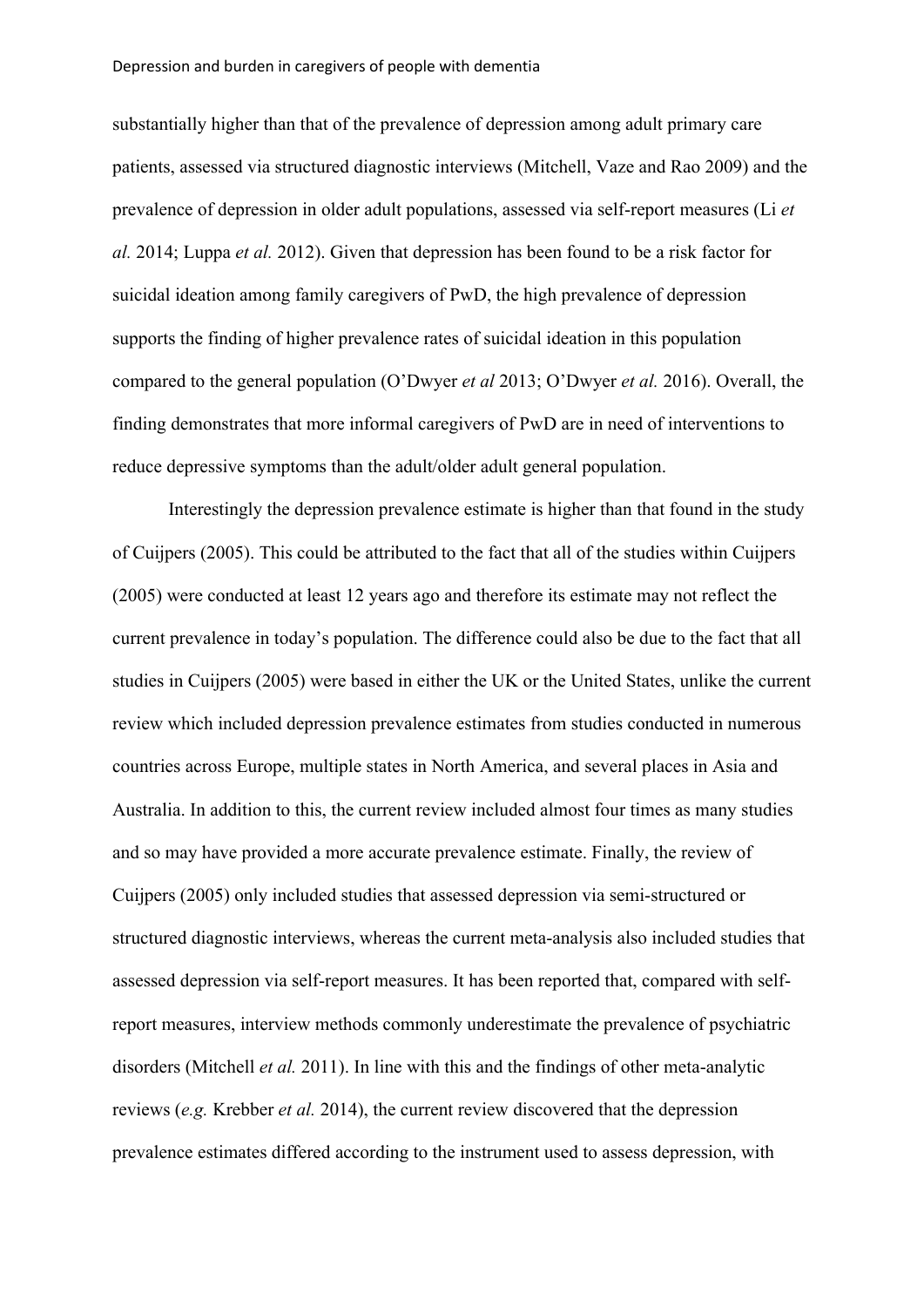interviews based on diagnostic criteria yielding the lowest pooled prevalence estimate. This could also explain why the overall depression prevalence estimate was similar to that found in Sallim *et al.* (2015), where studies assessing depression via self-report measures were included.

The review also found that female caregivers are 1.45 times more likely to experience depression than male caregivers. Although, this finding may not be robust in the context of publication bias, and further observational studies comparing the prevalence of depression between male and female caregivers of PwD are warranted. No significant difference in terms of depression prevalence was observed between spousal and non-spousal caregivers; indicating that caregivers who are adult children, friends or other relatives of the carerecipient may be just as much at risk of developing depression as caregivers who are spouses of the care-recipient. This outcome did not support the finding of Sallim *et al.* (2015), where spousal caregivers of patients with AD were significantly more likely than non-spousal caregivers of patients with AD to experience depression. It is not thought that this is attributed to the fact that the current review included caregivers of people with all forms of dementia, but because it included over twice as many studies - three of which reported a higher prevalence of depression in non-spousal compared to spousal caregivers. Some research has indicated that it may not be the type of relationship that poses a risk for depression but the caregiver's perception of the quality of the relationship. For example, Kramer (1993), Williamson and Schulz (1993) and Fauth *et al.* (2012) found closer relationships prior to the onset of dementia predicted lower levels of depressive symptoms. Furthermore, Morris, Morris and Britton (1998) found caregivers with lower levels of intimacy prior to and following the onset of dementia had higher levels of depressive symptoms.

#### *Limitations*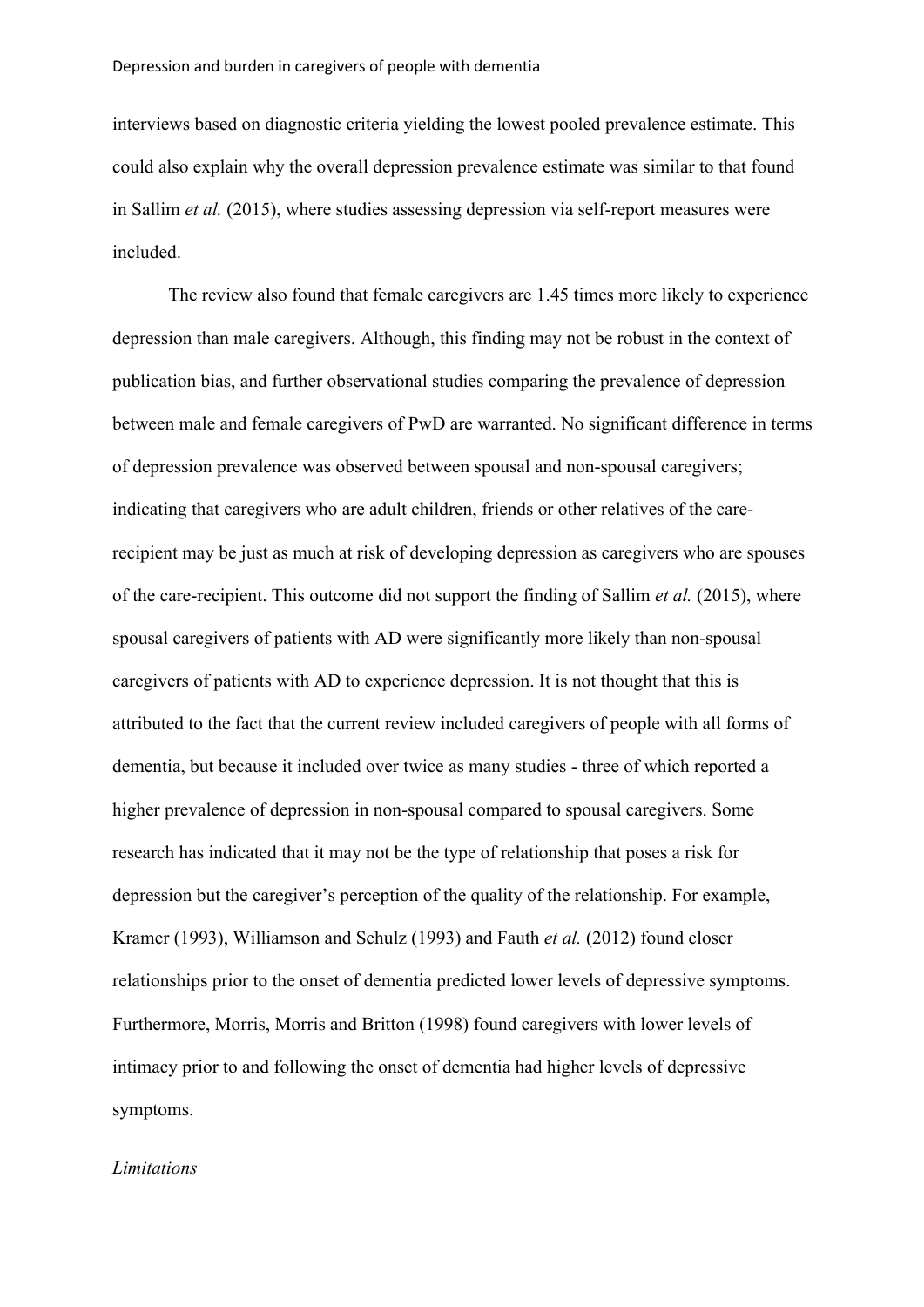Although study quality was not found to be a significant moderator of the burden or depression prevalence estimates, 18 studies were rated as having a high risk of bias and only three studies rated as having a low risk of bias. The majority of studies failed to report any details of the history of psychiatric problems for the informal caregivers. Most did not report details of the participation and response rates or when these were reported they were less than 75 per cent, and most studies did not compare those that did respond/participate to those that did not (either qualitatively or quantitatively). This could mean that within these studies a large proportion of caregivers did not respond/participate. If this were true, this could have affected the accuracy of the burden prevalence estimate particularly given that one of the reasons some informal caregivers of PwD do not engage with services is due to a high level of burden (Brodaty, Thompson and Fine, 2005).

Another limitation of the review, and a major limitation of this field of research, is that most studies used convenience based samples rather than population based samples. Pruchno et al. (2008) discovered that caregivers recruited via convenience sampling methods reported higher levels of burden and increased depressive symptomatology relative to those identified using a population based sampling method. This is therefore a serious methodological concern in that convenience samples are likely to exaggerate the prevalence of depression and burden considerably and therefore the findings may not be reliably generalizable (Pruchno *et al.* 2008). Future research should endeavour to recruit a consecutive sample of the population.

Another limitation is the findings of significantly high heterogeneity of depression and burden prevalence estimates. This suggests that these are not similar across studies and conclusions drawn are limited by this fact. Interestingly, the purpose of recruitment did not appear to impact the prevalence estimates as the pooled prevalence of studies that used baseline RCT data did not significantly differ to that obtained for studies using cross-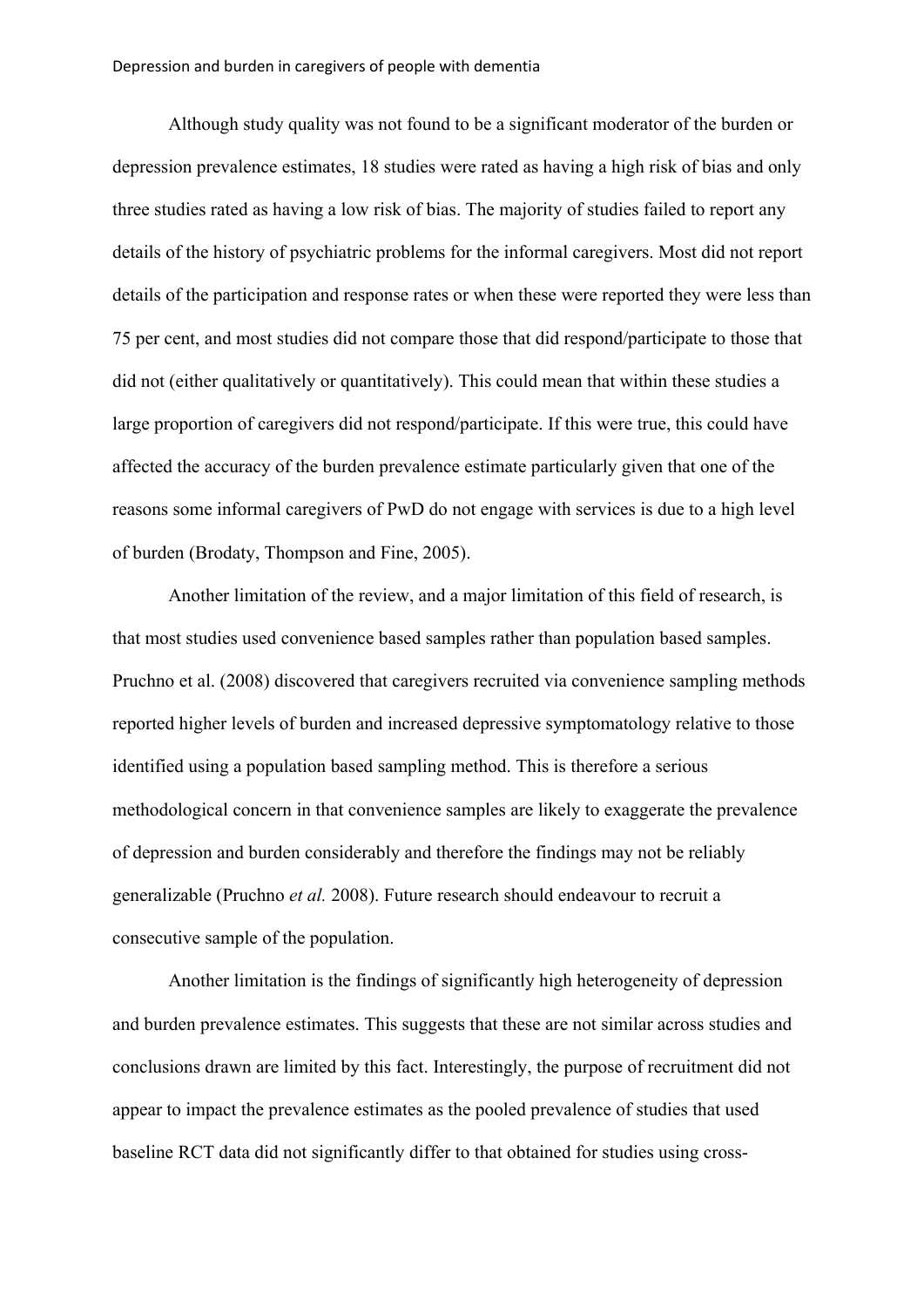sectional designs and longitudinal prospective cohort designs. The heterogeneity among depression prevalence estimates was however partially explained by the type of instruments used to measure depression, with studies using diagnostic criteria yielding the lowest pooled prevalence estimate. In terms of self-report measures, studies that used a form of the HADS yielded the lowest pooled prevalence estimate and studies using a form of the BDI had the highest pooled prevalence estimate. These findings reflect those of a recent meta-analysis of the prevalence of depression among medical outpatients (Wang *et al.* 2017). The self-report measures are designed to assess clinically significant depressive symptoms but they are not tools for diagnosing different types of mood disorders; for example, the HADS does not include all of the diagnostic criteria for depression based on DSM (Laidlaw 2015). It is therefore perhaps unsurprising that the two studies that used diagnostic criteria reported the lowest prevalence rate. Moreover, the HADS was designed to detect depression and anxiety in people with medical conditions, and thus it is useful for older people with chronic physical illnesses. Although the BDI is a well-established measure, it can be criticised for having somatic scale items as this may inflate scores when used with older people (Laidlaw 2015). Considering that many informal caregivers of PwD are older people, this may account for the significantly large difference observed between the pooled prevalence estimates of studies that used the HADS and the BDI. It is also acknowledged that different cut-offs may have affected the diagnostic sensitivity and specificity.

The study also revealed that prevalence estimates differed by continent. Asia appeared to have the lowest prevalence of depression, followed by North America, Europe and Australia, respectively. Unfortunately, the review could not include South America within the sub-group analysis as only one study conducted in this region reported the prevalence of depression, and overall no included study was conducted in Africa. This leaves a question as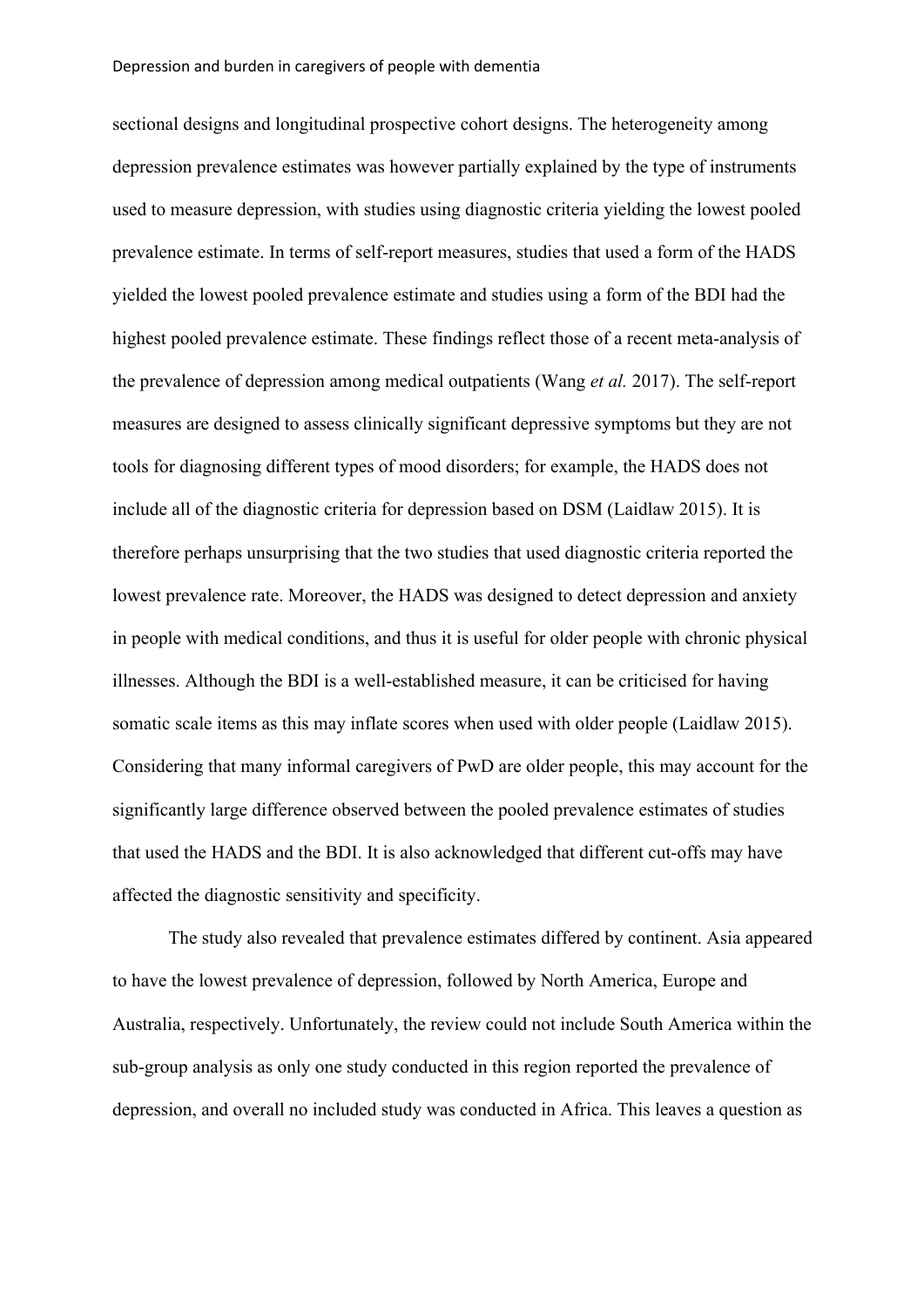to whether the prevalence of depression among informal caregivers of PwD differs greatly in these continents.

#### *Conclusion*

In summary, this review revealed that almost one third of informal caregivers of PwD experience depression and approximately one half appraise their caregiving role to be burdensome. Unfortunately, significant heterogeneity of depression and burden prevalence estimates was observed. As reported in other reviews, different screening instruments were found to produce different estimates of depression. The heterogeneity of depression prevalence estimates was also partially explained by the continent the studies were conducted in, with Asia reporting the lowest prevalence and Australia the highest. Female caregivers were found to be more at risk of experiencing depression than male caregivers. However, further observational studies investigating this finding are warranted. No significant difference in terms of depression prevalence was observed between spousal and non-spousal caregivers. Based on previous literature, it is suggested that a caregiver's vulnerability to developing depression may be more related to the quality of the relationship with the carerecipient as opposed to the relationship type. The review demonstrates that within this population there is a great need for the provision of interventions that are effective at reducing burden and depressive symptoms. Given that these difficulties can negatively impact upon a caregiver's health, ability to perform their role (Gallagher *et al.* 1989; Cucciare *et al.* 2010), and increase the likelihood of the care-recipient being transitioned to a nursing home placement (Gaugler *et al.* 2005), economically, it would appear vital for dementia services to promptly establish or tailor existing interventions to treat these difficulties.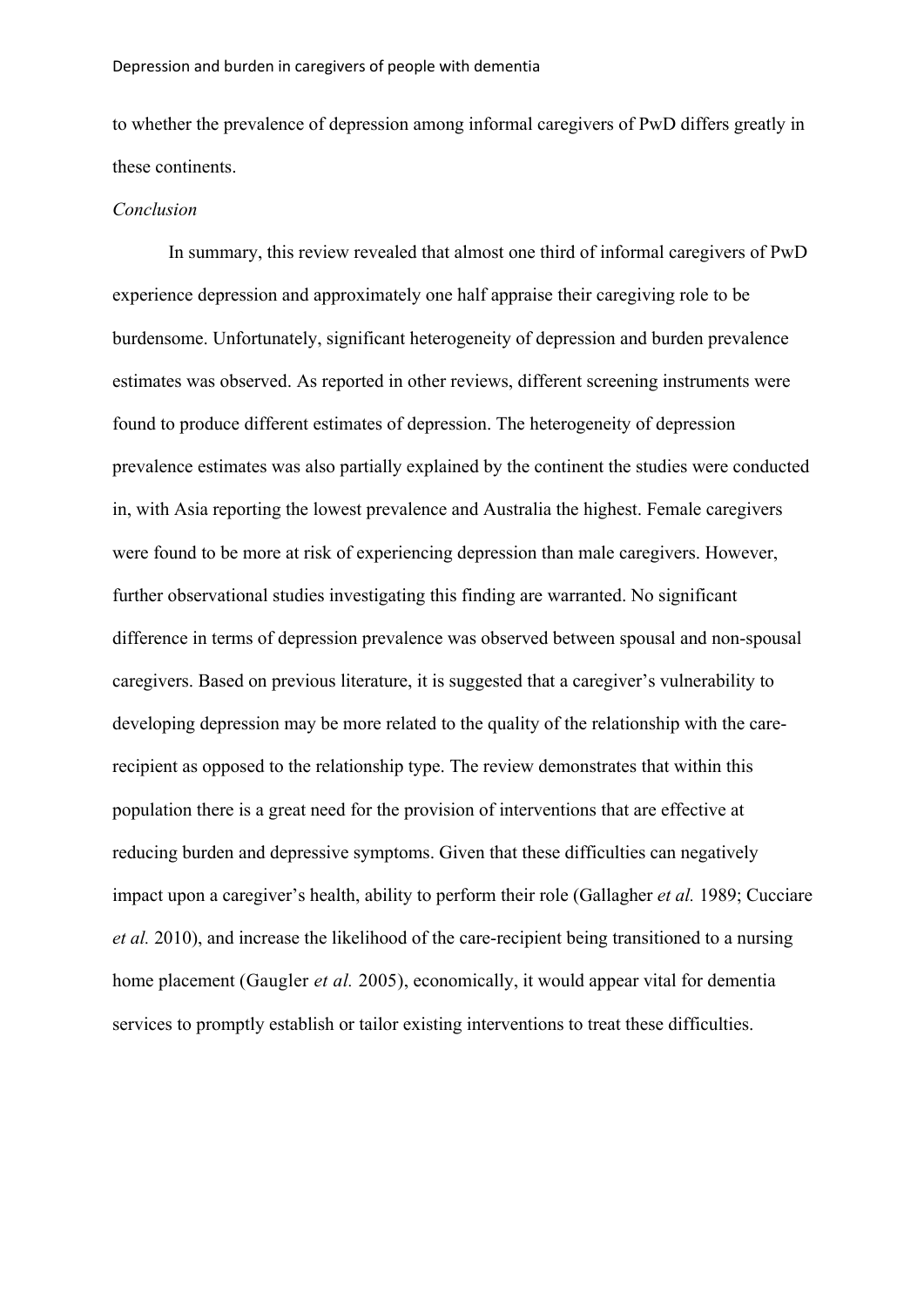**Role of funding sources:** This work was supported by the Clinical Psychology Course at the University of East Anglia, who provided financial support for the CMA software. The authors work within the institution, however no other UEA personal were involved in the study design, collection, analysis or interpretation of the data, writing the manuscript, or the decision to submit the paper for publication.

**Contributors:** The first author designed the study, collected the data, analysed the title, abstracts and all full texts, conducted statistical analyses, interpreted the data and wrote the manuscript. The second author contributed to analysing full text articles and assessing eligibility, extracting the data and analysing the quality of selected studies, and editing and proof reading the manuscript. Both authors have approved the final manuscript.

**Conflicts of interest:** All authors disclose no conflicts of interest.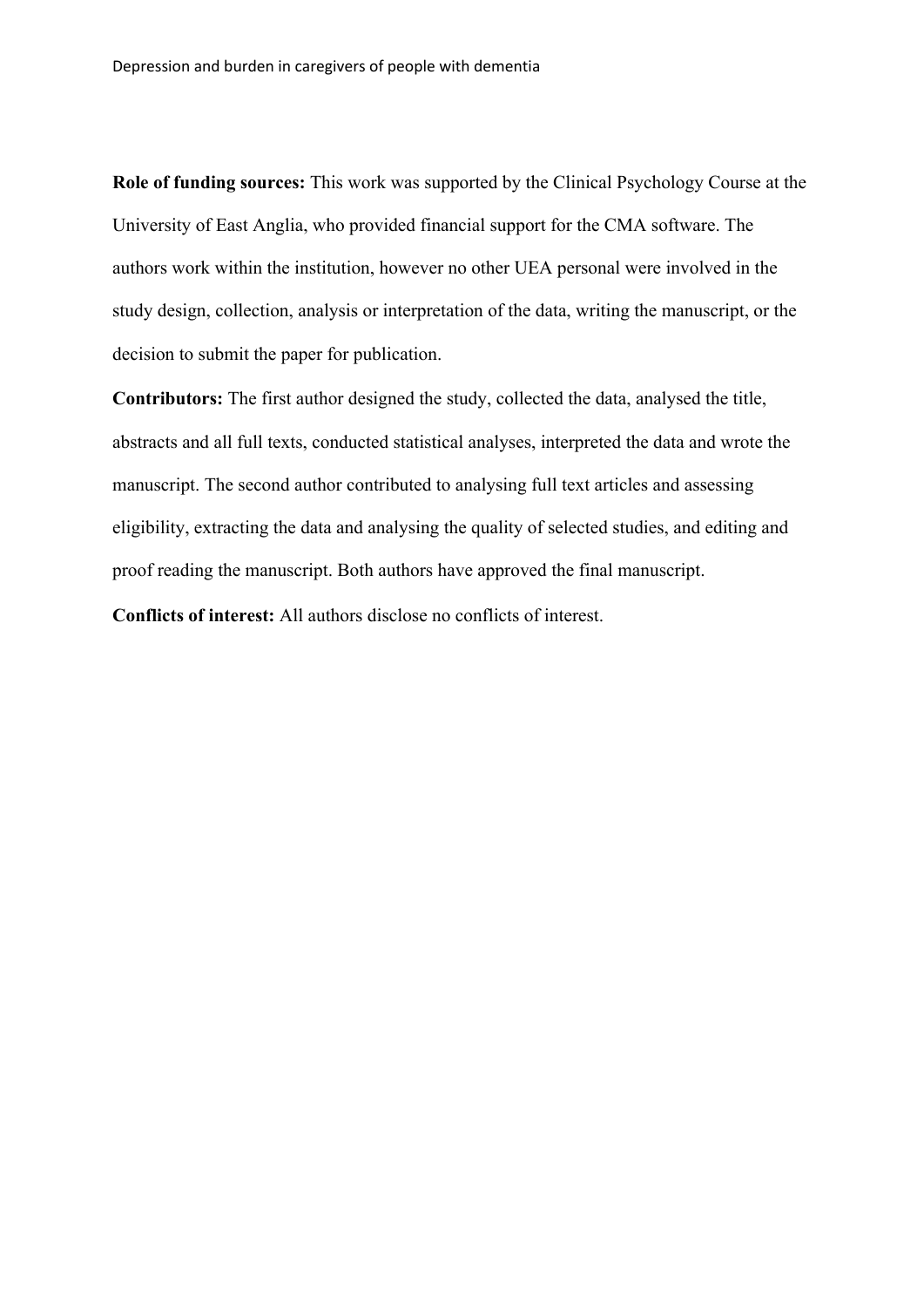#### References

- Adams B, Aranda MP, Kemp B. and Takagi K (2002) Ethnic and gender differences in distress among Anglo American, African American, Japanese American, and Mexican American spousal caregivers of persons with dementia. *Journal of Clinical Geropsychology*, **8**, 279-301.
- Alzheimer's Disease International (2013) World Alzheimer's Report 2013: An analysis of long-term care for dementia. Retrieved from,

https://www.alz.co.uk/research/WorldAlzheimerReport2013.pdf

- Alzhiemer's Disease International (2015) World Alzheimer's Report 2015. The global impact of dementia: The Global Impact of Dementia: An analysis of prevalence, incidence, cost and trends. Retrieved from, https://www.alz.co.uk/research/worldreport-2015
- Alzheimer's Research UK (2015) Women and dementia: a marginalised majority. Retrieved from, https://www.alzheimersresearchuk.org/wp-content/uploads/2015/03/Women -and-Dementia-A-Marginalised-Majority1.pdf
- Alzheimer's Society (2014) Care for today and cure for tomorrow: Alzhimer's Society strategy for funding research 2014-2017. Retrieved from, https://www.alzheimers.org.uk/download/downloads/id/2254/care\_for\_today\_and \_cure\_for\_tomorrow.pdf
- American Psychiatric Association (1980) *Diagnostic and statistical manual of mental disorders* (3rd ed.). Washington, DC: American Psychiatric Publishing.
- American Psychiatric Association (1987) *Diagnostic and statistical manual of mental disorders* (3rd ed. Text Revision.). Washington, DC: American Psychiatric Publishing.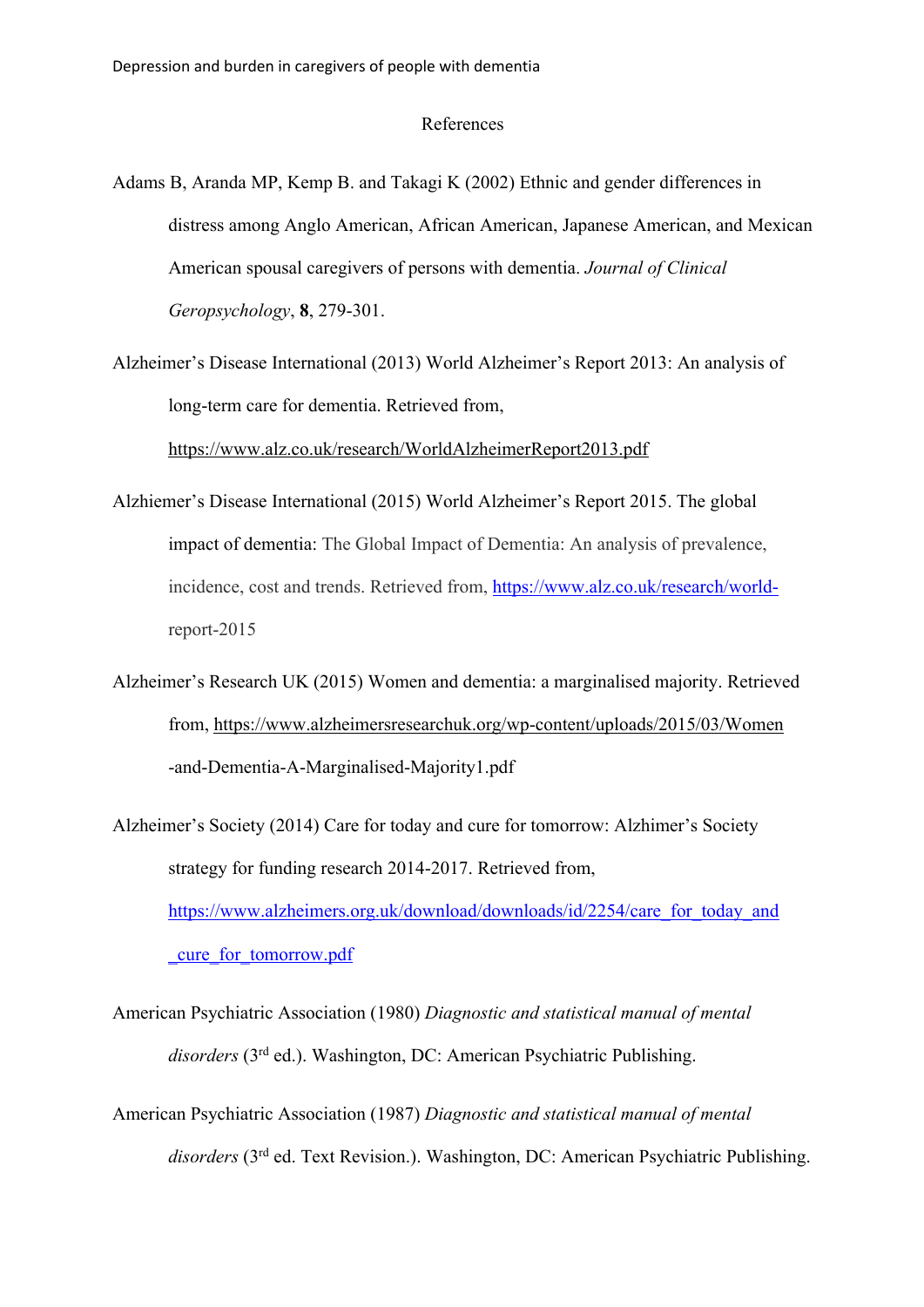- American Psychiatric Association (1994) *Diagnostic and statistical manual of mental*  disorders (4<sup>th</sup> ed.). Washington, DC: American Psychiatric Publishing.
- American Psychiatric Association (2000) *Diagnostic and statistical manual of mental*  disorders (4<sup>th</sup> ed. Text revision.). Washington, DC: American Psychiatric Publishing
- American Psychiatric Association (2013) *Diagnostic and statistical manual of mental*  disorders (5<sup>th</sup> ed.). Washington, DC: American Psychiatric Publishing.
- Andresen EM, Malmgren JA, Carter WB and Patrick DL (1994) Screening for depression in well older adults: Evaluation of a short form of the CES-D (Center for Epidemiologic Studies Depression Scale). *American Journal of Preventive Medicine,* **10***,* 77–84.
- Arango Lasprilla JC, Moreno A, Rogers H and Francis K (2009) The effect of dementia patient's physical, cognitive, and emotional/behavioral problems on caregiver wellbeing: findings from a Spanish-speaking sample from Colombia, South America. *American Journal of Alzheimer's Disease & Other Dementias®*, **24**, 384- 395
- Beck AT and Beck RW (1972) Screening depressed patients in family practice: a rapid technique. *Postgraduate Medicine,* **52***,* 81-85.
- Beck AT, Steer,RA, Ball R and Ranieri W (1996) Comparison of Beck Depression Inventories – IA and –II in psychiatric outpatients. *Journal of Personality Assessment,* **67**, 588-597.
- Beck AT, Ward CH, Mendelson M, Mock J and Erbaugh J (1961) An inventory for measuring depression. *Archives of General Psychiatry*, **4**, 561-571.
- Bednarek A, Mojs E, Krawczyk-Wasielewska A, Głodowska K, Samborski W, Lisiński P, Kopczyński P, Gregersen R and Millán-Calenti JC (2016) Correlation between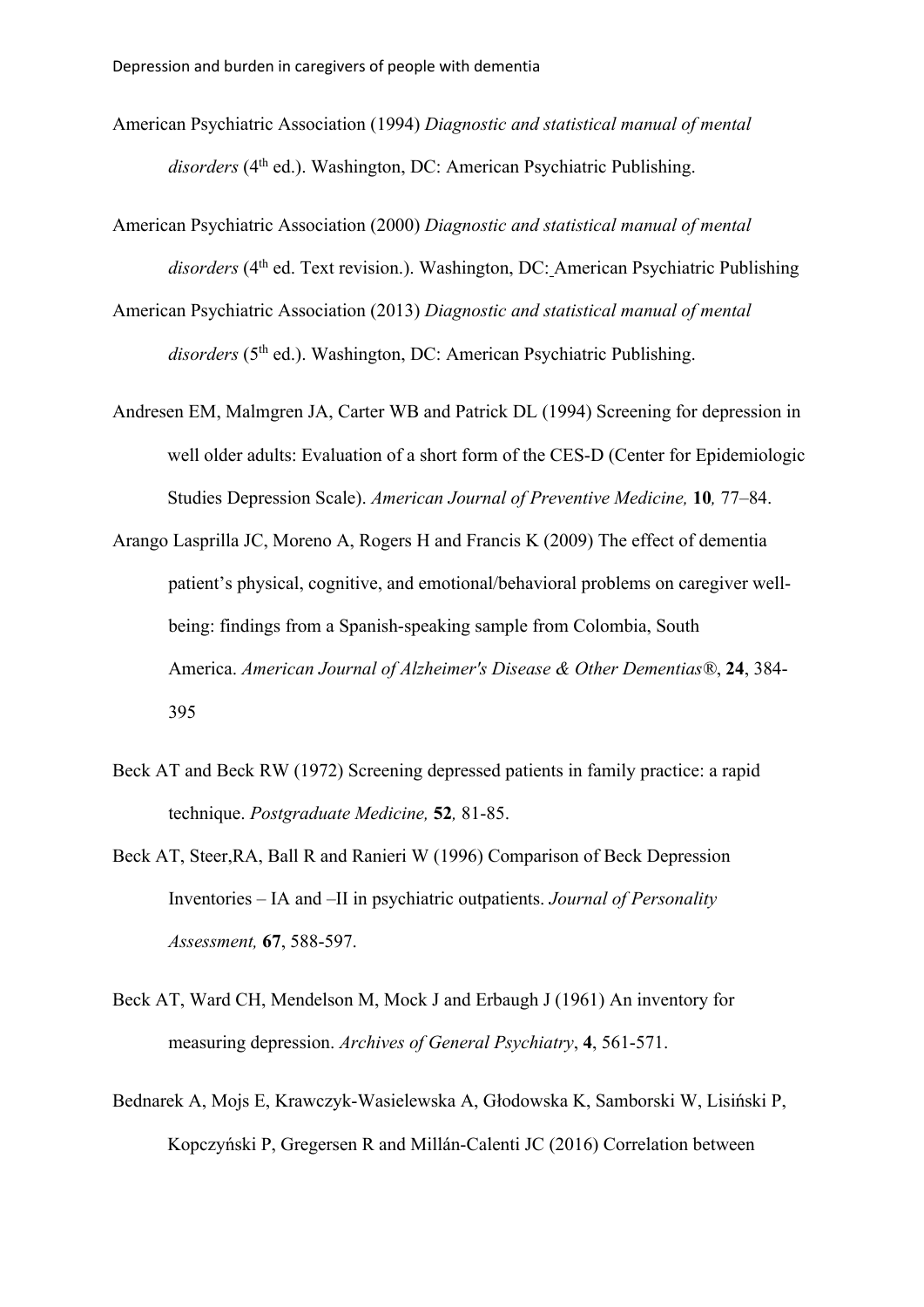depression and burden observed in informal caregivers of people suffering from dementia with time spent on caregiving and dementia severity. *Eur Rev Med Pharmacological Science*, **20**, 59-63.

- Bejjani C, Snow AL, Judge KS, Bass DM, Morgan RO, Wilson N, Walder A, Looman WJ, McCarthy C and Kunik ME (2015) Characteristics of depressed caregivers of veterans with dementia. *American Journal of Alzheimer's Disease & Other Dementias*, **30**, 672-678.
- Berger G, Bernhardt T, Weimer E, Peters J, Kratzsch T and Frolich L (2005) Longitudinal study on the relationship between symptomatology of dementia and levels of subjective burden and depression among family caregivers in memory clinic patients. *Journal of Geriatric Psychiatry and Neurology*, **18**, 119-128.
- Borenstein M, Hedges L, Higgins, J and Rothstein H (2005) *Comprehensive metaanalysis (version 2)*. Englewood, NJ: Biostat.
- Borenstein M, Hedges LV, Higgins J and Rothstein HR (2009) *Introduction to meta analysis*. Chichester, West Sussex: John Wiley & Sons, Ltd.
- Borsje P, Hems MA, Lucassen PL, Bor H, Koopmans RT and Pot AM (2016) Psychological distress in informal caregivers of patients with dementia in primary care: course and determinants. *Family Practice*, **33**, 374-381.
- Breinbauer H, Vásquez H, Mayanz S, Guerra C and Millán T (2009) Validación en Chile de la Escala de Sobrecarga del Cuidador de Zarit en sus versiones original y abreviada. *Revista Médica de Chile*, **137**, 657-665.
- Brodaty H and Donkin M (2009) Family caregivers of people with dementia. *Dialogues in Clinical Neuroscience*, **11**, 217.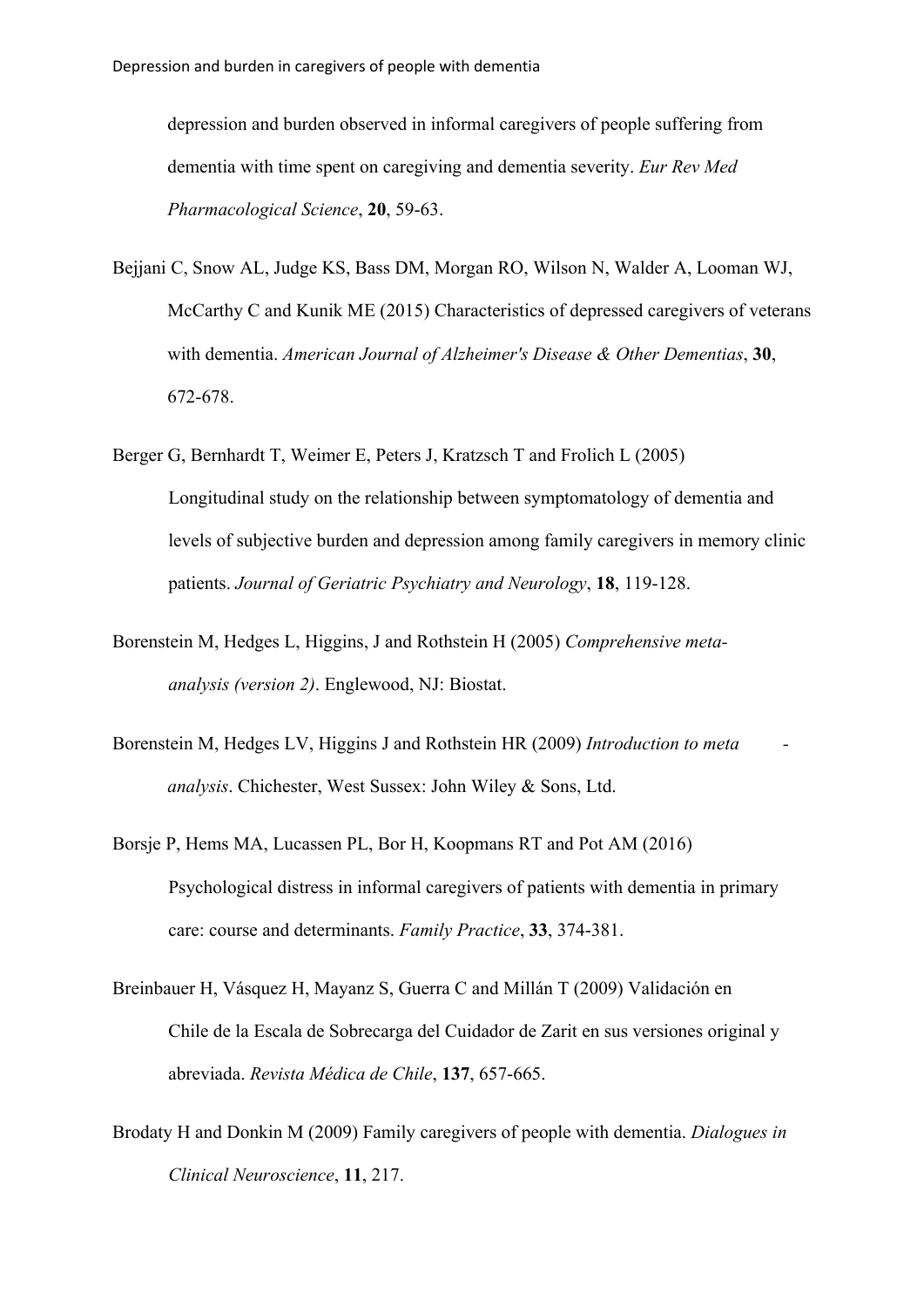- Brodaty H, Thomson C, Thompson C and Fine M (2005) Why caregivers of people with dementia and memory loss don't use services. *International Journal of Geriatric Psychiatry*, **20**, 537-546.
- Brodaty H, Woodward M, Boundy K, Ames D, Balshaw R and PRIME Study Group (2014) Prevalence and predictors of burden in caregivers of people with dementia. *The American Journal of Geriatric Psychiatry*, **22**, 756-765.
- Brooker D (2017) How has the field of dementia care changed in the past 30 years? Retrieved from, http://www.jkp.com/jkpblog/2017/05/dementia-field-changes-30 years.
- Caspar S and O'Rourke N (2009) The composition and structure of depressive symptomatology among young and older caregivers of persons with dementia. *Ageing International*, **34**, 33-41.
- Chan YF, Leung DY, Fong DY, Leung CM and Lee AM (2010) Psychometric evaluation of the Hospital Anxiety and Depression Scale in a large community sample of adolescents in Hong Kong. *Qual Life Res,* **19***,* 865-873.
- Collins RN, Gilligan LJ and Poz R (2018) The Evaluation of a Compassion-Focused Therapy Group for Couples Experiencing a Dementia Diagnosis. *Clinical Gerontologist*, **41**, 474-486.
- Conde C and Useros E (1975) Adaptación castellana de la escala de evaluación conductual para la depresión de Beck. *Revista de Psiquiatría y Psicología Médica de Europa y América Latinas,* **12***,* 217–236.
- Cheng ST, Lam LC and Kwok T (2013) Neuropsychiatric symptom clusters of Alzheimer disease in Hong Kong Chinese: correlates with caregiver burden and depression. *The American Journal of Geriatric Psychiatry*, **21**, 1029-1037.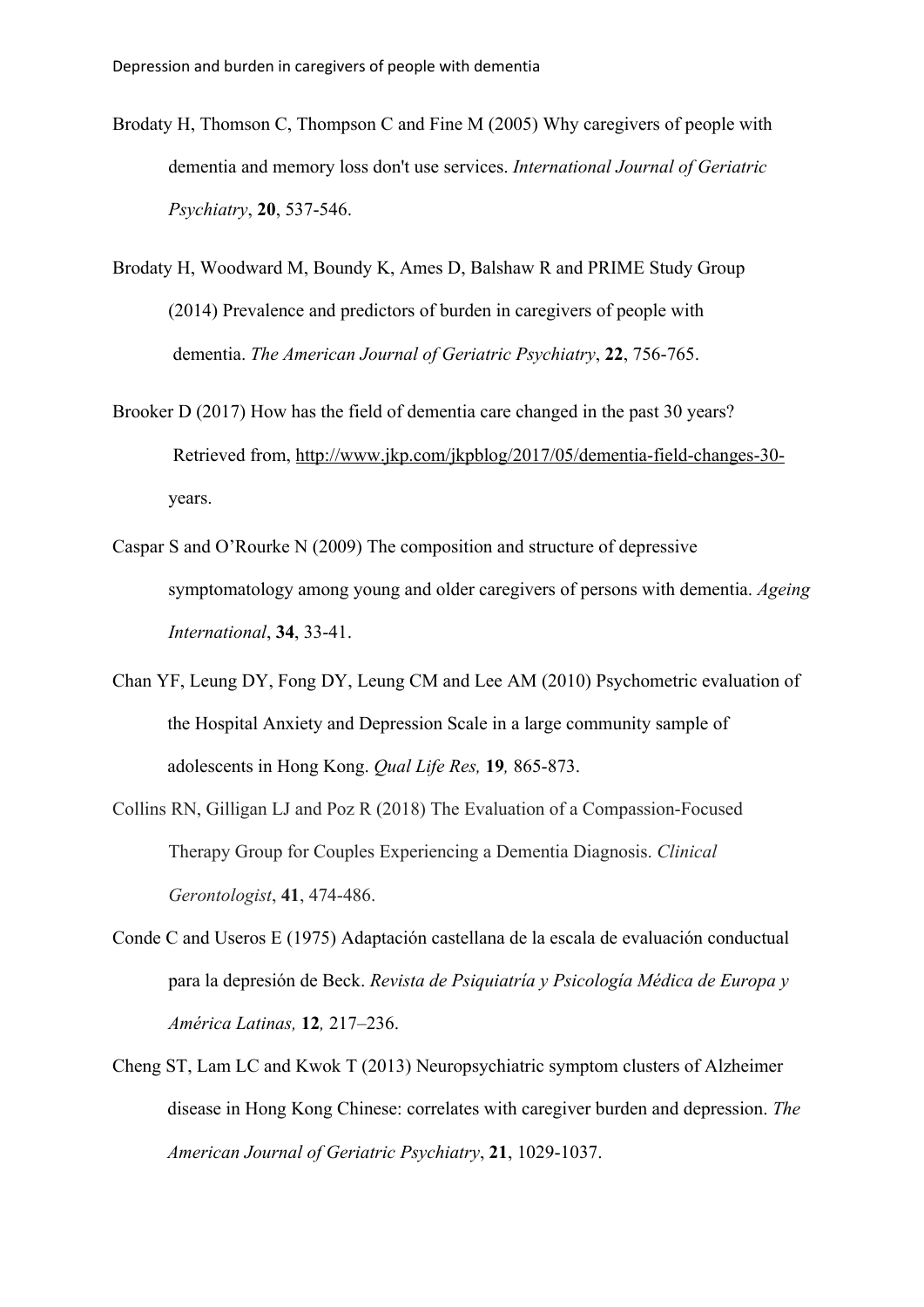- Chiao CY, Wu HS and Hsiao CY (2015) Caregiver burden for informal caregivers of patients with dementia: a systematic review. *International Nursing Review*, 62, 340 -350.
- Cohen J (1960) A coefficient of agreement for nominal scales. *Educational and Psychological Measurement,* **20**, 37-46.
- Cohen CA, Colantonio A and Vernich L (2002) Positive aspects of caregiving: rounding out the caregiver experience. *International Journal of Geriatric Psychiatry,* 17, 184-188.
- Contador I, Fernández-Calvo B, Palenzuela DL, Miguéis S and Ramos F (2012) Prediction of burden in family caregivers of patients with dementia: A perspective of optimism based on generalized expectancies of control. *Aging & Mental Health*, 16, 675-682.
- Copas J and Shi JQ (2000) Meta-analysis, funnel plots and sensitivity analysis. *Biostatistics*, **1**, 247-262.
- Covinsky KE, Newcomer R, Fox P, Wood J, Sands L, Dane K and Yaffe K (2003) Patient and caregiver characteristics associated with depression in caregivers of patients with dementia. *Journal of General Internal Medicine*, 18, 1006-1014.
- Cucciare MA, Gray H, Azar A, Jimenez D and Gallagher-Thompson D (2010) Exploring the relationship between physical health, depressive symptoms, and depression diagnoses in Hispanic dementia caregivers. *Aging & Mental Health*, **14**, 274-282.
- Cuijpers P (2005) Depressive disorders in caregivers of dementia patients: a systematic review. *Aging & Mental Health*, **9**, 325-330.
- Duval S and Tweedie R (2000a) Trim and fill: a simple funnel‐plot–based method of testing and adjusting for publication bias in meta‐analysis. *Biometrics*, **56**, 455- 463.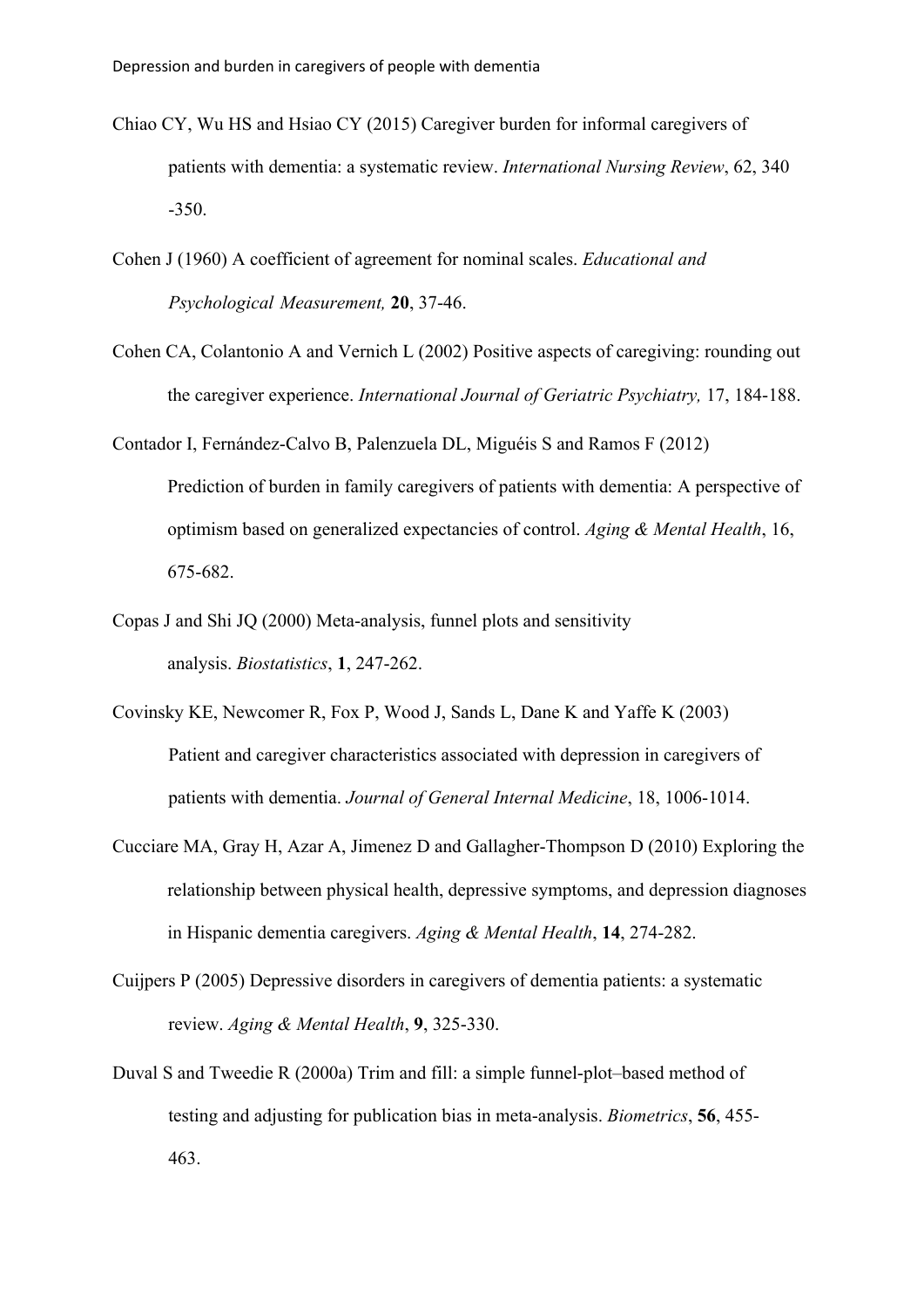- Dilworth-Anderson P and Anderson N (1994) Dementia caregiving in Blacks: A contextual approach to research. In E Light, G Niederehe and B Lebowitz (Eds.) *Stress effects on family caregivers of Alzheimer's patients* (pp. 385–409). New York: Springer.
- Epstein-Lubow G, Davis JD, Miller IW and Tremont G (2008) Persisting burden predicts depressive symptoms in dementia caregivers. *Journal of Geriatric Psychiatry and Neurology*, **21**, 198-203.
- Etters L, Goodall D and Harrison BE (2008) Caregiver burden among dementia patient caregivers: a review of the literature. *Journal of the American Association of Nurse Practitioners*, **20**, 423-428.
- Fauth E, Hess K, Piercy K, Norton M, Corcoran C, Rabins P, Lyketsos C and Tschanz J (2012) Caregivers' relationship closeness with the person with dementia predicts both positive and negative outcomes for caregivers' physical health and psychological well-being. *Aging & Mental Health*, **16**, 699-711.
- First MB, Spitzer RL, Gibbon M and Williams JBW (2008) Structured clinical interview for DSM-IV axis I disorders-clinician version (SCID-I). In AJ Rush, MB First and D Blacker (Eds.) *Handbook of psychiatric measures* (2nd ed., pp. 40–43). Washington, DC: American Psychiatric Publishing.
- Folstein MF, Folstein SE and McHugh PR (1975) "Mini-mental state": a practical method for grading the cognitive state of patients for the clinician. *Journal of Psychiatric Research*, **12**, 189-198.
- Gallagher D, Ni Mhaolain A, Crosby L, Ryan D, Lacey L, Coen RF, Walsh C, Coakley D, Walsh JB, Cunningham C and Lawlor BA (2011) Self-efficacy for managing dementia may protect against burden and depression in Alzheimer's caregivers. *Aging & Mental Health*, **15**, 663-670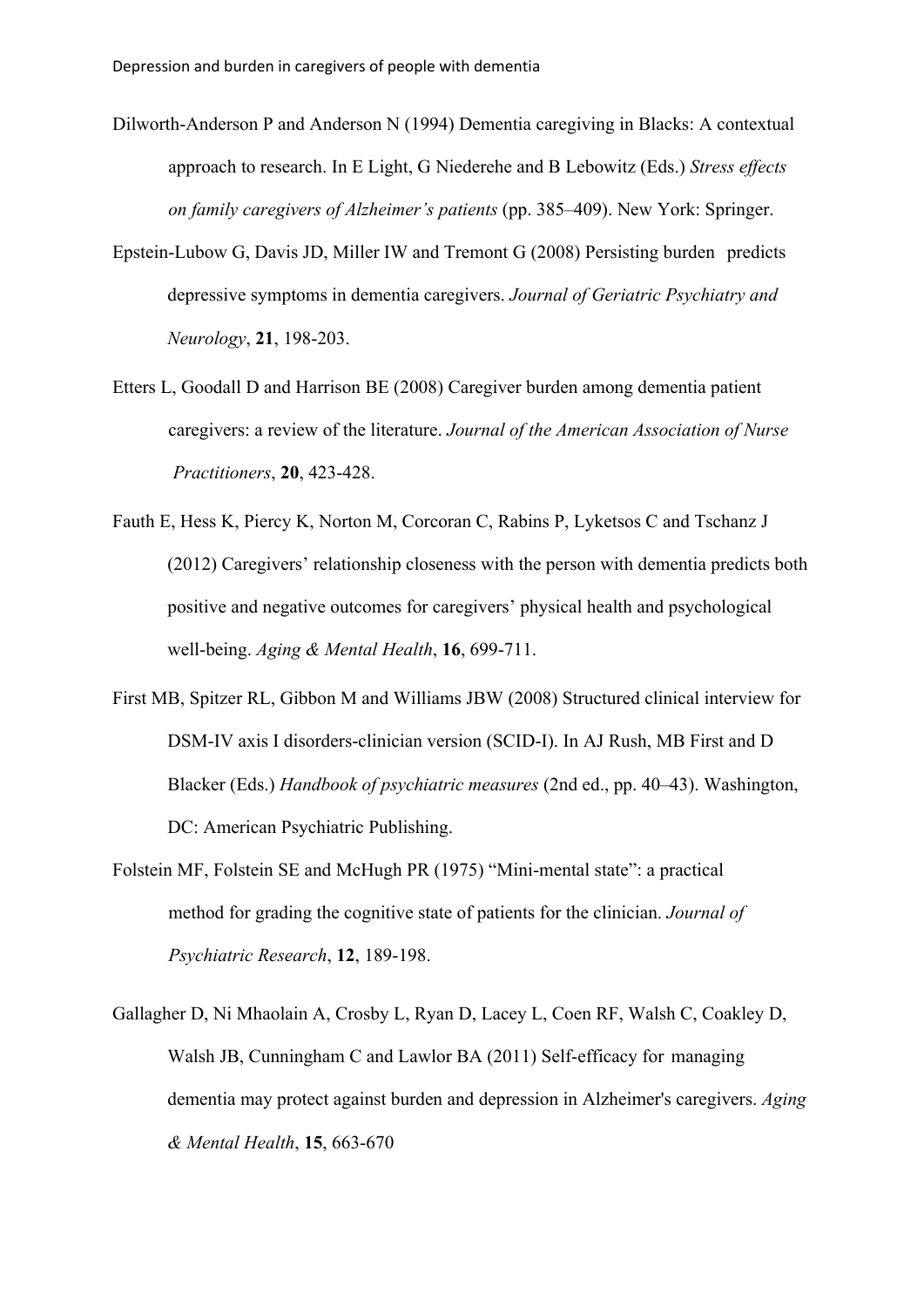- Gallagher D, Rose J, Rivera P, Lovett S and Thompson LW (1989) Prevalence of depression in family caregivers. *The Gerontologist*, **29**, 449-456.
- García-Alberca JM, Cruz B, Lara JP, Garrido V, Gris E, Lara A and Castilla C (2012) Disengagement coping partially mediates the relationship between caregiver burden and anxiety and depression in caregivers of people with Alzheimer's disease. Results from the MÁLAGA-AD study. *Journal of Affective Disorders*, **136**, 848-856.
- Gaugler JE, Kane RL, Kane RA and Newcomer R (2005) Unmet care needs and key outcomes in dementia. *Journal of the American Geriatrics Society*, **53**, 2098- 2105.
- Germain S, Adam S, Olivier C, Cash H, Ousset PJ, Andrieu S, Vellas B, Meulemans T, Reynish E and Salmon E (2009) Does cognitive impairment influence burden in caregivers of patients with Alzheimer's disease? *Journal of Alzheimer's Disease*, **17**, 105-114.

Given CW, Given B, Azzouz F, Kozachik S and Stommel M (2001) Predictors of pain and fatigue in the year following diagnosis among elderly cancer patients. *Journal of Pain Symptom Management,* **21***,* 456-66.

- Givens JL, Mezzacappa C, Heeren T, Yaffe K and Fredman L (2014) Depressive symptoms among dementia caregivers: Role of mediating factors. *The American Journal of Geriatric Psychiatry*, **22**, 481-488.
- Goldberg D, Bridges K, Duncan-Jones P and Grayson D (1988) Detecting anxiety and depression in general medical settings. British Medical Journal, **97**, 897–899.

Hamilton M (1980) Rating depressive patients. *Journal of Clinical Psychiatry*. **41**, 21-24.

Harbord R (2010) Investigating heterogeneity: sub-group analysis and meta-regression [PowerPoint slides]. Retrieved from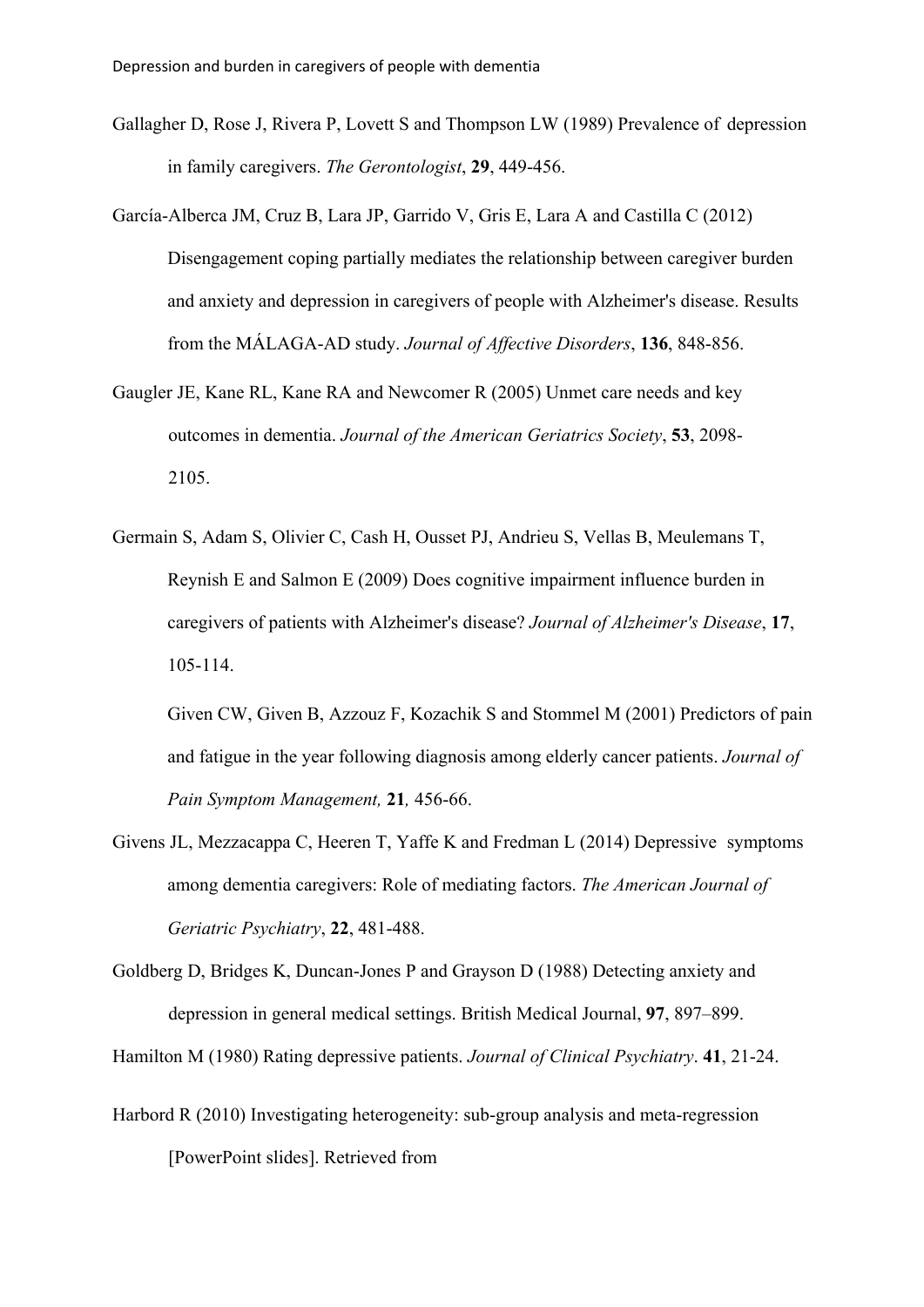http://methods.cochrane.org/sites/methods.cochrane.org.statistics/files/public/upl oads/

SMG training course cardiff/2010 SMG training cardiff day1 session4 harbord.p df

- Hasegawa N, Hashimoto M, Koyama A, Ishikawa T, Yatabe Y, Honda K, Yuuki S., Araki K and Ikeda M (2014). Patient-related factors associated with depressive state in caregivers of patients with dementia at home. *Journal of the American Medical Directors Association*, **15**, 371.e15-317.e18.
- Hays JC, Blazer DG and Gold DT (1993) CES‐D: Cutpoint or Change Score? *Journal of the American Geriatrics Society*, **41**, 344-345.
- Higgins JPT and Thompson SG (2002) Quantifying heterogeneity in a metaanalysis. *Statistics in Medicine*, **21**, 1539-1558.
- Higgins JPT, Thompson SG, Deeks JJ and Altman DG (2003) Measuring inconsistency in meta-analyses. *BMJ: British Medical Journal*, **327**, 557.
- Holland JM, Thompson LW, Tzuang M and Gallagher-Thompson D (2010) Psychosocial factors among Chinese American women dementia caregivers and their association with salivary cortisol: Results of an exploratory study. *Ageing International*, **35**, 109-127.
- Hoppes S, Bryce H, Hellman C and Finlay E (2012) The effects of brief mindfulness training on caregivers' well-being. *Activities, Adaptation & Aging*, **36**, 147-166.
- Hughes CP, Berg L, Danziger WL, Coben LA and Martin R (1982) A new clinical scale for the staging of dementia. *The British Journal of Psychiatry*, **140**, 566-572.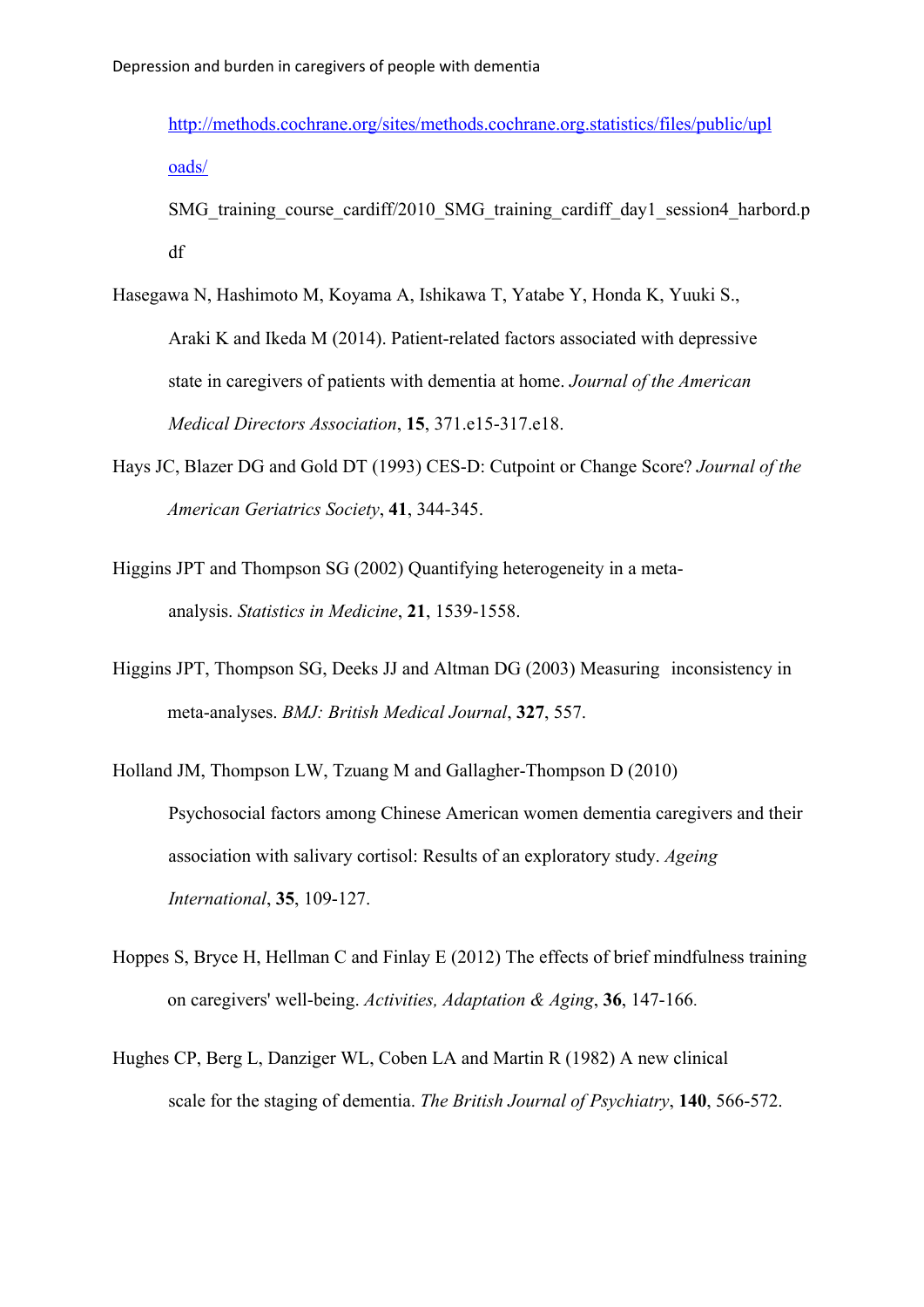- Jang Y, Clay OJ, Roth DL, Haley WE and Mittelman MS (2004) Neuroticism and longitudinal change in caregiver depression: Impact of a spouse-caregiver intervention program. *The Gerontologist*, **44**, 311-317.
- Joling KJ, O'Dwyer ST, Hertogh CM and Hout HP (2018) The occurrence and persistence of thoughts of suicide, self‐harm and death in family caregivers of people with dementia: a longitudinal data analysis over 2 years. *International Journal of Geriatric Psychiatry*, **33**, 263-270.
- Jorm AF (2004) The Informant Questionnaire on cognitive decline in the elderly (IQCODE): a review. *International Psychogeriatrics*, **16**, 275-293.
- Kaiser S and Panegyres PK (2007) The psychosocial impact of young onset dementia on spouses. *American Journal of Alzheimer's Disease & Other Dementias®*, **21**, 398- 402.
- Kemp BJ and Adams B (1995) The Older Adult Health and Mood Questionnaire: A measure of geriatric depressive disorder. *Journal of Geriatric Psychiatry and Neurology.* **8**, 162-167.
- Kramer BJ (1993) Marital history and the prior relationship as predictors of positive and negative outcomes among wife caregivers. *Family Relations,* **42***,* 367–375
- Krebber AMH, Buffart LM, Kleijn G, Riepma IC, Bree R, Leemans CR, Becker A, Brug J, Straten A, Cuijpers P and Verdonck‐de Leeuw IM (2014) Prevalence of depression in cancer patients: a meta‐analysis of diagnostic interviews and self report instruments. *Psycho‐Oncology*, **23**, 121-130.
- Kroenke K, Spitzer RL and Williams JB (2001) The PHQ9: validity of a brief depression severity measure. *Journal of General Internal Medicine*, **16**, 606-613.
- Kurz X, Scuvée-Moreau J, Vernooij-Dassen M and Dresse A (2003) Cognitive impairment, dementia and quality of life. *Acta Neurologica Belgica*, **103**, 24-34.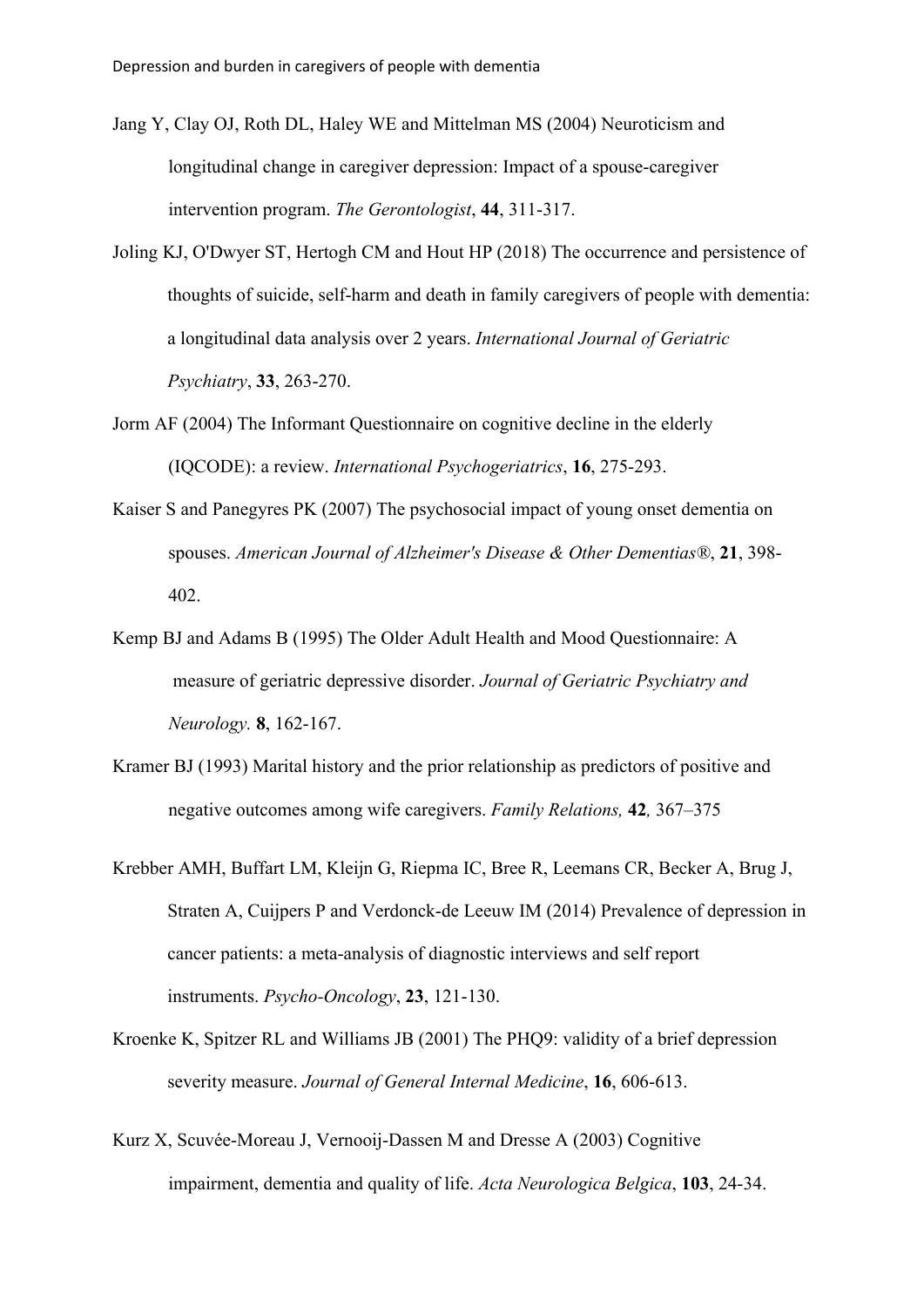- Laidlaw K (2015) *Cognitive behaviour therapy for older people: An introduction*. London: SAGE Publications.
- Li D, Zhang DJ, Shao JJ, Qi XD and Tian L (2014) A meta-analysis of the prevalence of depressive symptoms in Chinese older adults. *Archives of Gerontology and Geriatrics*, **58**, 1-9.
- Liang X, Guo Q, Luo J, Li F, Ding D, Zhao Q and Hong Z (2016) Anxiety and depression symptoms among caregivers of care-recipients with subjective cognitive decline and cognitive impairment. *BMC Neurology*, **16**, 191.
- Lowery K, Mynt P, Aisbett J, Dixon T, O'Brien J and Ballard C (2000) Depression in the carers of dementia sufferers: a comparison of the carers of patients suffering from dementia with Lewy bodies and the carers of patients with Alzheimer's disease. *Journal of Affective Disorders*, **59**, 61-65.
- Lu YYF and Austrom MG (2005) Distress responses and self-care behaviors in dementia family caregivers with high and low depressed mood. *Journal of the American Psychiatric Nurses Association*, **11**, 231-240.
- Luchsinger JA, Tipiani D, Torres-Patiño G, Silver S, Eimicke JP, Ramirez M, Teresi J and Mittelman M (2015) Characteristics and mental health of hispanic dementia caregivers in New York City. *American Journal of Alzheimer's Disease & Other Dementias®*, **30**, 584-590.
- Luppa M, Sikorski C, Luck T, Ehreke L, Konnopka A, Wiese B, Weyerer S, König, HH and Riedel-Heller SG (2012) Age-and gender-specific prevalence of depression in latestlife–systematic review and meta-analysis. *Journal of Affective Disorders*, **136**, 212- 221.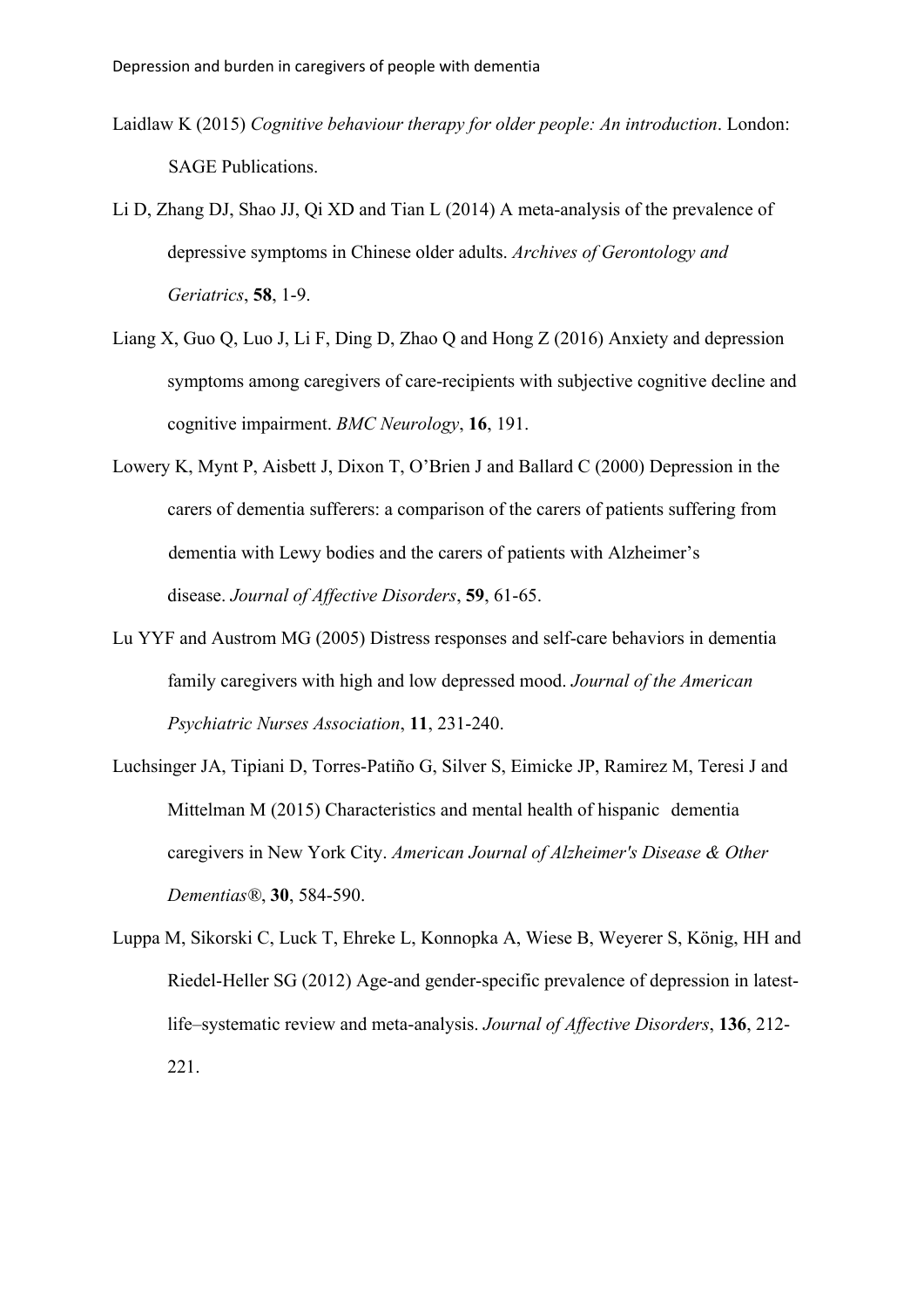- Mahoney R, Regan C, Katona C and Livingston G (2005) Anxiety and depression in family caregivers of people with Alzheimer disease: the LASER-AD study. *The American Journal of Geriatric Psychiatry*, **13**, 795-801.
- Martín M, Salvadór I, Nadal S, Miji L, Rico J, Lanz P and Taussig M (1996) Adaptación para nuestro medio de la Escala de Sobrecarga del Cuidador (Caregiver Burden Interview) de Zarit. Revista Gerontolo´gica, **6**, 338–346.
- Medrano M, Rosario RL, Payano AN and Capellán NR (2014) Burden, anxiety and depression in caregivers of Alzheimer patients in the Dominican Republic. *Dementia & Neuropsychologia*, **8**, 384-388.
- McConaghy R and Caltabiano ML (2005) Caring for a person with dementia: Exploring relationships between perceived burden, depression, coping and well‐being. *Nursing & Health Sciences*, **7**, 81-91.
- McKhann G, Drachman D, Folstein M, Katzman R, Price D and Stadlan EM (1984) Clinical diagnosis of Alzheimer's disease: report of the NINCDS-ADRDA Work Group under the auspices of Department of Health and Human Services Task Force on Alzheimer's Disease. *Neurology*, **34**, 939–44
- Medrano M, Rosario RL, Payano AN and Capellán NR (2014) Burden, anxiety and depression in caregivers of Alzheimer patients in the Dominican Republic. *Dementia & Neuropsychologia*, **8**, 384-388.
- Mitchell AJ, Chan M, Bhatti H, Halton M, Grassi L, Johansen C and Meader N (2011) Prevalence of depression, anxiety, and adjustment disorder in oncological, haematological, and palliative-care settings: a meta-analysis of 94 interview-based studies. *The Lancet Oncology*, **12**, 160-174.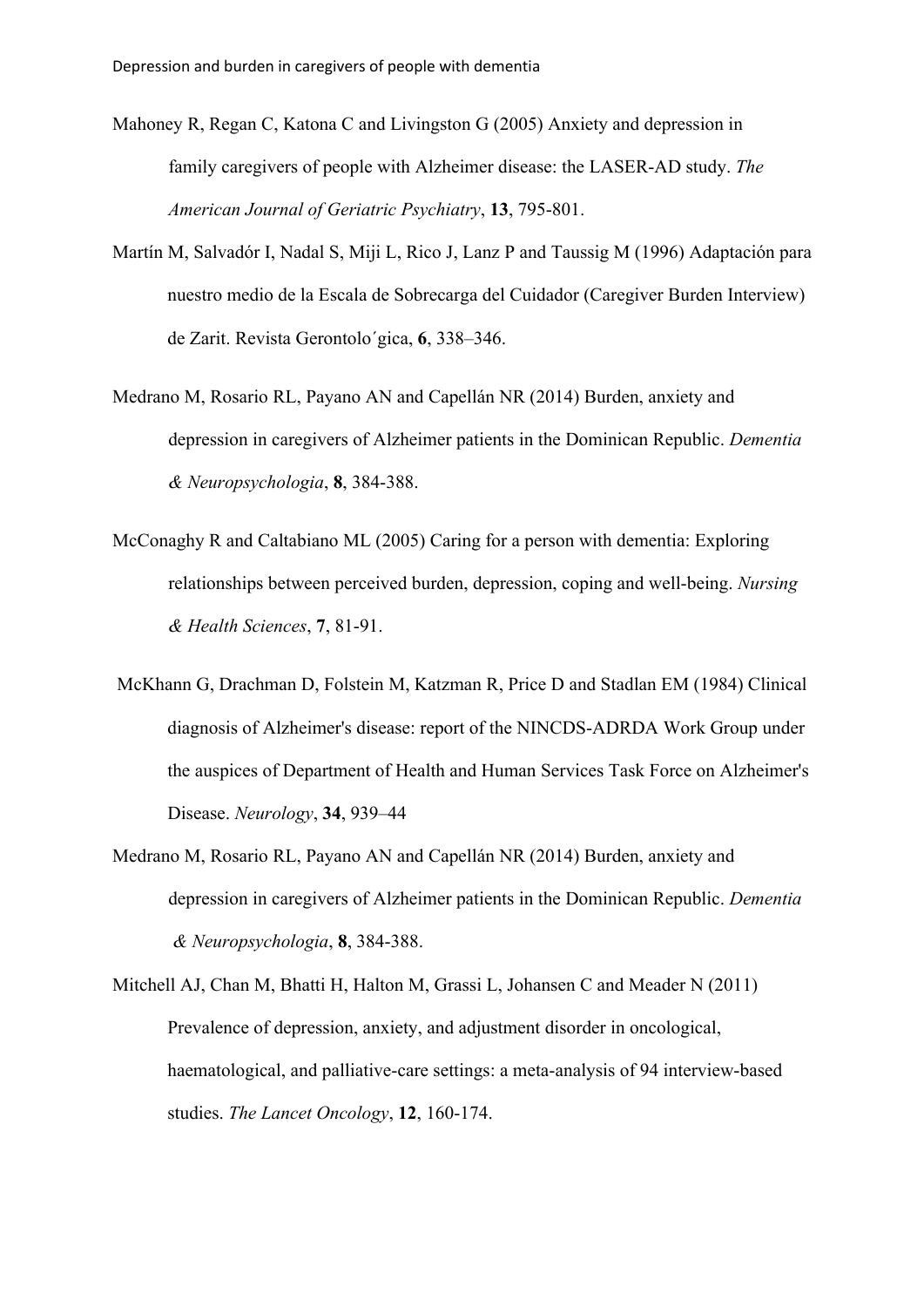- Mitchell AJ, Vaze A and Rao S (2009) Clinical diagnosis of depression in primary care: a meta-analysis. *The Lancet*, **374**, 609-619.
- Moher D, Liberati A, Tetzlaff J, Altman DG and Prisma Group (2009) Preferred reporting items for systematic reviews and meta-analyses: the PRISMA statement. *PLoS Medicine,* **6**, e1000097.
- Montgomery SA and Asberg M (1979) A new depression scale designed to be sensitive to change. *Br. J. Psychiatry* **134***,* 382-389.
- Morris RG, Morris LW and Britton PG (1998) Factors affecting the emotional well-being of caregivers of dementia sufferers. *British Journal of Psychiatry*, **153**, 147-156.
- Munn Z, Moola S, Lisy K and Riitano D (2014) *The Joanna Briggs institute reviewer's manual 2014: The systematic review of prevalence and incidence data*. South Australia: The Joanna Briggs Institute.
- Novak M. and Guest C (1989) Application of a multidimensional caregiver burden inventory. *The Gerontologist*, **29**, 798-803.
- O'Brien E (2016) Alzheimer's diagnosis can mean steep costs for family caregivers. Retrieved from, http://time.com/money/4501444/alzheimers-family-caregivers -steep-costs/
- O'Dwyer ST, Moyle W, Zimmer‐Gembeck M and De Leo D (2013) Suicidal ideation in family carers of people with dementia: a pilot study. *International Journal of Geriatric Psychiatry*, **28**, 1182-1188.
- O'Dwyer ST, Moyle W, Zimmer-Gembeck M and De Leo D (2016) Suicidal ideation in family carers of people with dementia. *Aging & Mental Health*, **20**, 222-230.
- Orgeta V and Lo Sterzo E (2013) Sense of coherence, burden, and affective symptoms in family carers of people with dementia. *International Psychogeriatrics*, **25**, 973- 980.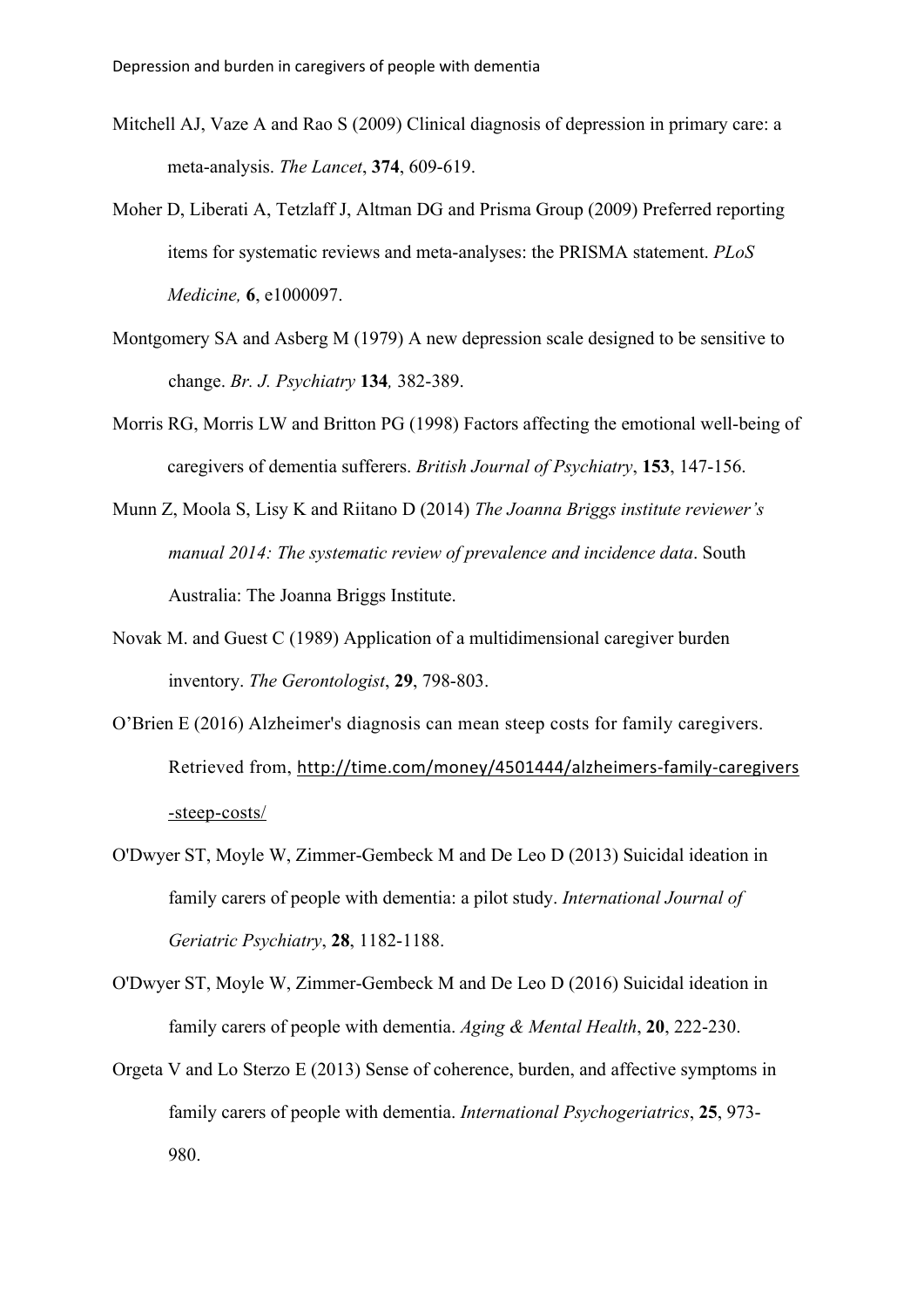- Ornstein K and Gaugler JE (2012) The problem with "problem behaviors": a systematic review of the association between individual patient behavioral and psychological symptoms and caregiver depression and burden within the dementia patient–caregiver dyad. *International Psychogeriatrics*, **24**, 1536-1552.
- Ory MG, Hoffman III RR, Yee JL, Tennstedt S and Schulz R (1999) Prevalence and impact of caregiving: A detailed comparison between dementia and non dementia caregivers. *The Gerontologist*, **39**, 177-186.
- Ostojić D, Vidović D, Baceković A, Brecić P and Jukić V (2014) Prevalence of anxiety and depression in caregivers of Alzheimer's dementia patients. *Acta Clin Croat*, **53**, 17-21.
- Pinquart M and Sörensen S (2003) Differences between caregivers and non caregivers in psychological health and physical health: a meta-analysis. *Psychology and Aging*, **18**, 250-267.
- Piercy KW, Fauth EB, Norton MC, Pfister R, Corcoran CD, Rabins PV, Lyketsos C and Tschanz JT (2012) Predictors of dementia caregiver depressive symptoms in a population: The Cache County Dementia Progression Study. *Journals of Gerontology Series B: Psychological Sciences and Social Sciences*, **68**, 921-926.
- Pruchno RA, Brill JE, Shands Y, Gordon J R, Genderson MW, Rose M and Cartwright F (2008) Convenience samples and caregiving research: how generalizable are the findings? *The Gerontologist*, **48**, 820-827.
- Radloff LS (1977) The CES-D scale: A self-report depression scale for research in the general population. *Applied Psychological Measurement*, **1**, 385-401.
- Raggi A, Tasca D, Panerai S, Neri W and Ferri R (2015) The burden of distress and related coping processes in family caregivers of patients with Alzheimer's disease living in the community. *Journal of the Neurological Sciences*, **358**, 77-81.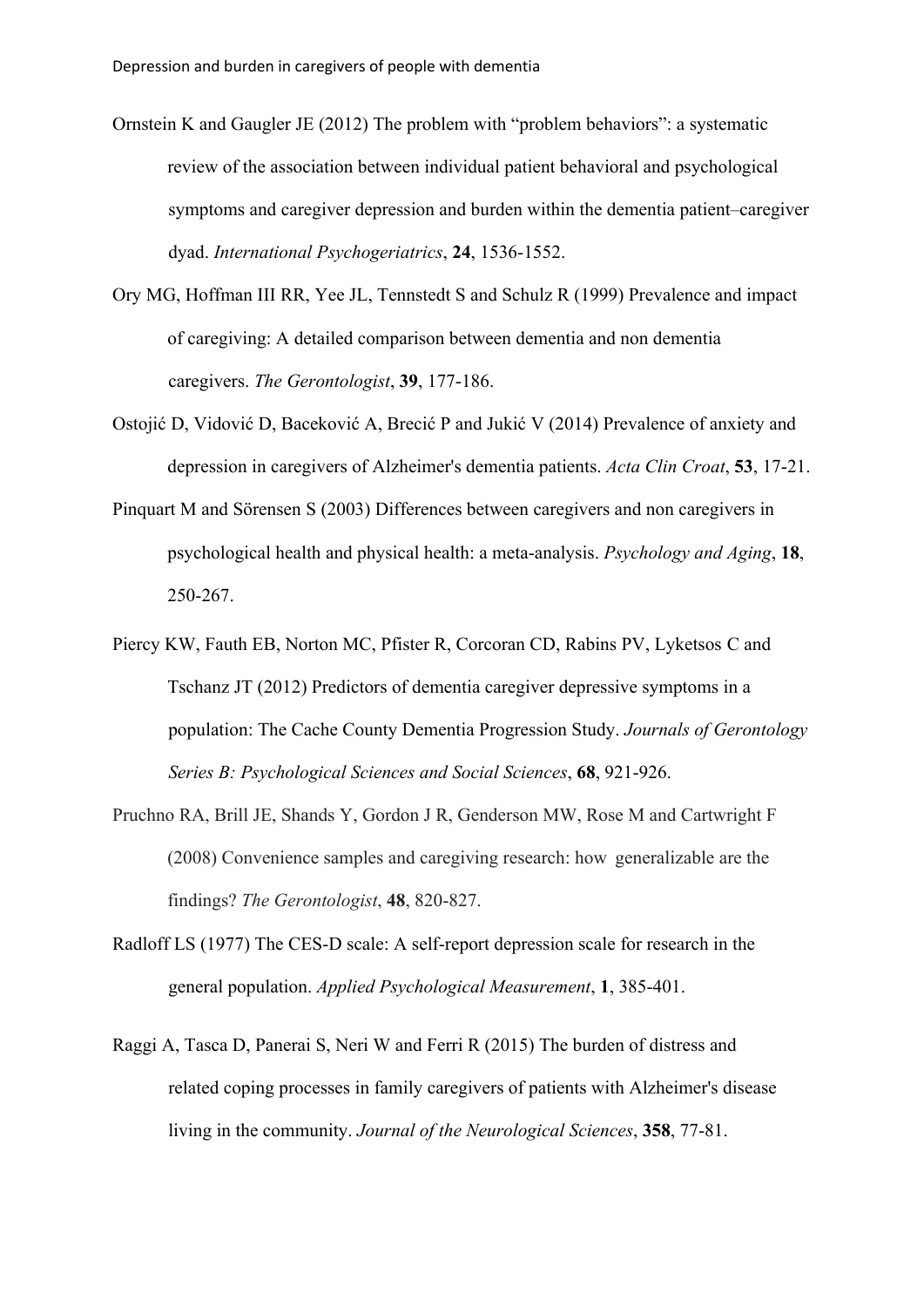- Ramos-Brieva JC (1986) Validacion de la versión castellana de la escala de Hamilton para la depresión. *Actas Luso-Esp Neurol Psquiatr,* **6***,* 324-334.
- Reisberg B, Ferris SH, de Leon MJ and Crook T (1982) The Global Deterioration Scale for assessment of primary degenerative dementia. *American Journal of Psychiatry*, **139**, 1136- 1139.
- Riedel O, Klotsche J and Wittchen HU (2016) Overlooking informal dementia caregivers' burden. *Research in Gerontological Nursing*, **9**, 167-174.
- Roche L, Croot K, MacCann C, Cramer B and Diehl-Schmid J (2015) The role of coping strategies in psychological outcomes for frontotemporal dementia caregivers. *Journal of Geriatric Psychiatry and Neurology*, **28**, 218-228.
- Rosenthal R (1979) The file drawer problem and tolerance for null results. *Psychological Bulletin*, *86*, 638-341.
- Rosness TA, Mjørud M and Engedal K (2011) Quality of life and depression in carers of patients with early onset dementia. *Aging & Mental Health*, **15**, 299-306.
- Roth DL, Ackerman ML, Okonkwo OC and Burgio LD (2008) The four-factor model of depressive symptoms in dementia caregivers: A structural equation model of ethnic differences. *Psychology and Aging*, **23**, 567-576.
- Roth M, Tym E, Mountjoy CQ, Huppert FA, Hendrie H, Verma S, and Goddard R (1986) CAMDEX. A standardised instrument for the diagnosis of mental disorder in the elderly with special reference to the early detection of dementia. *The British Journal of Psychiatry*, **149**, 698-709.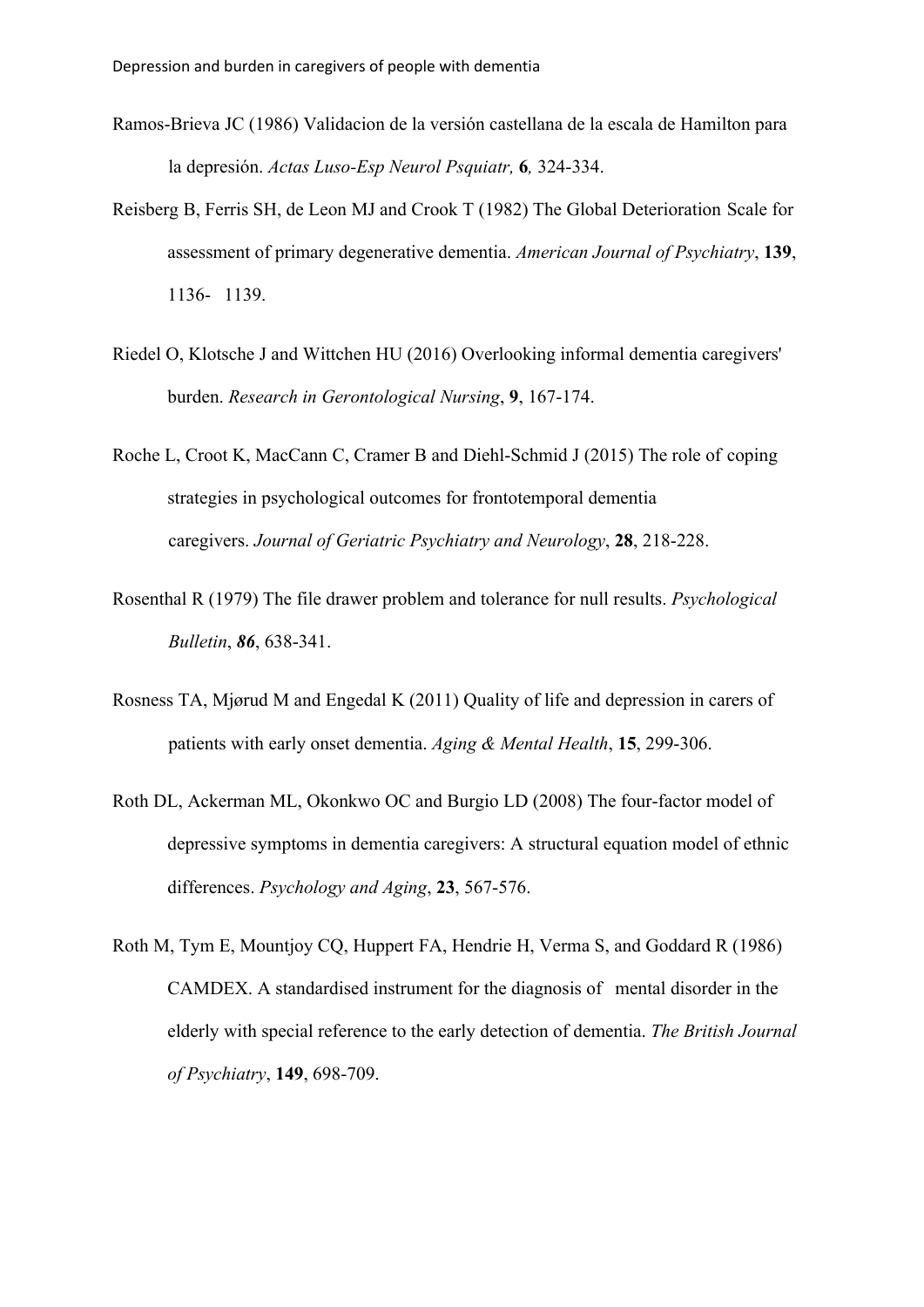- Sallim AB, Sayampanathan AA, Cuttilan A and Ho RCM (2015) Prevalence of mental health disorders among caregivers of patients with Alzheimer disease. *Journal of the American Medical Directors Association*, **16**, 1034-1041.
- Sansoni J, Vellone E and Piras G (2004) Anxiety and depression in community-dwelling, Italian Alzheimer's disease caregivers. *International Journal of Nursing Practice*, **10**, 93-100.
- Schulz R and Martire LM (2004) Family caregiving of persons with dementia: prevalence, health effects, and support strategies. *The American Journal of Geriatric Psychiatry*, **12**, 240-249.
- Simpson CE (2010) Sleep: effect on dementia caregiver mastery, perceived stress and depression (unpublished doctoral dissertation). The University of Texas at Austin, Austin, TX.
- Slachevsky A, Budinich M, Miranda-Castillo C, Nunez-Huasaf J, Silva JR, Munoz-Neira C, Gloger S, Jimenez O, Martorell B and Delgado C (2013) The CUIDEME Study: determinants of burden in chilean primary caregivers of patients with dementia. *Journal of Alzheimer's Disease*, **35**, 297-306.
- Sleath B, Thorpe J, Landerman LR, Doyle M and Clipp E (2005). African-American and White Caregivers of Older Adults with Dementia: Differences in Depressive Symptomatology and Psychotropic Drug Use. *Journal of the American Geriatrics Society*, **53**, 397-404.
- Spector A, Thorgrimsen L, Woods BOB, Royan L, Davies S, Butterworth M and Orrell M (2003) Efficacy of an evidence-based cognitive stimulation therapy programme for people with dementia. *The British Journal of Psychiatry*, **183**, 248-254.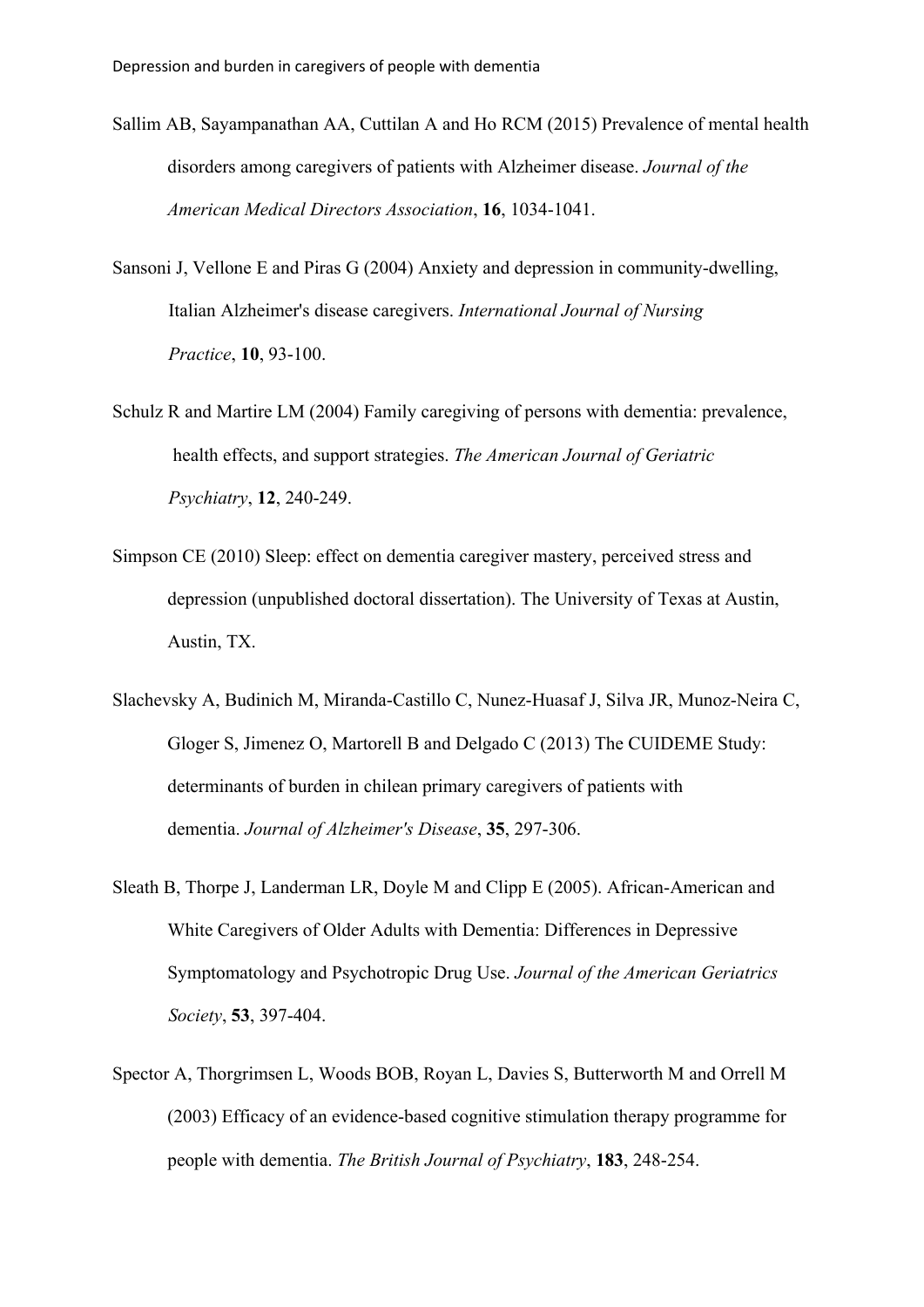- Spitzer RL and Robins E (1978) Research diagnostic criteria: rationale and reliability. *Archives of General Psychiatry,* **35**, 773-782
- Taylor Nelson Sofres British Market Research Bureau Limited (2014) *Attitudes to mental illness: 2013 research report*. Retrieved from, https://www.mind.org.uk/newscampaigns/news/survey-shows-greatest-improvement-in-public-attitudes-to-mentalhealth-in-20-years/#.WmUMqKhl-00
- Välimäki TH, Martikainen JA, Hallikainen IT, Väätäinen ST and Koivisto AM (2015) Depressed spousal caregivers have psychological stress unrelated to the progression of Alzheimer disease: a 3-year follow-up report, Kuopio ALSOVA study. *Journal of Geriatric Psychiatry and Neurology*, **28**, 272-280.
- Vitaliano PP, Young HM and Russo J (1991) Burden: A review of measures used among caregivers of individuals with dementia. *The Gerontologist*, **31**, 67-75.
- Vitaliano PP (1997) Physiological and physical concomitants of caregiving: Introduction to special issue. *Annals of Behavioral Medicine*, **19**, 75-77.
- Waite A, Bebbington P, Skelton‐Robinson M and Orrell M (2004) Social factors and depression in carers of people with dementia. *International Journal of Geriatric Psychiatry*, **19**, 582-587.
- Wang J, Wu X, Lai W, Long E, Zhang X, Li W, Zhu Y, Chen C, Zhong X, Liu Z and Wang D (2017) Prevalence of depression and depressive symptoms among outpatients: a systematic review and meta-analysis. *BMJ Open*, **7**, 017173.
- Williams IC (2005) Emotional health of black and white dementia caregivers: A contextual examination. *The Journals of Gerontology Series B: Psychological Sciences and Social Sciences*, **60**, 287-295.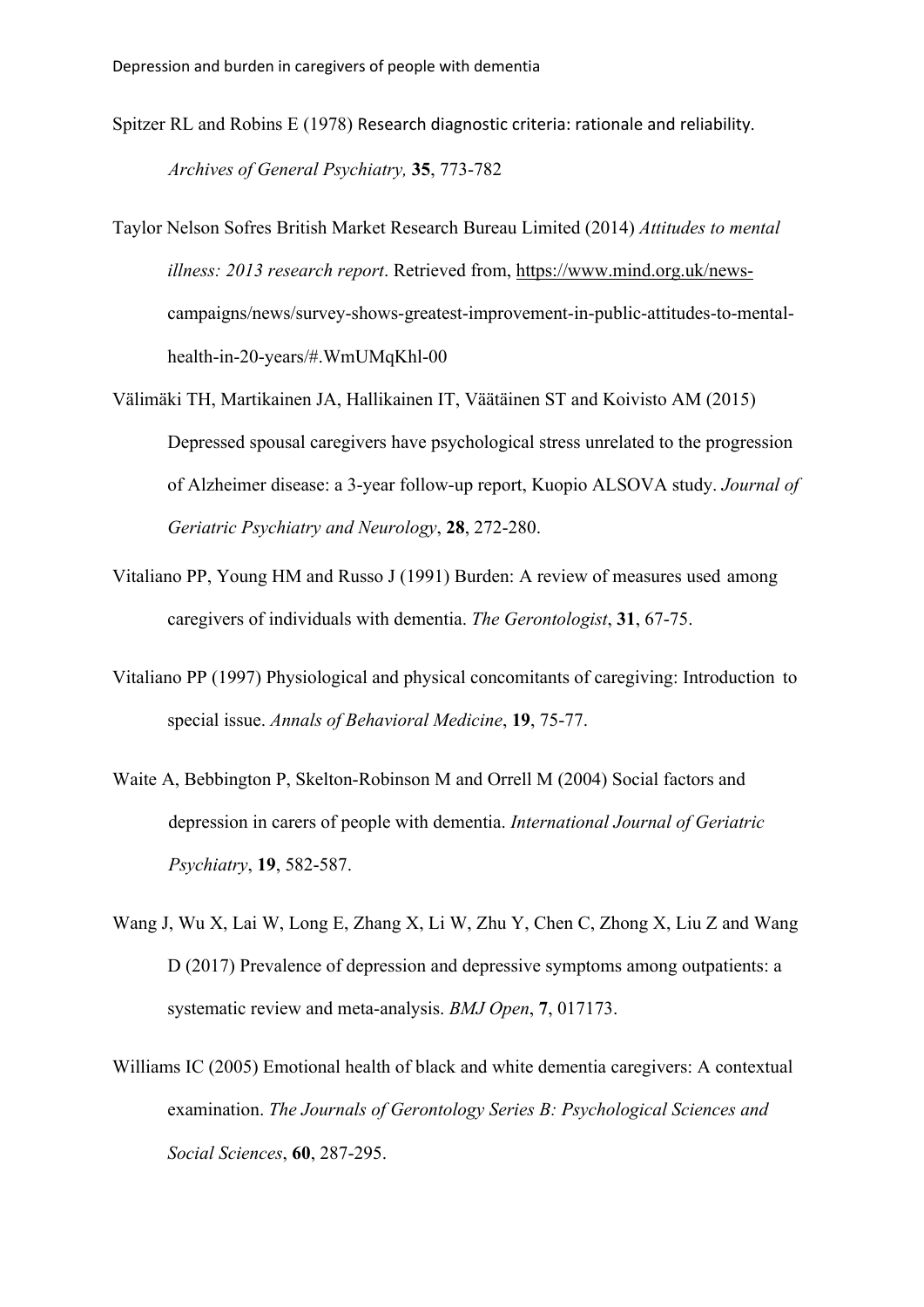- Williamson GM and Schulz R (1993) Coping with specific stressors in Alzheimer's disease caregiving. *The Gerontologist*, **33**, 747-755.
- Wittchen HU, Höfler M and Meister W (2001) Prevalence and recognition of depressive syndromes in German primary care settings: Poorly recognized and treated? *International Clinical Psychopharmacology*, **16**, 121-135.
- World Health Organization (1978) *The ICD-9 classification of mental and behavioural disorders: Clinical descriptions and diagnostic guidelines*. Geneva: World Health Organization.
- World Health Organization (1992) *The ICD-10 classification of mental and behavioural disorders: Clinical descriptions and diagnostic guidelines*. Geneva: World Health Organization.
- World Health Organization (2003) International Classification of Primary Care, Second edition (ICPC-2). Retrieved from

http://www.who.int/classifications/icd/adaptations/icpc2/en/index.

- World Health Organization (2017) *Depression and other common mental disorders: global health estimates.* Geneva, Switzerland: WHO Document Production Services.
- Yesavage JA and Sheikh JI (1986) Geriatric depression scale (GDS) recent evidence and development of a shorter version. *Clinical Gerontologist*, **5**, 165-173.
- Yesavage JA, Brink TL, Rose TL, Lum O, Huang V, Adey M and Leirer VO (1983) Development and validation of a geriatric depression screening scale: a preliminary report. *Journal of Psychiatric Research*, **17**, 37-49.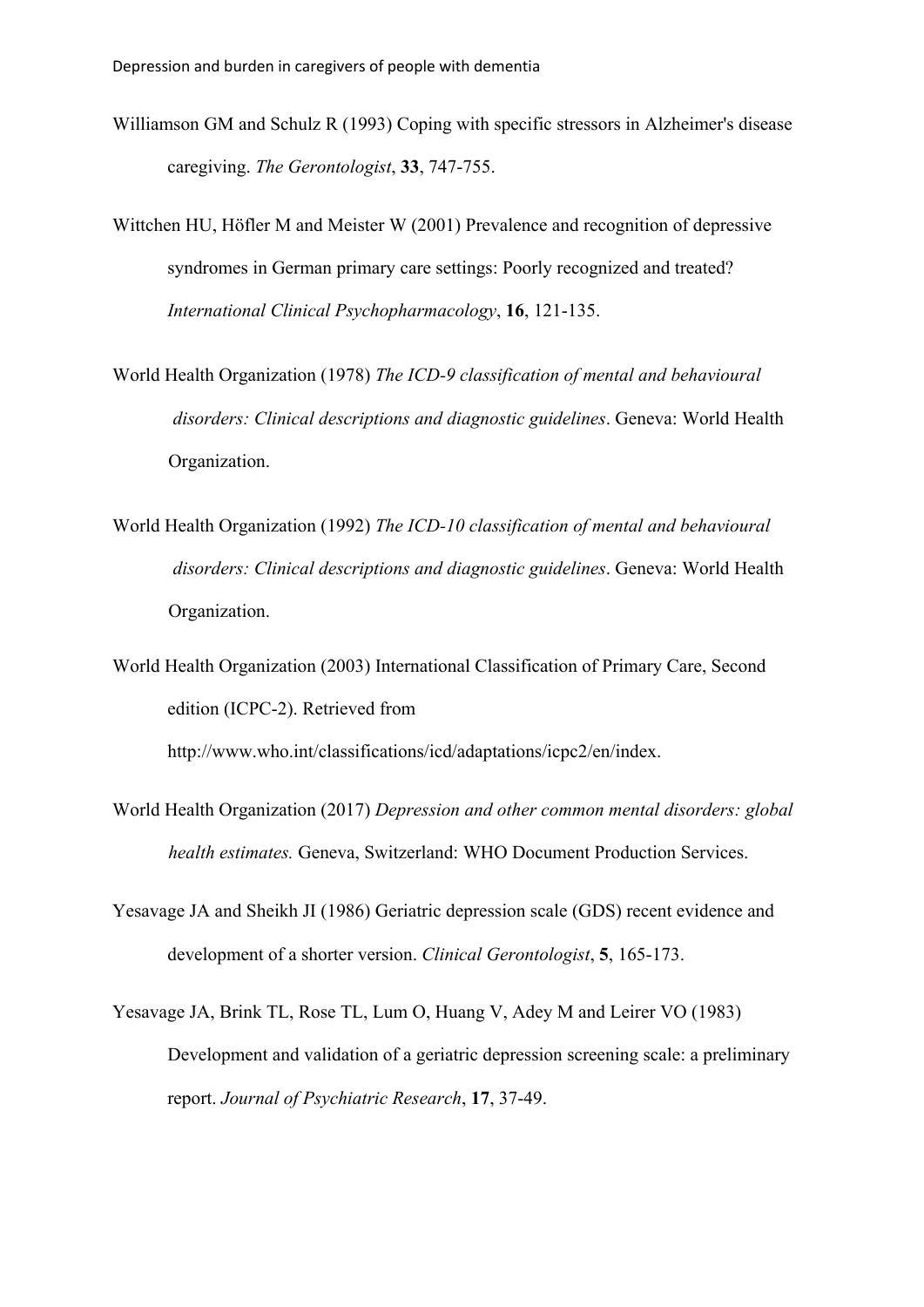- Zarit SH, Reever KE and Back-Peterson J (1980) Relatives of the impaired elderly: correlates of feelings of burden. *The Gerontologist,* **20**, 649-655.
- Zarit SH, Todd PA and Zarit JM (1986) Subjective burden of husbands and wives as caregivers: A longitudinal study. *The Gerontologist*, **26**, 260-266.
- Zigmond AS and Snaith RP (1983) The hospital anxiety and depression scale. *Acta Psychiatrica Scandinavica*, **67**, 361-370.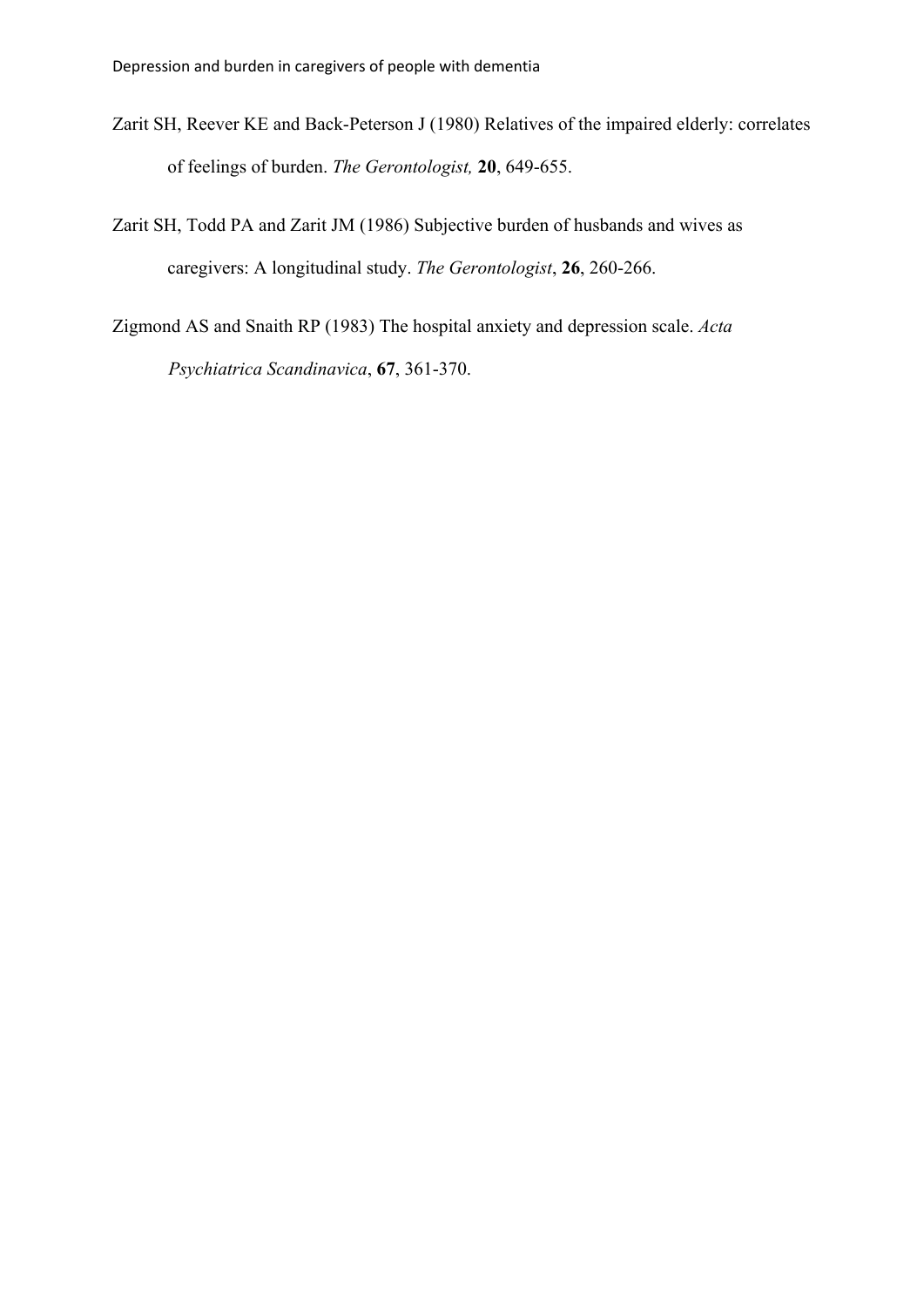

**Fig 1.** The conceptual model for understanding the effects of context on emotional health outcomes among caregivers of people with dementia, adapted from the model of Dilworth-Anderson and Anderson (1994). CES-D = Center for Epidemiological Studies–Depression Scale; CR = care recipient;  $CG = \text{cargiver}$ ;  $ADLs = \text{activities of daily living}$ ;  $IADLs = \text{instrumental } ADLs$ .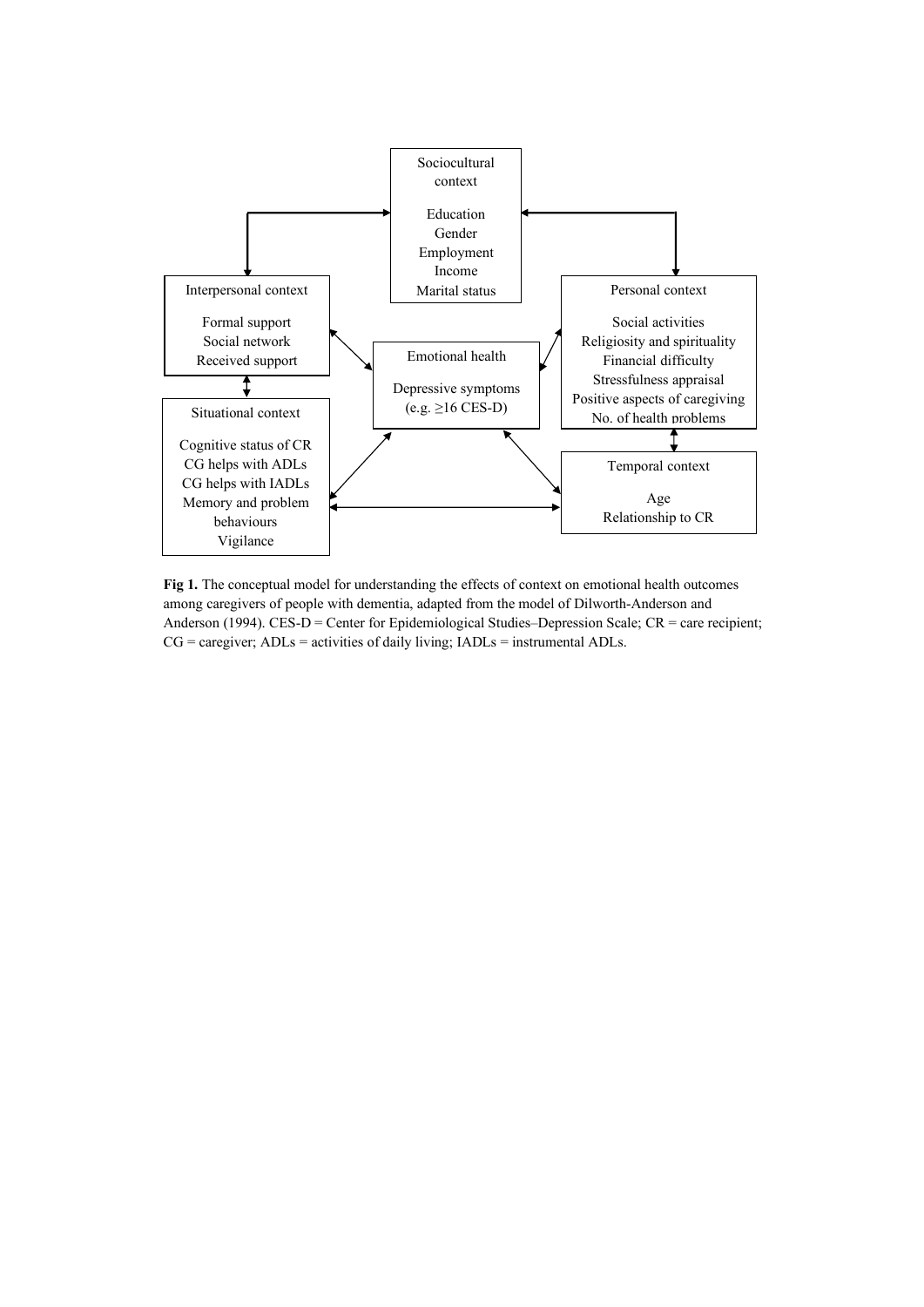

Fig.2. PRISMA flowchart of information from identification to inclusion of studies.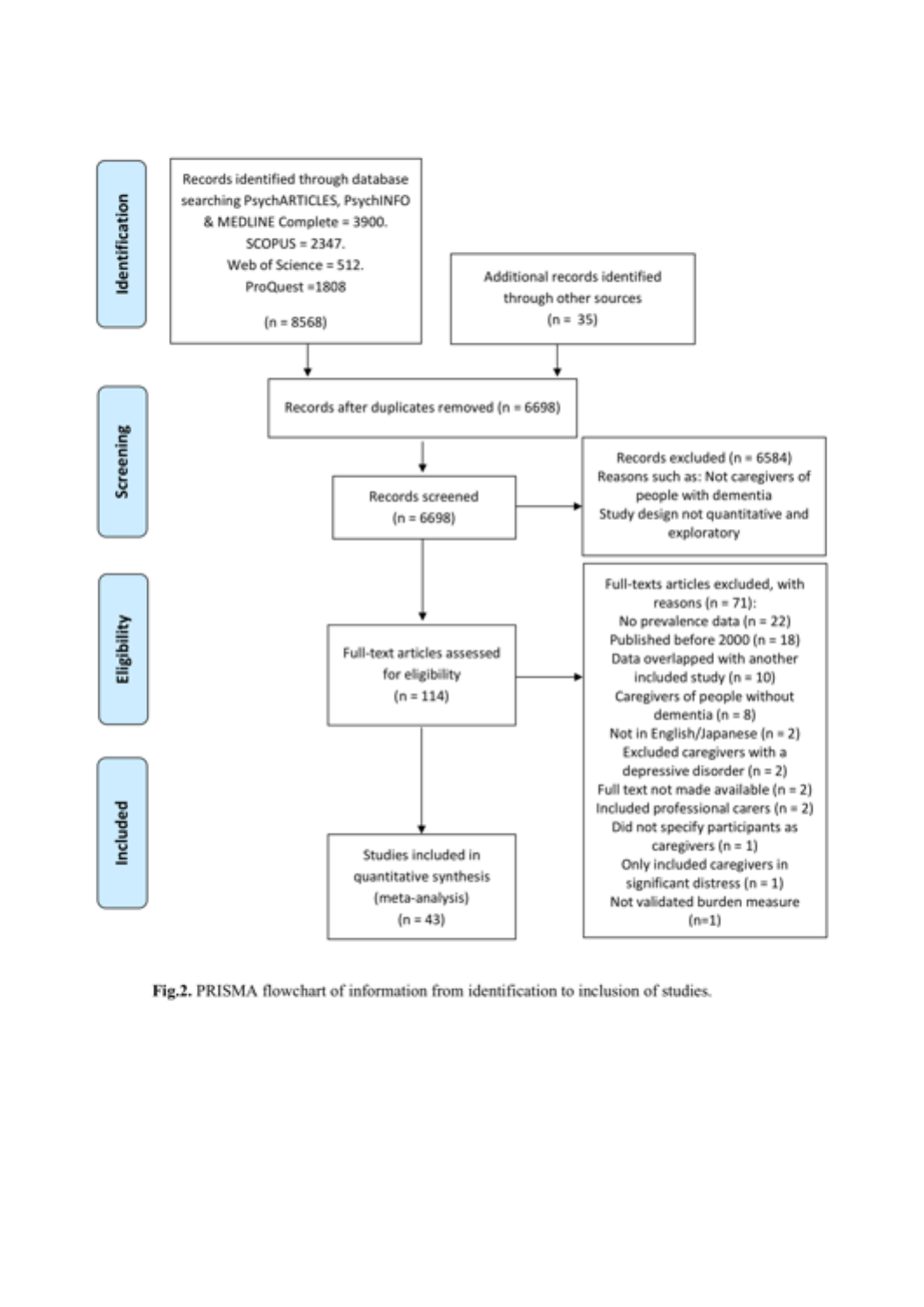

Fig. 3a. Bias risk assessment of 43 studies: number of studies per rating



Fig. 3b. The percentage of studies with a positive score on each risk item.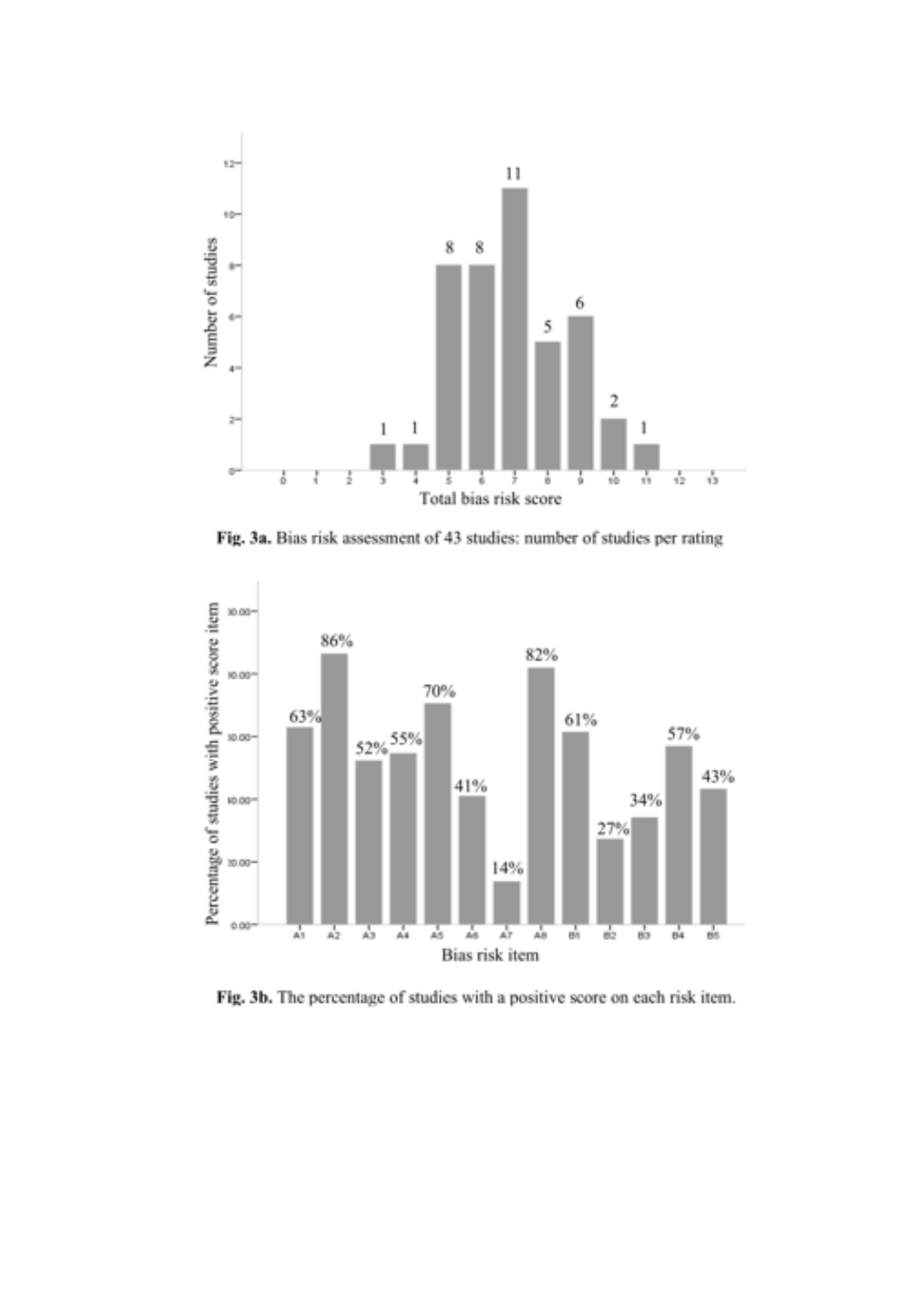

Fig 4. Forest plot on the prevalence of depression among caregivers of people with dementia.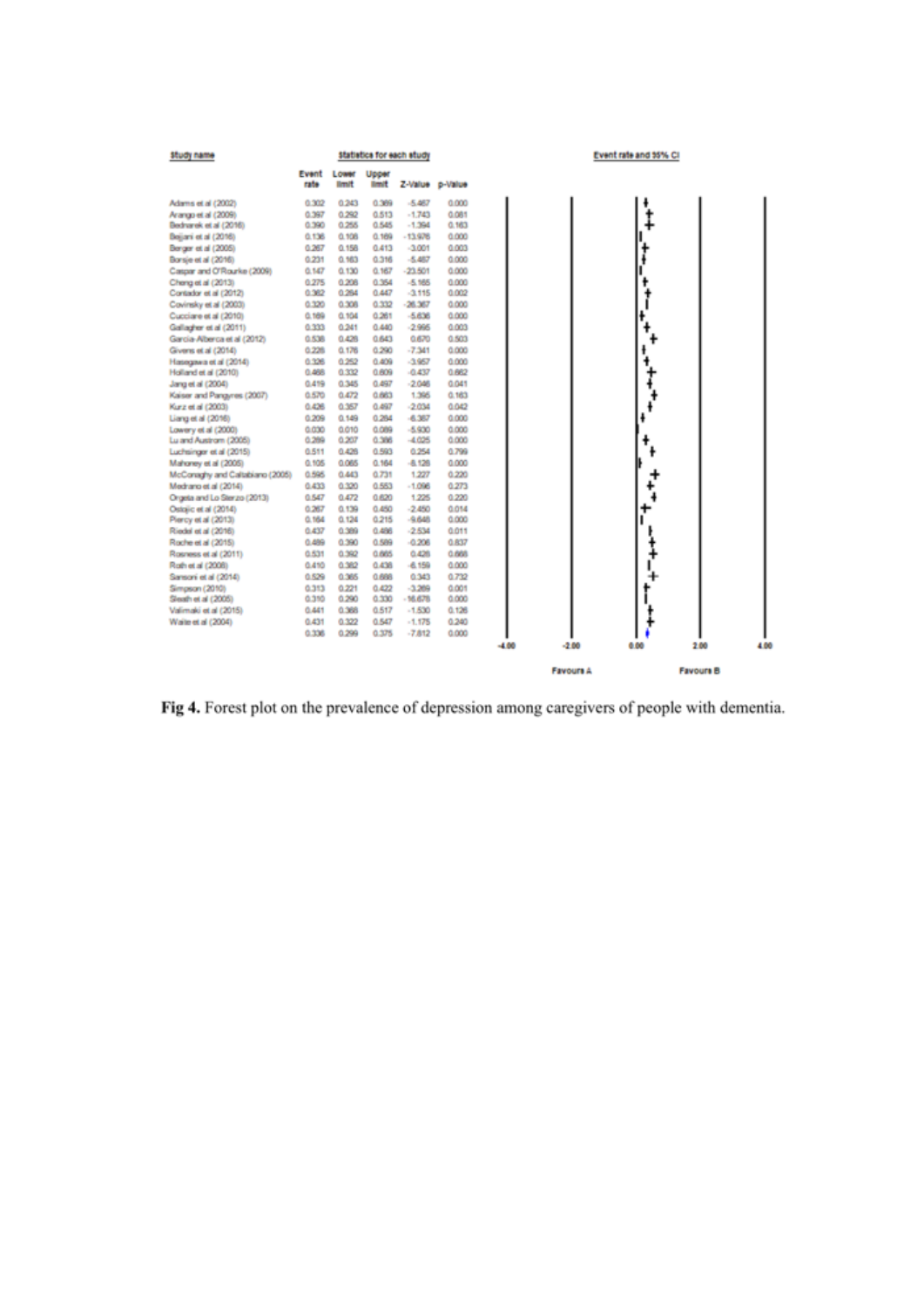| Study name                      |               | <b>Statistics for each study</b> |                |          |                 |         | Event rate and 95% CI |      |      |      |
|---------------------------------|---------------|----------------------------------|----------------|----------|-----------------|---------|-----------------------|------|------|------|
|                                 | Event<br>rate | Lower<br>limit                   | Upper<br>limit |          | Z-Value p-Value |         |                       |      |      |      |
| Arango et al (2009)             | 0.685         | 0.570                            | 0.781          | 3.082    | 0.002           |         |                       | ۰    |      |      |
| Brodaty et al (2014)            | 0.500         | 0.457                            | 0.543          | 0.000    | 1.000           |         |                       | 1    |      |      |
| Germain et al (2009)            | 0.450         | 0.421                            | 0.480          | $-3.294$ | 0.001           |         |                       | I    |      |      |
| Luchsinger et al (2015)         | 0.885         | 0.820                            | 0.928          | 7,674    | 0.000           |         |                       |      |      |      |
| McConaghy and Caltabiano (2005) | 0.786         | 0.637                            | 0.885          | 3.455    | 0.001           |         |                       | 4    |      |      |
| Medrano et al (2014)            | 0.358         | 0.253                            | 0.479          | $-2.289$ | 0.022           |         |                       | ٠    |      |      |
| Raggi et al (2015)              | 0.603         | 0.487                            | 0.708          | 1.743    | 0.081           |         |                       | ÷    |      |      |
| Slachevsky et al (2013)         | 0.742         | 0.689                            | 0.789          | 7,892    | 0.000           |         |                       |      |      |      |
| Ebstein-Lubow et al (2008)      | 0.455         | 0.296                            | 0.623          | $-0.522$ | 0.602           |         |                       | ÷    |      |      |
|                                 | 0.621         | 0.512                            | 0.720          | 2.162    | 0.031           |         |                       |      |      |      |
|                                 |               |                                  |                |          |                 | $-4.00$ | $-2.00$               | 0.00 | 2.00 | 4.00 |

Fig 5. Forest plot on the prevalence of burden among caregivers of people with dementia.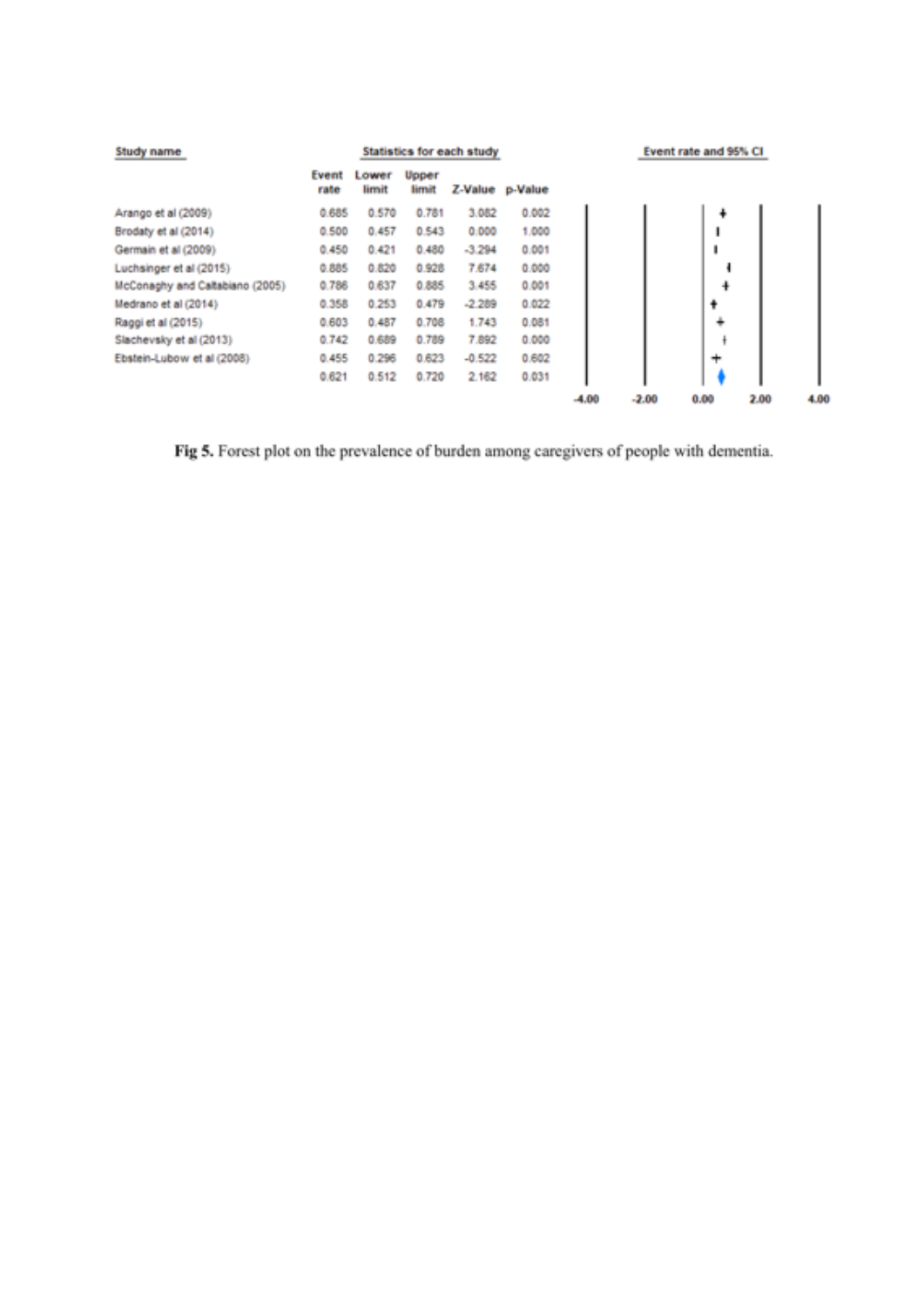

Fig 6. Random effects funnel plot of logit event rate depression effect sizes by standard error.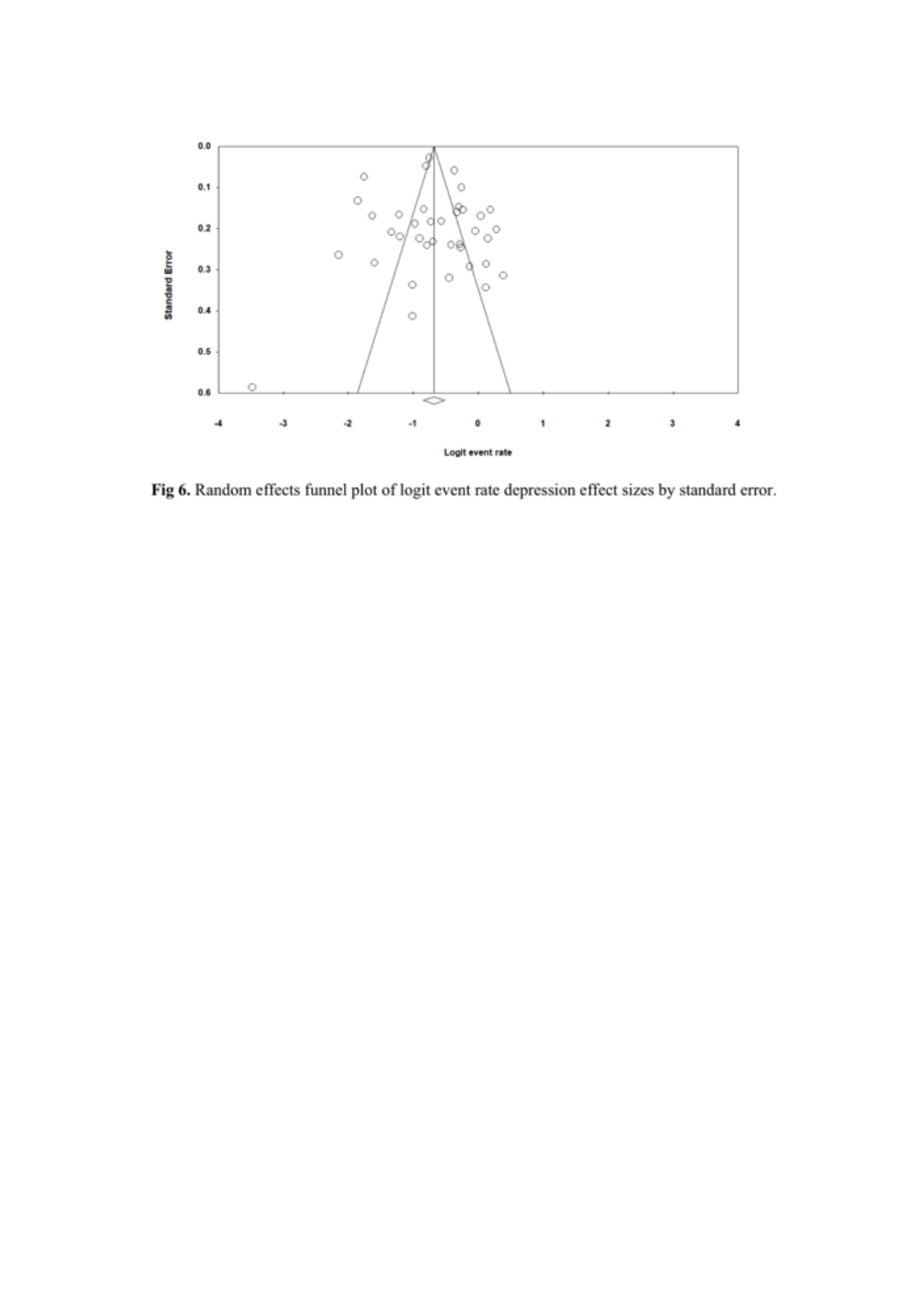

Fig 7. Random effects funnel plot of logit event rate burden effect sizes by standard error.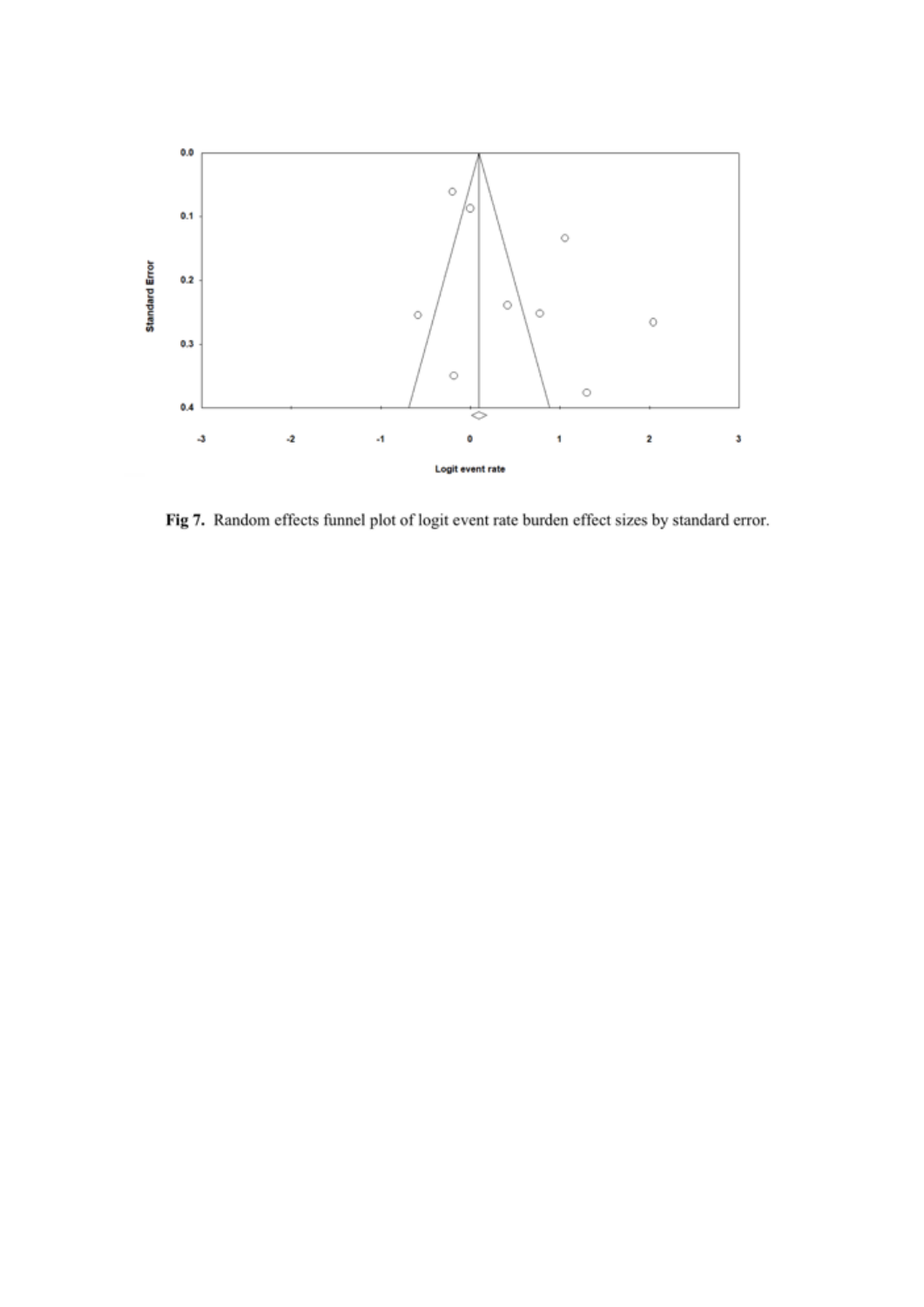| Concepts                          | Search terms                                                                 |
|-----------------------------------|------------------------------------------------------------------------------|
| Epidemiology <sup>1</sup>         | 'epidemiologic' OR 'epidemiological' OR 'epidemiol*' OR 'prev*'              |
|                                   | OR 'inciden*'                                                                |
| Burden/depression <sup>2</sup>    | 'depress <sup>*</sup> ' OR 'depression emotion' OR 'distress' OR 'depressive |
|                                   | disorder' OR 'major depression' OR 'burden'                                  |
| Type of participants <sup>3</sup> | 'Dementia' OR 'Alzheimer's' OR 'cognitively impaired' OR                     |
|                                   | 'caregiver' OR 'carer' OR 'care' OR 'caring' OR 'caregiving' OR              |
|                                   | 'family caregiver' OR 'family carer' OR 'informal caregiver' OR              |
|                                   | 'informal carer'                                                             |
| Combined                          | 1 2 AND 3                                                                    |

## **Table 1.** Search strategy and key terms

*Note:* For the databases PsycARTICLES, PsycINFO and MEDLINE Complete the key words in the 'epidemiology concept' were searched for in the abstracts of texts and the 'burden/depression' and 'participants' concepts in the title of texts. The SCOPUS search was limited to articles, reviews and conference papers, and all key words were searched for in the titles and abstracts of articles. The key words were searched for in the titles of texts within the Web of Science database and abstracts of texts within the Proquest database.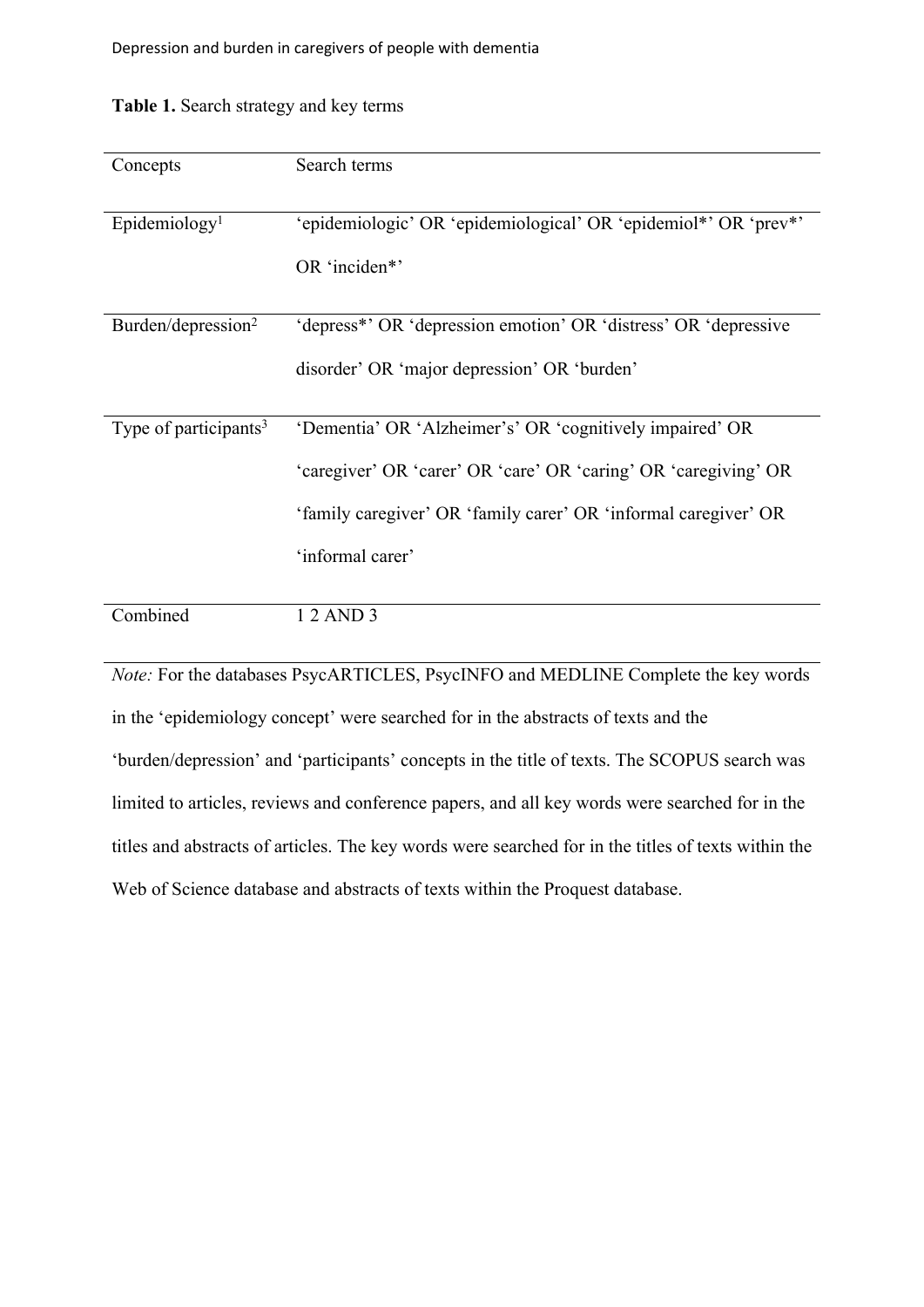**Table 2.** 13-item adapted bias risk assessment tool

| <b>Bias Risk Item</b>                                                               | <b>Positive Score</b>           | <b>Negative Score</b>                  |
|-------------------------------------------------------------------------------------|---------------------------------|----------------------------------------|
| <b>Study:</b>                                                                       | (1): Adequate<br>information is | $(0)$ : incomplete,<br>unclear or lack |
|                                                                                     | provided                        | of description                         |
| A. Patient population                                                               |                                 |                                        |
| Socio-demographic descriptions are described<br>1.                                  |                                 |                                        |
| including age, gender, marital status or                                            |                                 |                                        |
| educational/employment/socioeconomic                                                |                                 |                                        |
| status                                                                              |                                 |                                        |
| Inclusion and exclusion criteria are<br>2 <sub>1</sub>                              |                                 |                                        |
| formulated                                                                          |                                 |                                        |
| Type and percentage of the different forms of<br>3.                                 |                                 |                                        |
| dementia                                                                            |                                 |                                        |
| 4. Diagnostic procedure used to identify                                            |                                 |                                        |
| probable dementia                                                                   |                                 |                                        |
| 5. Range or mean and SD of dementia severity                                        |                                 |                                        |
| in sample is described                                                              |                                 |                                        |
| Mean or median and range or standard<br>6.                                          |                                 |                                        |
| deviation of time as carer given                                                    |                                 |                                        |
| (History of) psychiatric problems are detailed<br>7.                                |                                 |                                        |
| Percentages of the types of relationship to<br>8.                                   |                                 |                                        |
| person with dementia is given                                                       |                                 |                                        |
| <b>B.</b> Sample recruitment                                                        |                                 |                                        |
| Sample size $\geq 100$<br>1.                                                        |                                 |                                        |
| Participation and response rates are described<br>2.                                |                                 |                                        |
| and are more than 75%                                                               |                                 |                                        |
| Reasons for non-response or non-<br>3.                                              |                                 |                                        |
| participation are described or there is a                                           |                                 |                                        |
| comparison between responders and non-                                              |                                 |                                        |
| responders                                                                          |                                 |                                        |
| 4. Description of recruitment method, period of                                     |                                 |                                        |
| recruitment and place of recruitment (setting                                       |                                 |                                        |
| and geographical location                                                           |                                 |                                        |
| Consecutive sample (sought to include all<br>5.                                     |                                 |                                        |
| accessible subjects)                                                                |                                 |                                        |
| Total: 5 (high risk)                                                                |                                 |                                        |
| Divide total by 13:                                                                 |                                 |                                        |
| Risk: low risk, medium risk or high risk                                            |                                 |                                        |
| <i>Note:</i> low risk = $\ge$ 9.75 medium risk = $\ge$ 6.5 – 9.75 high risk = < 6.5 |                                 |                                        |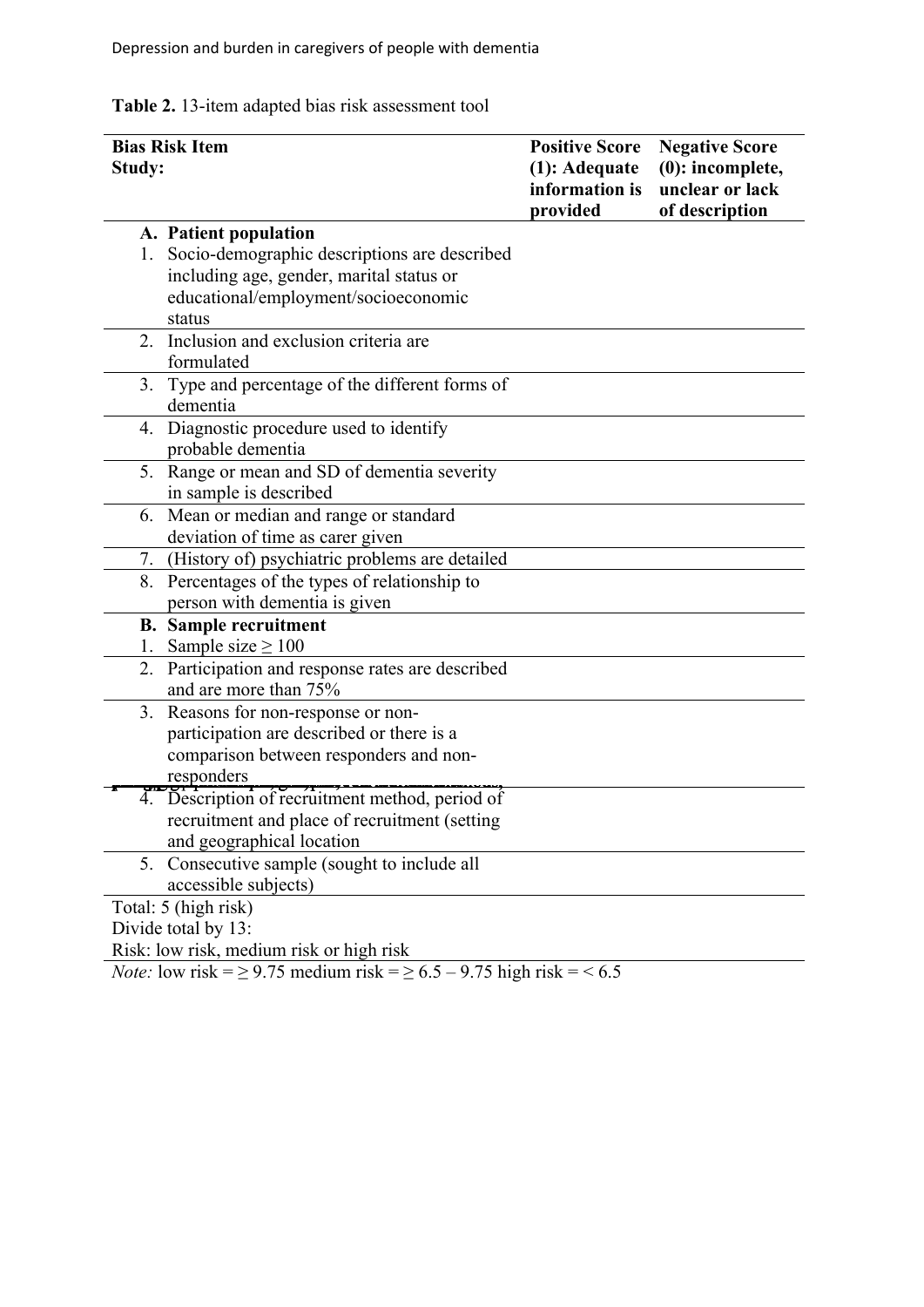| Study                      | Location                      | Design                                | Recruitment<br>source                                                | Dementia diagnostic<br>procedure                                             | Forms of dementia                                 | $\boldsymbol{n}$ | $\overline{\overline{x}}$<br>age | % $\varphi$ |
|----------------------------|-------------------------------|---------------------------------------|----------------------------------------------------------------------|------------------------------------------------------------------------------|---------------------------------------------------|------------------|----------------------------------|-------------|
| Adams et al. (2002)        | USA; CA<br>and Hawaii         | Cross-<br>sectional                   | Senior centre,<br>rehab centre and<br>agencies of the<br><b>USC</b>  | N/A                                                                          | N/A                                               | 202              | 74.9                             | 67.3%       |
| Arango et al. (2009)       | South<br>America;<br>Columbia | Cross-<br>sectional                   | A memory clinic                                                      | N/A                                                                          | N/A                                               | 73               | 57.7                             | 82.2%       |
| Bednarek et al. (2016)     | Poland;<br>Greater<br>Poland  | Baseline<br>RCT data                  | A project aimed to<br>understand and<br>support caregivers<br>of PwD | Medically<br>diagnosed; unknown<br>procedure                                 | N/A                                               | 41               | 61.7                             | 73.2%       |
| et al. $(2016)$<br>Bejjani | USA; MA,<br>TX, RI and<br>OK  | <b>Baseline</b><br>RCT data           | Veterans' admin<br>health care system                                | N/A                                                                          | N/A                                               | 486              | 68.4                             | 94%         |
| Berger et al. (2005)       | Germany;<br>Frankfurt         | Longitudinal<br>prospective<br>cohort | A memory clinic                                                      | Neurological and<br>neuropsy-chological<br>assessment in line<br>with ICD-10 | AD 72%<br>VD 9%<br>FTD 9%<br>Mixed dementia<br>4% | 45               | 60.7                             | 62%         |

## **Table 3:** Characteristics of included studies  $(N = 43)$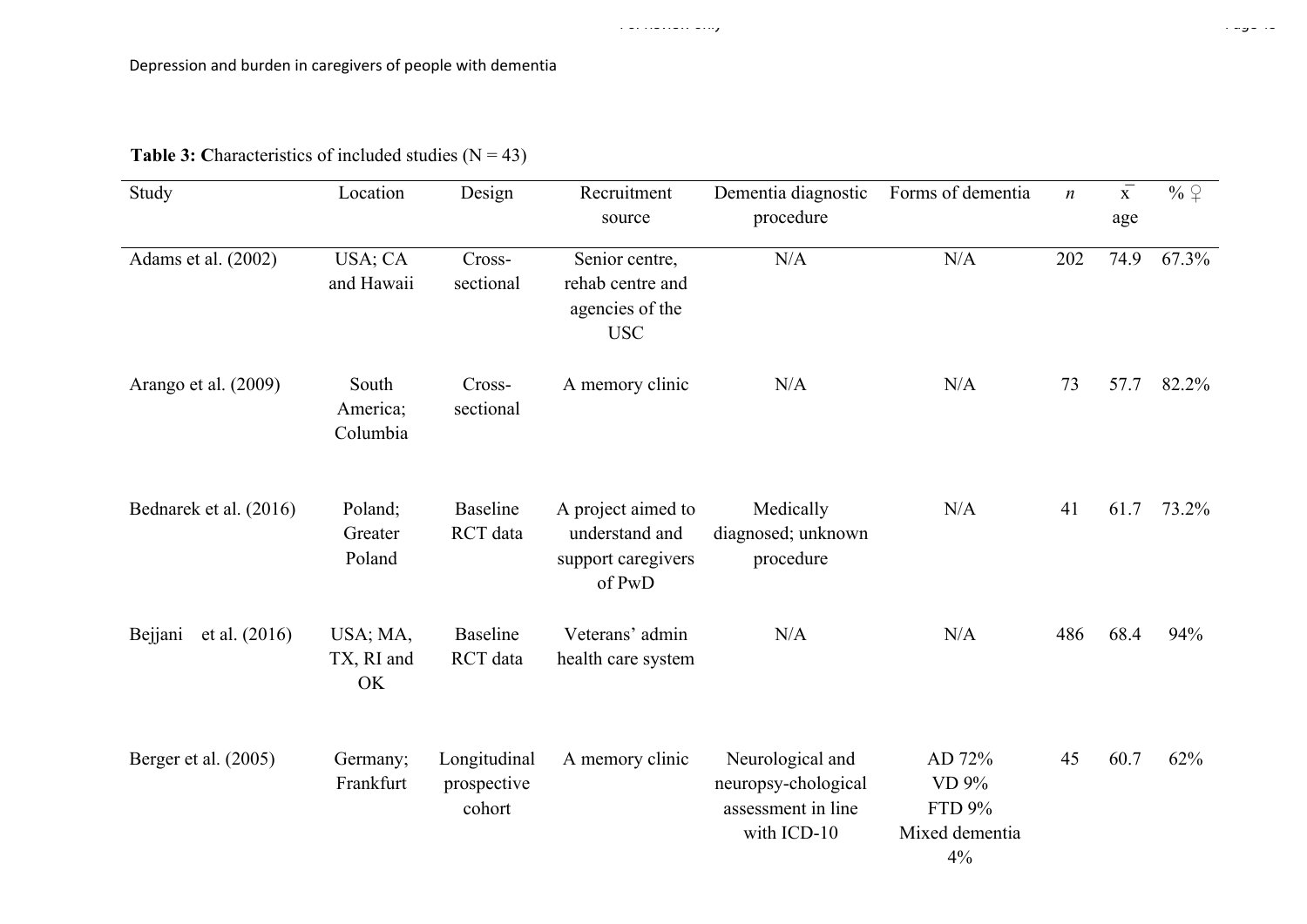Page 49 of 78 For Review only

Unknown 4% LBD 2%

| Borsje et al. $(2016)$        | Netherlands<br>; Southern<br>regions          | Longitudinal<br>prospective<br>cohort | General<br>Practitioner<br>surgeries                                                                | ICPC-2                                                         | N/A                                                        | 117  | 67.3 | 68.4% |
|-------------------------------|-----------------------------------------------|---------------------------------------|-----------------------------------------------------------------------------------------------------|----------------------------------------------------------------|------------------------------------------------------------|------|------|-------|
| Brodaty et al. (2014)         | Australia;<br>multiple<br>locations           | Longitudinal<br>prospective<br>cohort | Three memory<br>clinics                                                                             | DSM-IV criteria for<br>dementia                                | AD 71.2%<br>$VD$ 7%<br>FTD 4.2%<br>Mixed dementia<br>17.6% | 524  | N/A  | 64.9% |
| Caspar and O'Rourke<br>(2009) | Canada; all<br>provinces<br>except<br>Ontario | Cross-<br>sectional                   | Government<br>health records                                                                        | MMSE,<br>neurological and<br>neuropsyc-hological<br>assessment | N/A                                                        | 1426 | N/A  | N/A   |
| Cheng et al. $(2013)$         | China,<br>Hong Kong                           | Cross-<br>sectional                   | Memory clinics,<br>outpatient clinics,<br>day hospitals, day<br>care centres and<br>social services | NINCDS-ADRDA<br>criteria for AD                                | AD 100%                                                    | 142  | 58.9 | 73%   |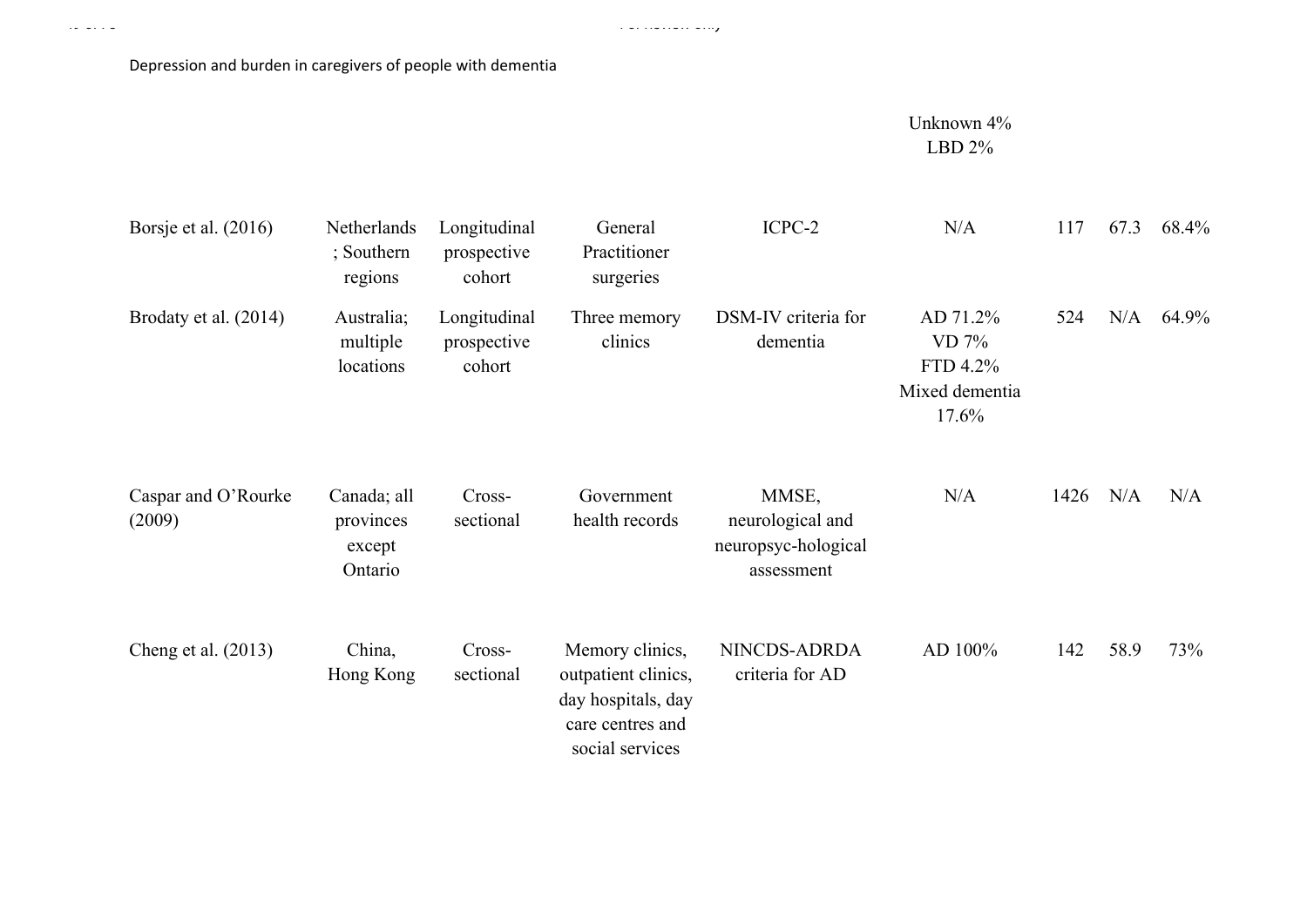| Contador et al. (2012)         | Spain;<br>Salamanca                         | Cross-<br>sectional         | Referrals to the<br>Association of<br><b>Family Members</b><br>of Patients with<br>Alzheimer's | DSM-IV-R for<br>dementia                                                           | AD 40.8%<br>VD 28.4%<br>Mixed dementia<br>30.8% | 130  | 58.6 | 72%   |
|--------------------------------|---------------------------------------------|-----------------------------|------------------------------------------------------------------------------------------------|------------------------------------------------------------------------------------|-------------------------------------------------|------|------|-------|
| Covinsky et al. (2003)         | USA; MN,<br>FL, OR,<br>NY, TN,<br>OH and IL | <b>Baseline</b><br>RCT data | Physician referrals<br>and self-referrals                                                      | N/A                                                                                | N/A                                             | 5627 | 64   | 71.7% |
| Cucciare et al (2010)          | USA; CA                                     | <b>Baseline</b><br>RCT data | Health and social<br>services<br>professionals,<br>media, and word<br>of mouth                 | Physician diagnosis<br>or MMSE below 23                                            | N/A                                             | 89   | 51.8 | 100%  |
| Epstein-Lubow et al.<br>(2008) | USA, New<br>England                         | <b>Baseline</b><br>RCT data | Memory clinics,<br>support groups<br>and media                                                 | DSM-IV for<br>dementia and<br>Clinical Dementia<br>Rating of mild or<br>moderate   | N/A                                             | 33   | N/A  | 79%   |
| Gallagher et al (2011)         | Ireland,<br>Dublin                          | Cross-<br>sectional         | A memory clinic                                                                                | DSM-IV-R,<br>NINCDS-ADRDA,<br>neurological and<br>neuropsychological<br>assessment | AD 100%                                         | 84   | 63.3 | 57.1% |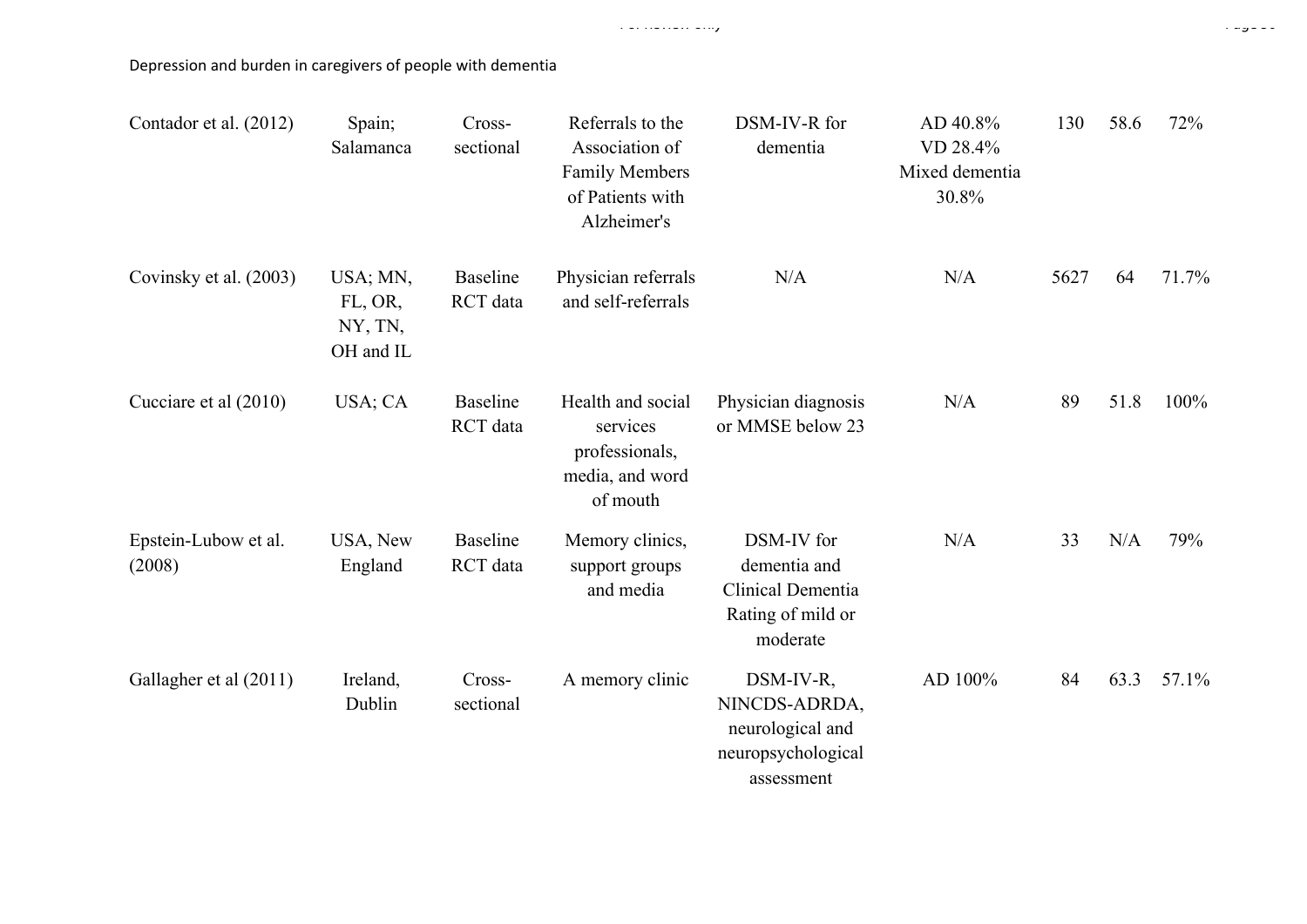| García-Alberca et al<br>(2012) | Spain,<br>Malaga                                                                                                                         | Cross-<br>sectional                                                                       | Local health<br>services and the<br>voluntary sector | NINCDS-ADRDA<br>criteria for AD | AD 100% | 80   | 62.2 | 77.5% |
|--------------------------------|------------------------------------------------------------------------------------------------------------------------------------------|-------------------------------------------------------------------------------------------|------------------------------------------------------|---------------------------------|---------|------|------|-------|
| Germain et al. (2009)          | Belgium,<br>Denmark,<br>France, UK,<br>Germany,<br>Greece,<br>Italy, The<br>Netherlands<br>, Romania,<br>Spain,<br>Sweden<br>Switzerland | Cross<br>sectional<br>using data<br>from a<br>longitudinal<br>prospective<br>cohort study | 29 specialist<br>outpatient clinics                  | NINCDS-ADRDA<br>criteria for AD | AD 100% | 1091 | 62.3 | 63.5% |
| Givens et al. (2014)           | USA; MN,<br>OR, PA                                                                                                                       | Cross<br>sectional<br>using a<br>longitudinal<br>prospective<br>cohort study              | "Population based<br>listings"                       | None caregiver self-<br>report  | N/A     | 206  | 82.4 | 100%  |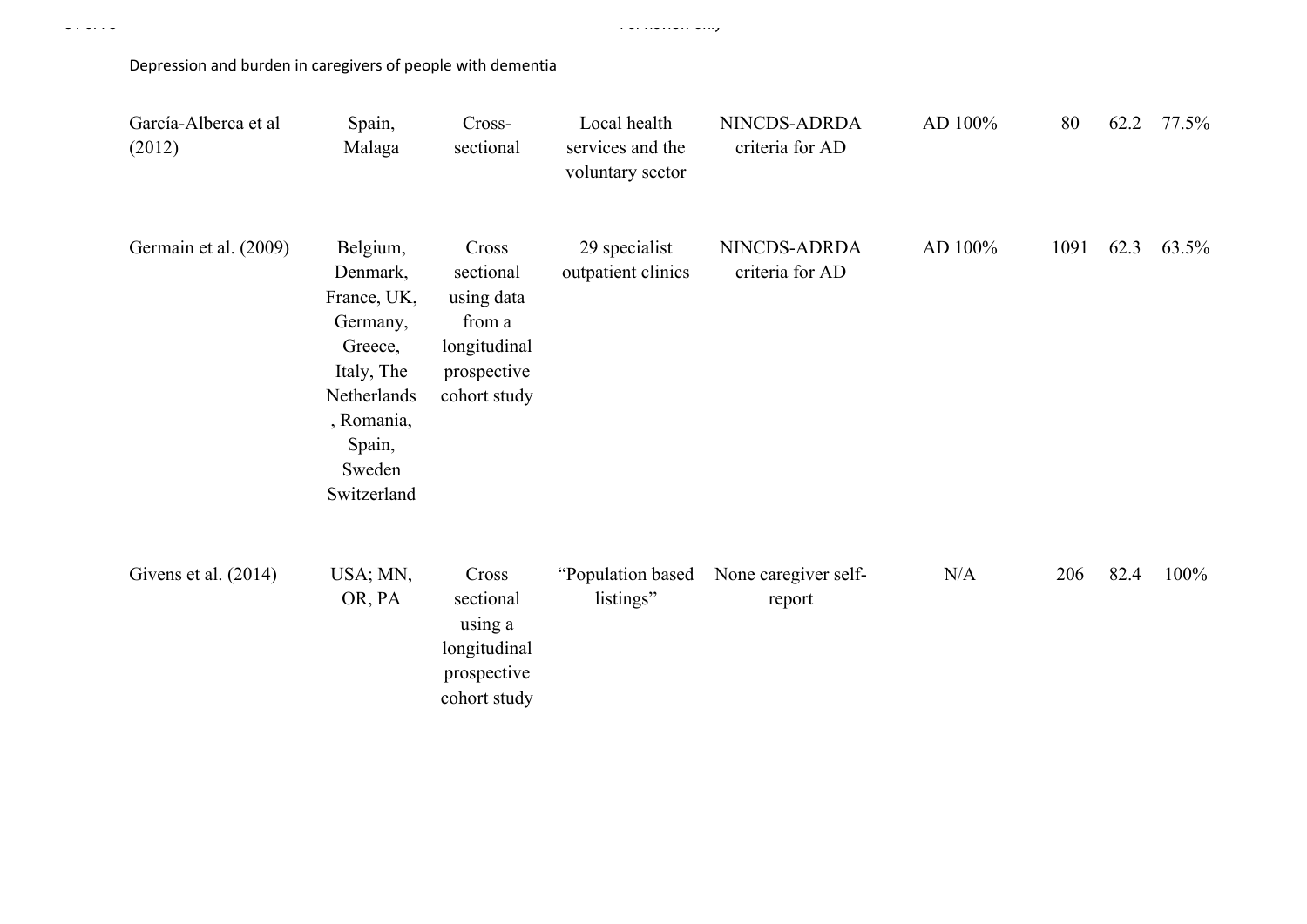| Hasegawa et al. (2014)         | Japan;<br>Kumamoto<br>city on the<br>island of<br>Kyushu | Cross-<br>sectional         | Two memory<br>clinics                                                                          | Neurological and<br>neuropsychological<br>assessments and<br>DSM-III-R for<br>dementia. | AD 62.2%<br>VD 16.3%<br>LBD 14.1%<br>Other dementia<br>7.4%                        | 135 | N/A       | 68.2% |
|--------------------------------|----------------------------------------------------------|-----------------------------|------------------------------------------------------------------------------------------------|-----------------------------------------------------------------------------------------|------------------------------------------------------------------------------------|-----|-----------|-------|
| Holland et al. (2010)          | USA; San<br>Fransisco<br>Bay CA                          | Cross-<br>sectional         | Media, and<br>professional and<br>non-professional<br>referrals                                | MMSE $\leq$ 23 or<br>documented<br>diagnosis                                            | N/A                                                                                | 47  | 59.5      | 100%  |
| Jang et al. (2004)             | USA; NY                                                  | <b>Baseline</b><br>RCT data | Alzheimer's<br>Disease centre,<br>adult day care<br>services, social<br>services, and<br>media | N/A                                                                                     | N/A                                                                                | 160 | <b>NS</b> | 61.5% |
| Kaiser and Panegyres<br>(2007) | Australia;<br>Perth                                      | Cross-<br>sectional         | Neuroscience<br>assessment and<br>care clinic                                                  | NINCDS-ADRDA<br>criteria for AD,<br>consensus criteria<br>for FTD and PPA               | FTD 42%<br>AD 36%<br>Primary<br>Progressive<br>Aphasia 6%<br>Other dementia<br>16% | 100 | 62.3      | 54%   |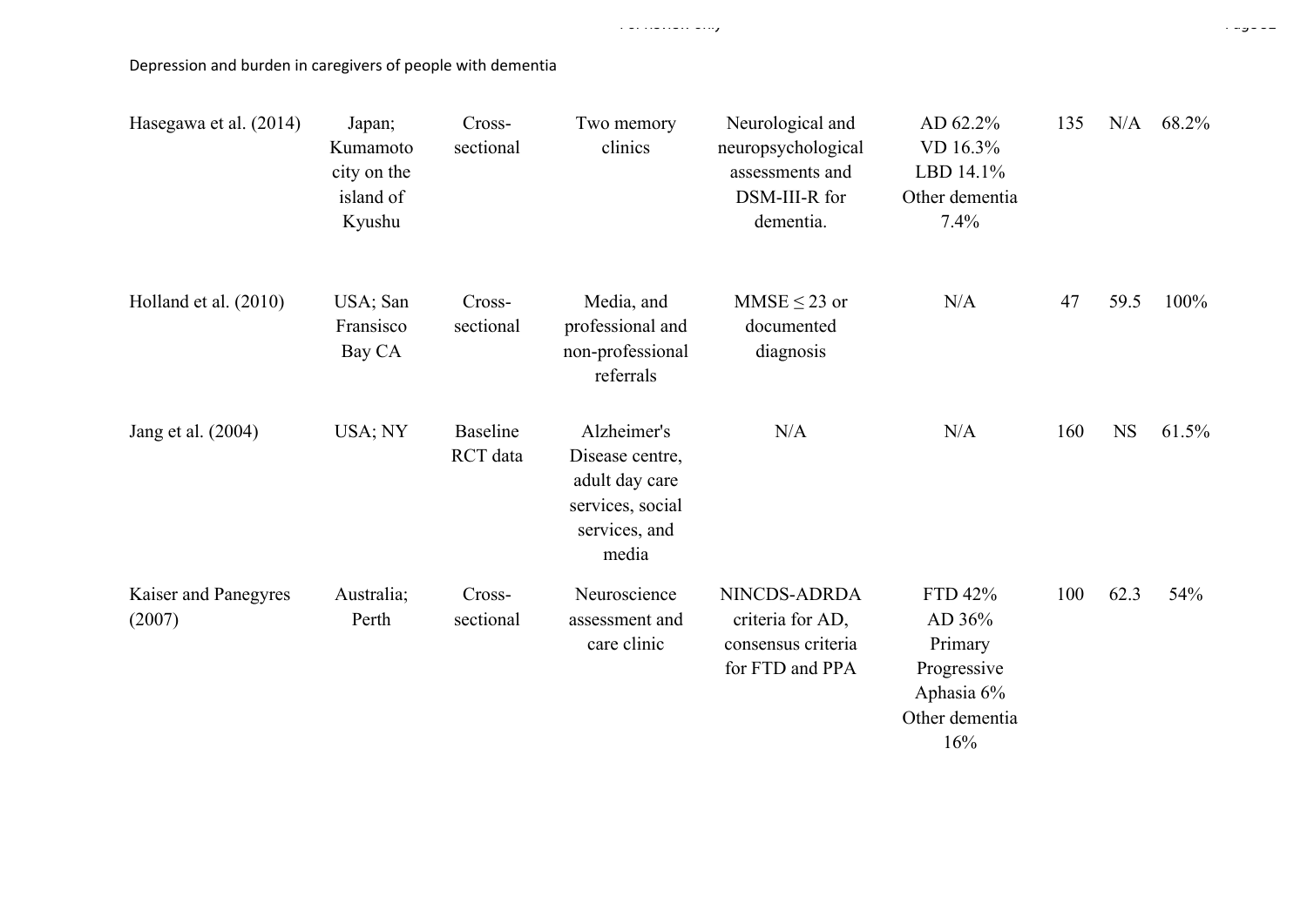| Kurz et al. (2003)      | Belgium,<br>multiple<br>locations          | Cross-<br>sectional | General<br>practitioners,<br>specialists and<br>psychologists.     | CAMDEX and<br>diagnosed in line<br>with DSM-III-R                        | N/A               | 188 | N/A  | 66.7% |
|-------------------------|--------------------------------------------|---------------------|--------------------------------------------------------------------|--------------------------------------------------------------------------|-------------------|-----|------|-------|
| Liang et al. $(2016)$   | China;<br>Shanghai                         | Cross-<br>sectional | A memory clinic                                                    | Neuropsychological<br>assessments and<br>DSM-IV criteria for<br>dementia | N/A               | 139 | N/A  | N/A   |
| Lowery et al. $(2000)$  | UK,<br>Tyneside<br>and<br>Birmming-<br>ham | Cross-<br>sectional | Two dementia<br>case register<br>cohorts                           | Consensus criteria<br>for DLB and<br>NINCDS-ADRDA<br>for probable AD     | 25% LBD<br>75% AD | 100 | 83.5 | 68%   |
| Lu and Austrom $(2005)$ | USA; OH                                    | Cross-<br>sectional | University<br>Alzheimer<br>Disease Center<br>Caregiver<br>Registry | N/A                                                                      | N/A               | 97  | N/A  | 73.2% |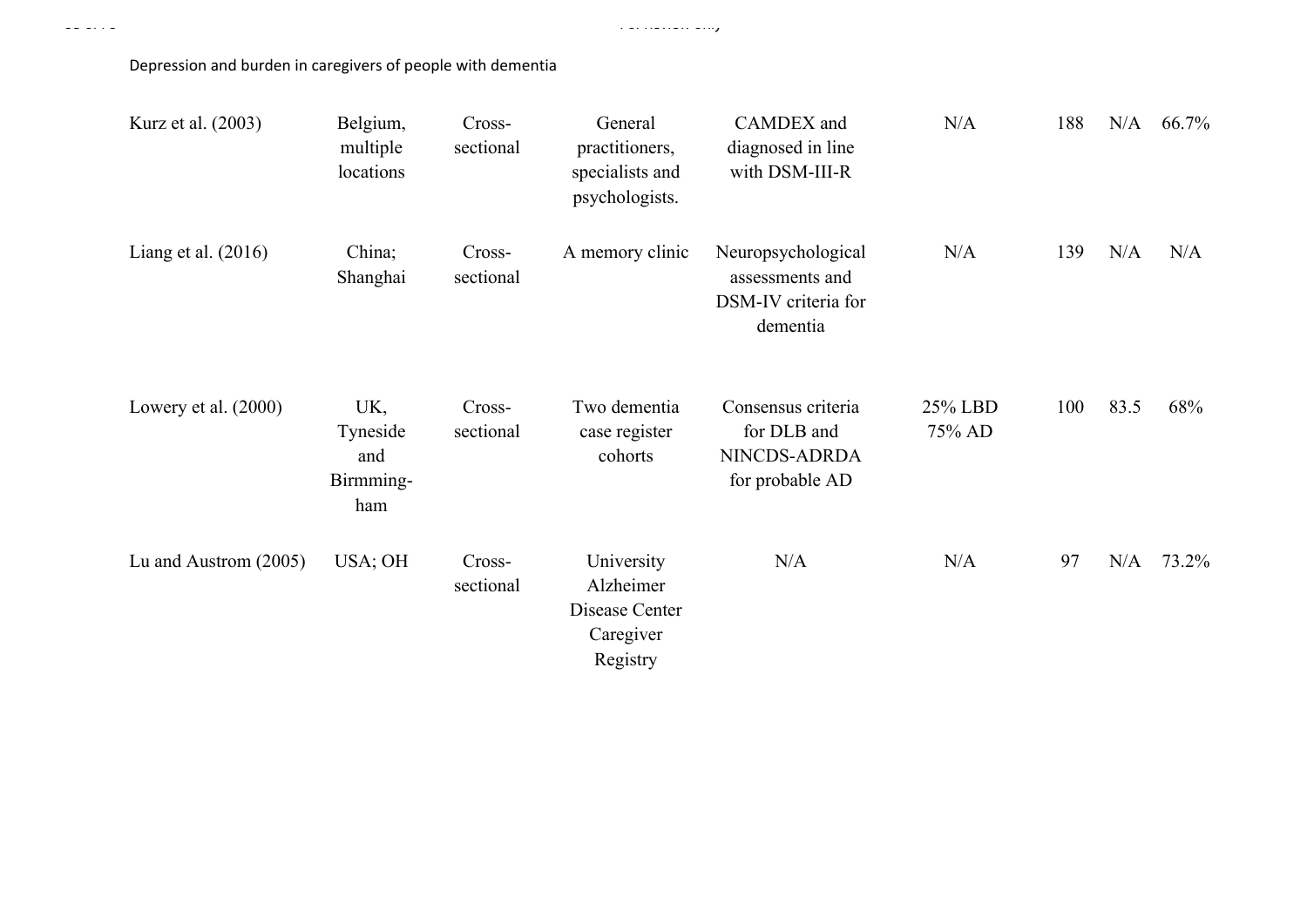| Luchsinger et al.<br>(2015)        | USA, NY                                         | <b>Baseline</b><br>RCT data | Memory clinics,<br>physicians, health<br>fairs and talks,<br>support groups<br>and media    | Documented<br>diagnosis; unknown<br>procedure | N/A     | 139 | 59.3 | N/A   |
|------------------------------------|-------------------------------------------------|-----------------------------|---------------------------------------------------------------------------------------------|-----------------------------------------------|---------|-----|------|-------|
| Mahoney et al. (2005)              | UK;<br>London and<br>South-East<br>regions      | Cross-<br>sectional         | Local psychiatric<br>services, the<br>voluntary sector,<br>nursing and<br>residential homes | NINCDS-ADRDA<br>criteria for AD and<br>DSM-IV | AD 100% | 153 | 64   | 69.9% |
| McConaghy and<br>Caltabiano (2005) | Australia,<br>North<br>Queensland               | Cross-<br>sectional         | Homecare<br>dementia services                                                               | MMSE and other<br>methods N/A                 | N/A     | 42  | 62   | 76.2% |
| Medrano et al. (2014)              | Dominican<br>Republic;<br>multiple<br>locations | Cross-<br>sectional         | A health database<br>of over 1500<br>patients                                               | NINCDS-ADRDA<br>criteria for AD               | AD 100% | 67  | 61   | 84%   |
| Orgeta and Lo Sterzo<br>(2013)     | UK;<br>multiple<br>locations                    | Cross-<br>sectional         | Local voluntary<br>sectors supporting<br>caregivers of PwD                                  | $N/A$ .                                       | N/A     | 170 | 62.4 | 81.2% |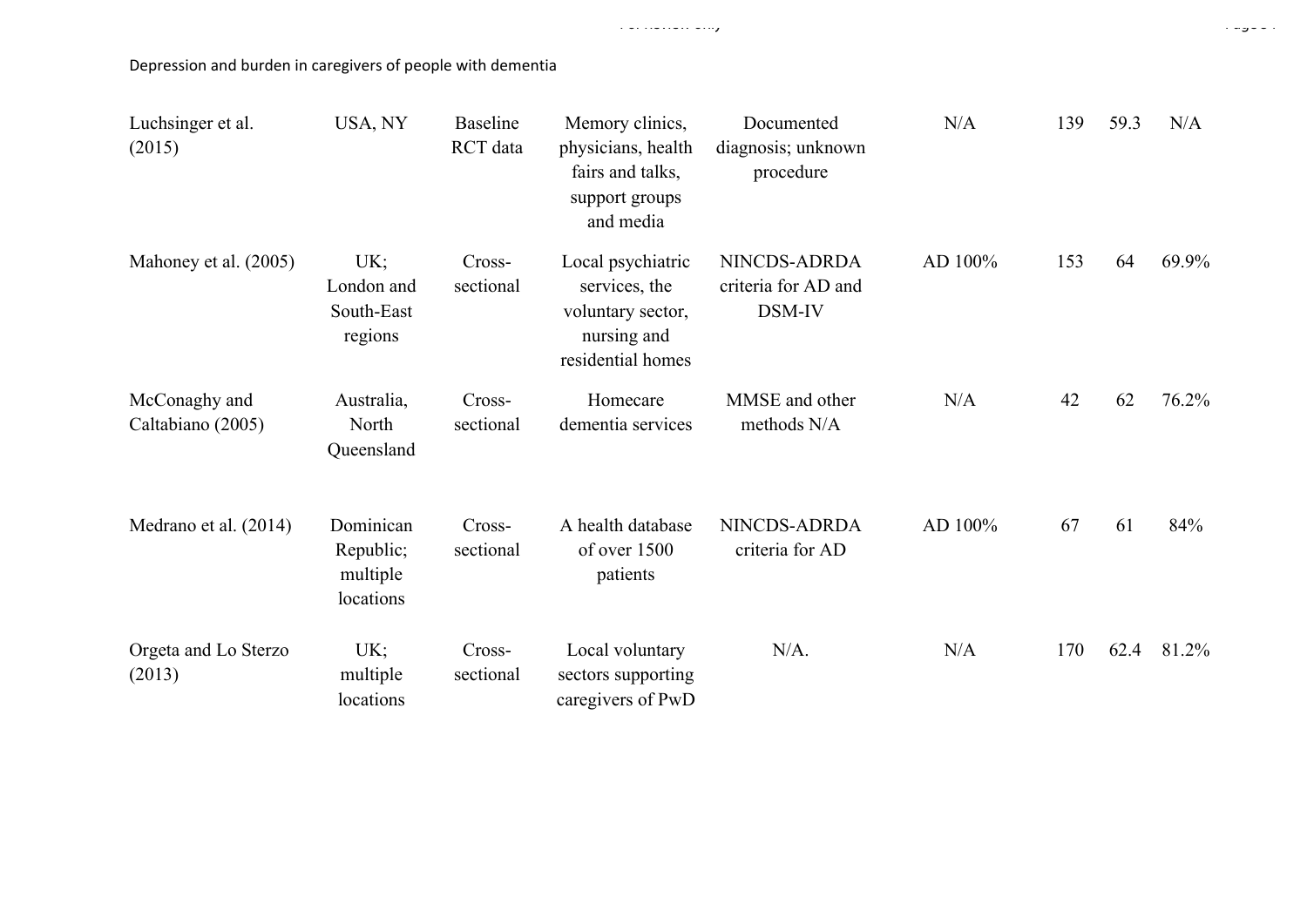| Ostojic et al. (2014)  | Croatia,<br>Zagreb                | Cross-<br>sectional                                                                       | Psychiatric<br>hospital                        | DSM-IV criteria for<br>AD                                                                           | AD 100%                                   | 30  | 57.7 | 73.3% |
|------------------------|-----------------------------------|-------------------------------------------------------------------------------------------|------------------------------------------------|-----------------------------------------------------------------------------------------------------|-------------------------------------------|-----|------|-------|
| Piercy et al. $(2013)$ | USA; UT                           | Cross<br>sectional<br>using data<br>from a<br>longitudinal<br>prospective<br>cohort study | N/A                                            | N/A                                                                                                 | AD 60%<br>VD 14%<br>Other dementia<br>16% | 256 | 67.5 | 76%   |
| Raggi et al. (2015)    | Italy; Sicily                     | Cross-<br>sectional                                                                       | Outpatients in<br>community                    | DSM-5 criteria for<br>AD, medical history,<br>neurological and<br>neuropsychological<br>assessments | AD 100%                                   | 73  | N/A  | N/A   |
| Riedel et al. (2016)   | Germany;<br>multiple<br>locations | Cross-<br>sectional                                                                       | Referrals from<br>office-based<br>neurologists | <b>MMSE</b>                                                                                         | AD 100%                                   | 403 | 62.1 | 69%   |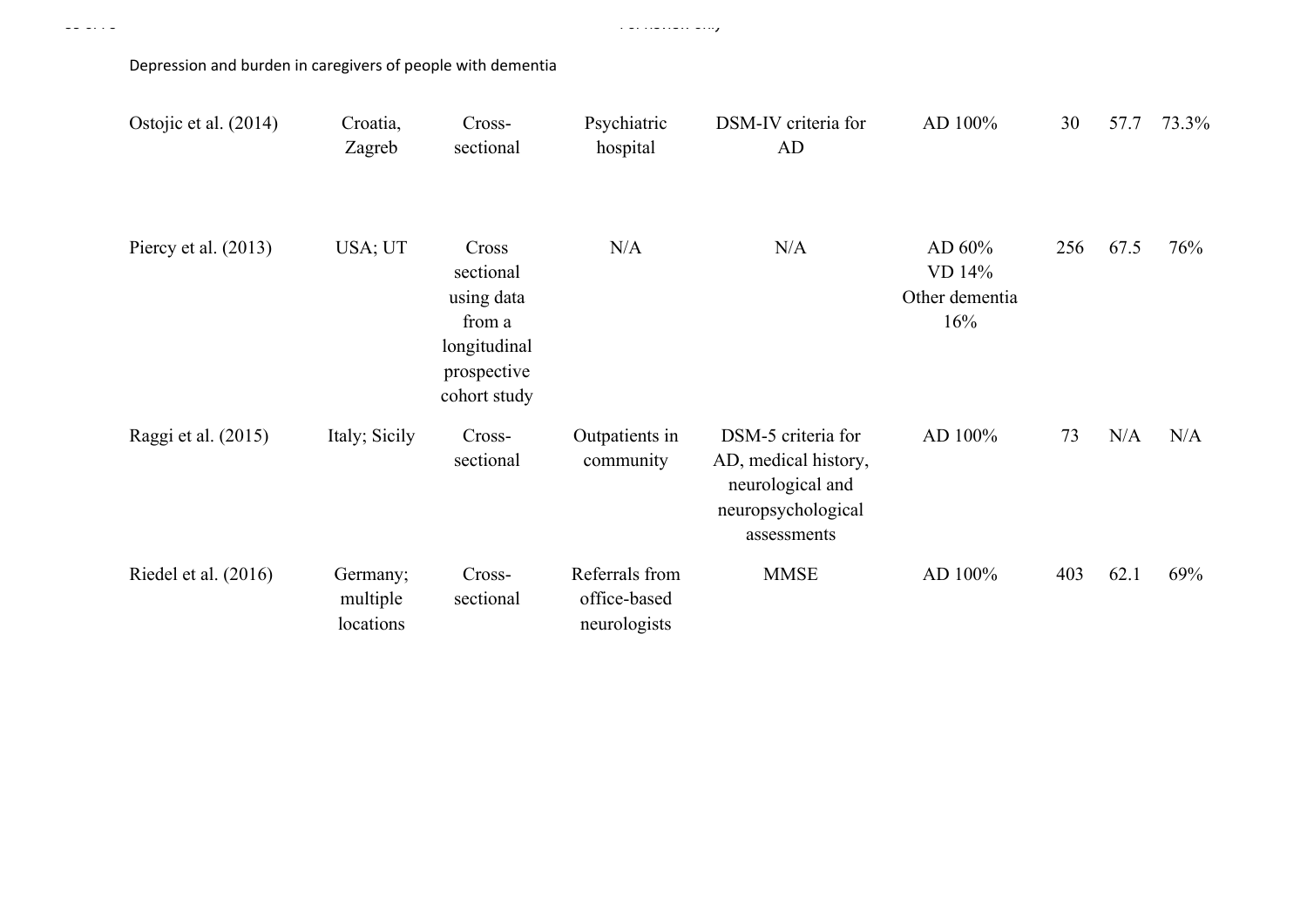| Roche et al. (2015)   | Germany;<br>multiple<br>locations       | Cross-<br>sectional         | Caregiver support<br>groups, German<br>Alzheimer's<br>Association, and<br>German FTD<br>consortium | Medical diagnosis;<br>procedure unknown                                                              | FTD 100%                                      | 94   | 59.1 | 72.3% |
|-----------------------|-----------------------------------------|-----------------------------|----------------------------------------------------------------------------------------------------|------------------------------------------------------------------------------------------------------|-----------------------------------------------|------|------|-------|
| Rosness et al. (2011) | Norway;<br>Oslo                         | Cross-<br>sectional         | A memory clinic                                                                                    | ICD-10 criteria for<br>early onset<br>dementia, physical<br>and neurological<br>assessments          | AD 77.6%<br>FTD 14.3%<br>VD 6.1%<br>LBD $2\%$ | 49   | 60.3 | 69.4% |
| Roth et al. (2008)    | USA; AL<br>MA, TN,<br>FL, CA and<br>PA. | <b>Baseline</b><br>RCT data | Multiple<br>community sites<br>and health social<br>agency settings                                | Medical diagnosis of<br>probable AD or<br>related dementia<br>(unknown<br>procedure) or<br>MMSE < 24 | N/A                                           | 1183 | 62.2 | 81.5% |
| Sansoni et al. (2014) | Italy; Rome,<br>Florence<br>and Genoa   | Cross-<br>sectional         | Three ambulatory<br>care clinics                                                                   | N/A                                                                                                  | N/A                                           | 34   | 59.2 | 100%  |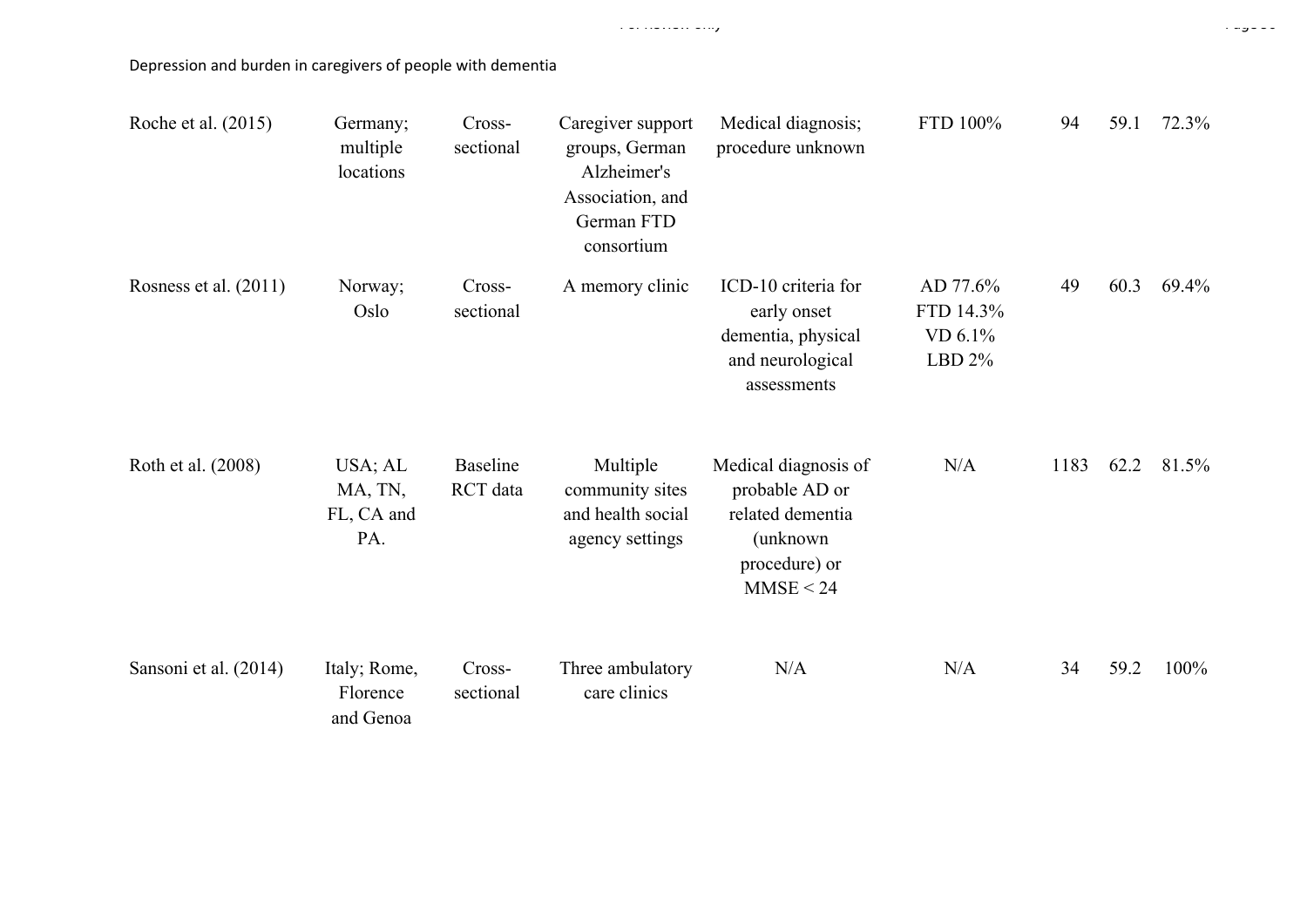| Simpson $(2010)$            | USA; TX                                             | Cross-<br>sectional                   | Flyers distributed<br>by a geriatric<br>psychiatric<br>service, support<br>groups, respite<br>care and outreach<br>educational<br>programmes | N/A                                           | AD 71.3%<br>VD 11.3%<br>LBD/FTD 7.5%<br>Mixed 1.3%<br>Alcohol induced<br>1.3%<br>Unknown 7.5% | 80   | 63.3 | 88.8% |
|-----------------------------|-----------------------------------------------------|---------------------------------------|----------------------------------------------------------------------------------------------------------------------------------------------|-----------------------------------------------|-----------------------------------------------------------------------------------------------|------|------|-------|
| Slachevsky et al.<br>(2013) | Chile;<br>primarily<br>Santiago                     | Cross-<br>sectional                   | Referrals from<br>primary care<br>centres,<br>neurological<br>consultations and<br>support groups.                                           | N/A                                           | N/A                                                                                           | 291  | 60.1 | 75.3% |
| Sleath et al. (2005)        | USA;<br>multiple<br>locations<br>and Puerto<br>Rico | Cross-<br>sectional                   | A national<br>database                                                                                                                       | ICD-9 criteria for<br>AD or VD                | N/A                                                                                           | 2032 | 68.1 | 100%  |
| Valimaki et al. (2015)      | Finland;<br>three<br>locations<br>unnamed           | Longitudinal<br>prospective<br>cohort | Three hospitals                                                                                                                              | NINCDS-ADRDA<br>criteria for AD and<br>DSM-IV | AD 100%                                                                                       | 170  | 65.7 | 66.5% |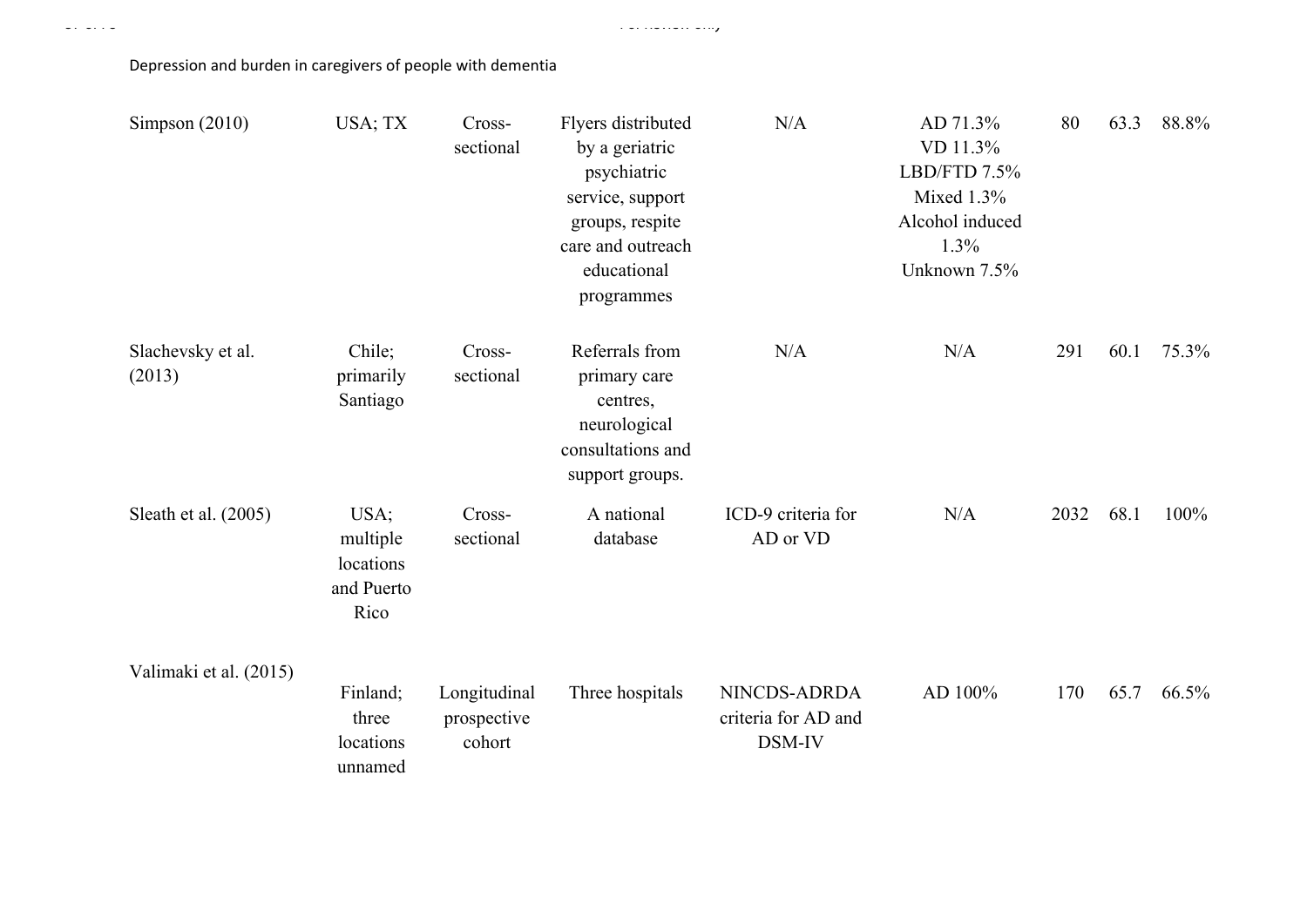| Depression and burden in caregivers of people with dementia |               |                     |                                                                                             |                                                                     |            |    |    |     |
|-------------------------------------------------------------|---------------|---------------------|---------------------------------------------------------------------------------------------|---------------------------------------------------------------------|------------|----|----|-----|
| Waite et al. (2004)                                         | UK;<br>London | Cross-<br>sectional | Referrals from<br>two old age<br>psychiatry<br>services and two<br>dementia care<br>centres | DSM-IV criteria for<br>dementia and a<br>MMSE score of $\leq$<br>24 | AD $100\%$ | 72 | 80 | 80% |

For Review only Page 58 of 78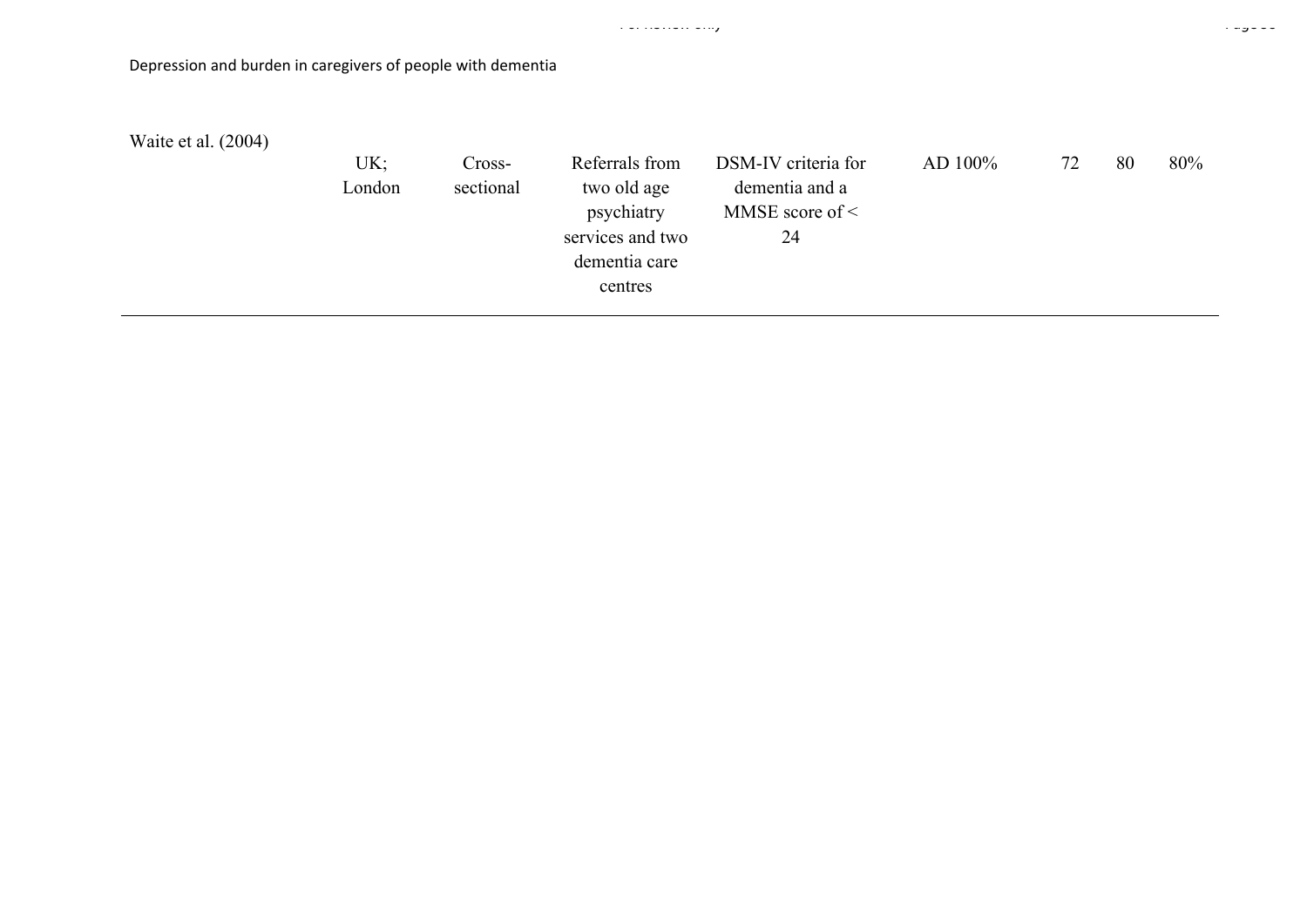Page 59 of 78 For Review only

**Table 3:** Characteristics of included studies  $(N = 43)$ 

| Study                      | Relationship                                           | Depression<br>measure | Cut-off   | Depression<br>prevalence % | Burden<br>measure | Cut-off   | Burden<br>prevalence % | Quality score<br>(risk) |
|----------------------------|--------------------------------------------------------|-----------------------|-----------|----------------------------|-------------------|-----------|------------------------|-------------------------|
| Adams et al. (2002)        | Spouse 100%                                            | <b>OAHMQ</b>          | >11       | 30.2%                      | N/A               | N/A       | N/A                    | $5$ (high)              |
| Arango et al. (2009)       | Spouse 54.8%<br>Child 41.1%<br>Other relative<br>4.1%  | PHQ-9                 | $>5$      | 39.7%                      | $ZBI-22$<br>item  | $\geq$ 21 | 68.5%                  | $5$ (high)              |
| Bednarek et al. (2016)     | Spouse 43.9%<br>Child 29.3%<br>Other relative<br>26.8% | CES-D                 | $\geq 16$ | 39%                        | N/A               | N/A       | N/A                    | $6$ (high)              |
| Bejjani<br>et al. $(2016)$ | Unknown                                                | CES-D                 | $\geq 16$ | 13.6%                      | N/A               | N/A       | N/A                    | $5$ (high)              |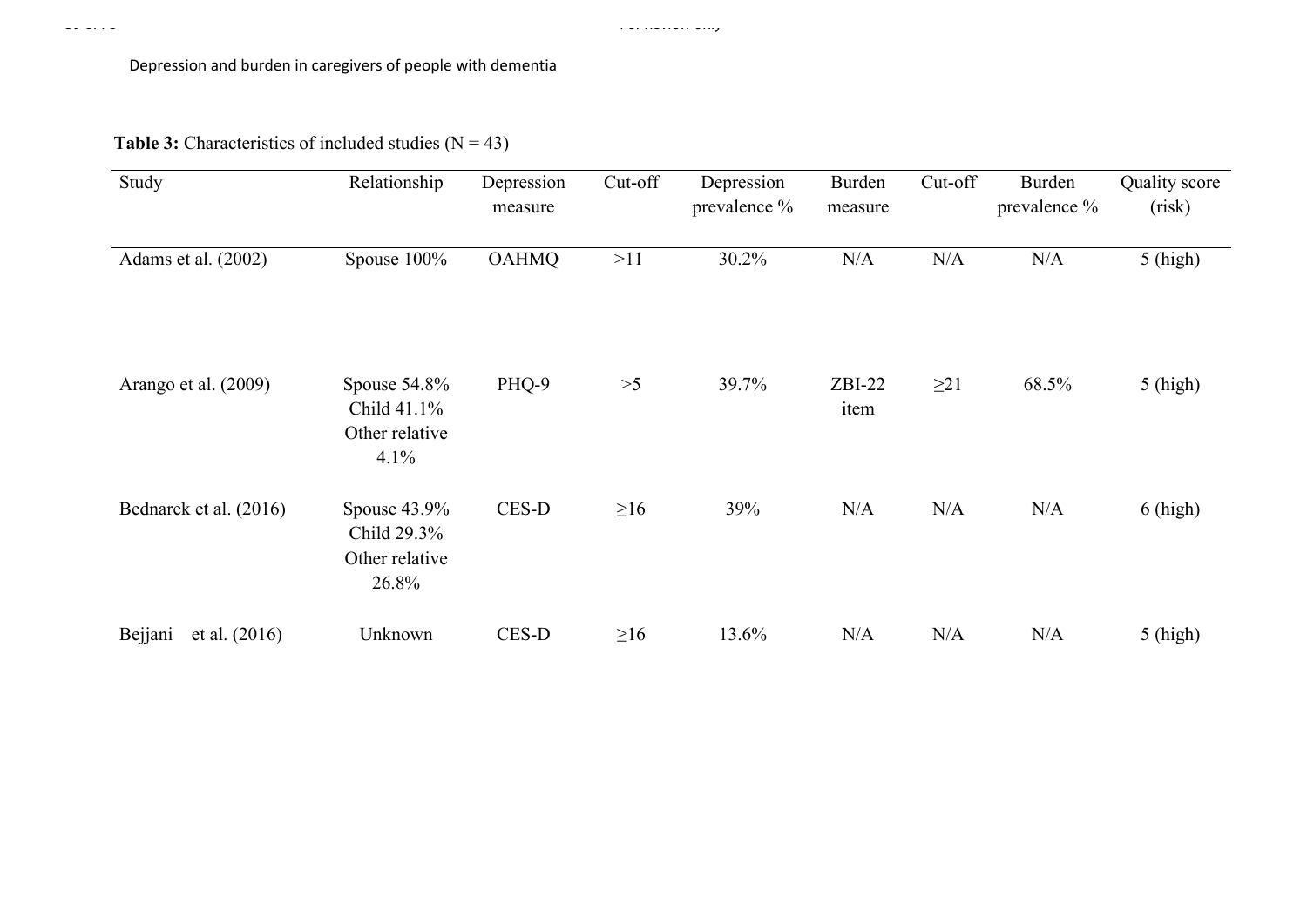| Berger et al. (2005)          | Spouse 69%<br>Child 27 %<br>Other 4%               | BDI $\&$<br>GDS 15-item | >10<br>$\geq 5$ | 26.3% | N/A              | N/A       | N/A | 7 (medium)           |
|-------------------------------|----------------------------------------------------|-------------------------|-----------------|-------|------------------|-----------|-----|----------------------|
| Borsje et al. (2016)          | Spouse $65\%$<br>Child 29.1%<br>Other 5.9%         | $CES-D$                 | $\geq 16$       | 23.1% | $\rm N/A$        | N/A       | N/A | 8 (medium)           |
| Brodaty et al. (2014)         | Spouse 71.2%<br>Child 21.7 %<br>Other 7.1%         | N/A                     | N/A             | N/A   | $ZBI-22$<br>item | $\geq$ 21 | 50% | 8 (medium)           |
| Caspar and O'Rourke<br>(2009) | N/A                                                | CES-D                   | $\geq 16$       | 14.7% | N/A              | N/A       | N/A | $5$ (high)           |
| Cheng et al. (2013)           | Spouse 32%<br>Child 59%<br>Other relative<br>$8\%$ | <b>HRSD</b>             | >6              | 27.5% | N/A              | N/A       | N/A | $9 \text{ (medium)}$ |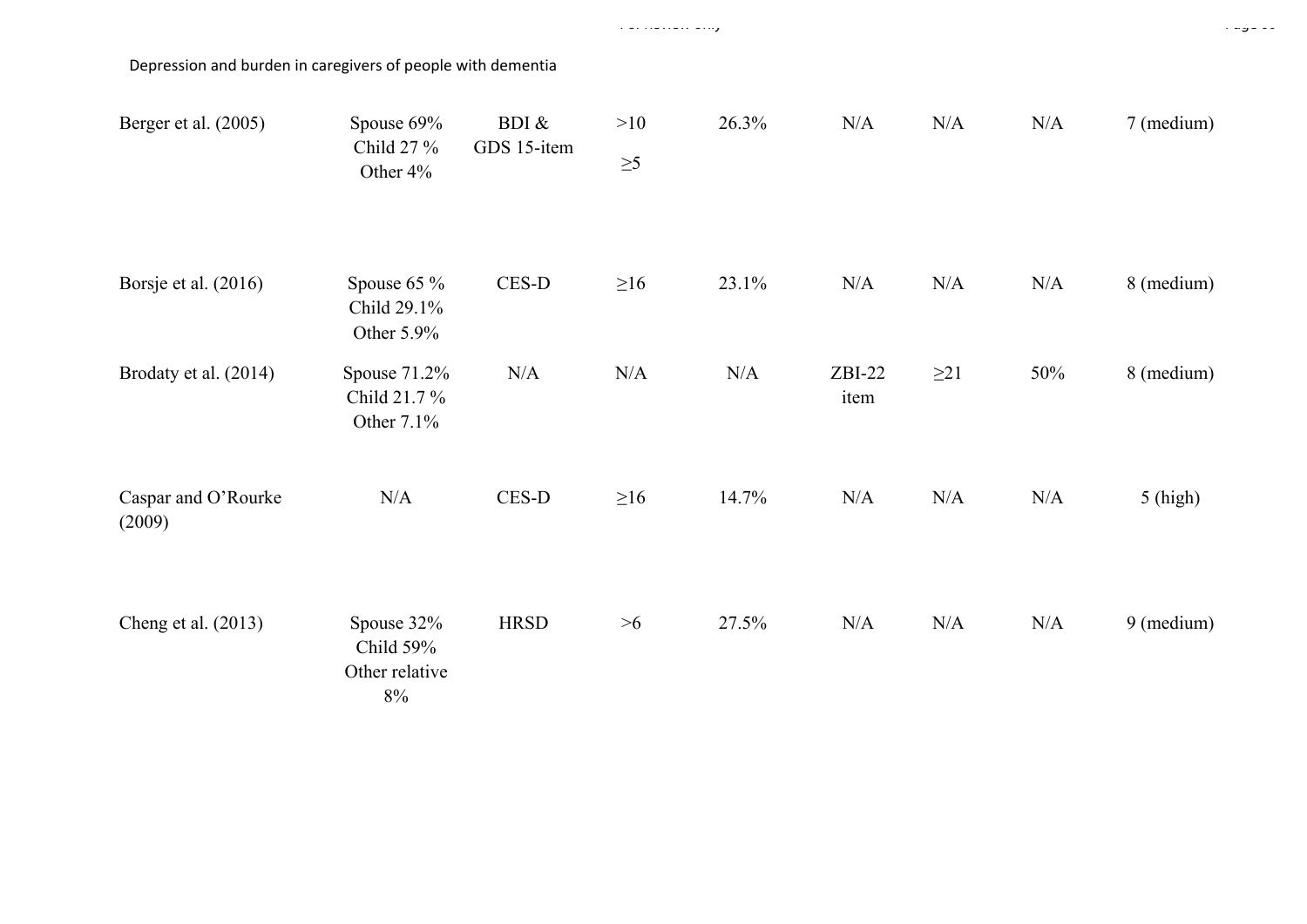| Contador et al. (2012)         | Spouse 28.5%<br>Child 51.5%<br>Other relative<br>20%                            | <b>GADS</b>                        | >2        | 36.2% | N/A              | N/A       | N/A   | $11$ (low) |
|--------------------------------|---------------------------------------------------------------------------------|------------------------------------|-----------|-------|------------------|-----------|-------|------------|
| Covinsky et al. (2003)         | Spouse $50.5\%$<br>Child 36.7%<br>Other 12.9%                                   | GDS 15-item                        | $\geq 6$  | 32%   | N/A              | N/A       | N/A   | 7 (medium) |
| Cucciare et al (2010)          | Spouse $23.5%$<br>Daughter,<br>daughter-in-law<br>and<br>granddaughter<br>76.5% | Interview,<br>SCID-I for<br>DSM-IV | N/A       | 16.9% | N/A              | N/A       | N/A   | 7 (medium) |
| Epstein-Lubow et al.<br>(2008) | Spouse 61%<br>Child 39%                                                         | N/A                                | N/A       | N/A   | $ZBI-22$<br>item | $\geq$ 29 | 45.5% | $6$ (high) |
| Gallagher et al (2011)         | Spouse 64.3%<br>No other details<br>specified                                   | $CES-D-10$                         | $\geq 10$ | 33.3% | N/A              | N/A       | N/A   | $6$ (high) |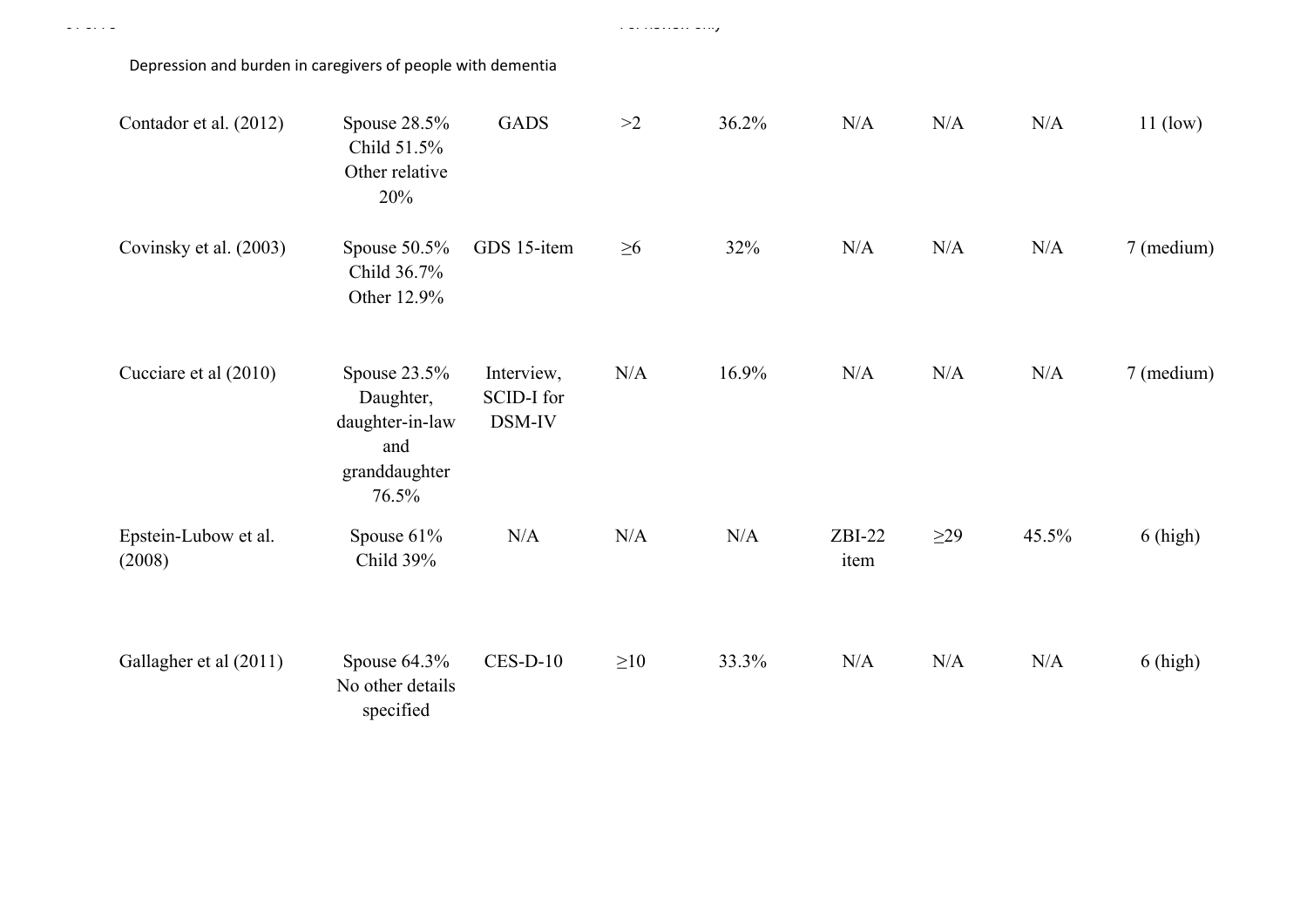| García-Alberca et al<br>(2012) | Spouse 38.8%<br>Child 43.8%<br>Sibling $7.4\%$<br>Other relative<br>10% | <b>BDI</b> Spanish<br>version | >20       | 53.7% | N/A        | N/A       | N/A | 8 (medium) |
|--------------------------------|-------------------------------------------------------------------------|-------------------------------|-----------|-------|------------|-----------|-----|------------|
| Germain et al. (2009)          | Spouse $52.2\%$<br>Child 36.7%<br>Friend 2.00%<br>Other 9.1%            | N/A                           | N/A       | N/A   | ZBI-22item | $\geq$ 21 | 45% | 9 (medium) |
| Givens et al. (2014)           | Spouse $63.6\%$<br>No other details<br>specified                        | $CES-D$                       | $\geq 16$ | 22.8% | N/A        | N/A       | N/A | $5$ (high) |
| Hasegawa et al. (2014)         | Spouse 37%<br>Child 48%<br>Other 15%                                    | $CES-D$                       | $\geq 16$ | 32.6% | N/A        | N/A       | N/A | 7 (medium) |
| Holland et al. (2010)          | Spouse 39%<br>Daughters 54%<br>Daughter-in-<br>law $7%$                 | $CES-D$                       | $\geq 16$ | 46.8% | N/A        | N/A       | N/A | 9 (medium) |

For Review only Page 62 of 78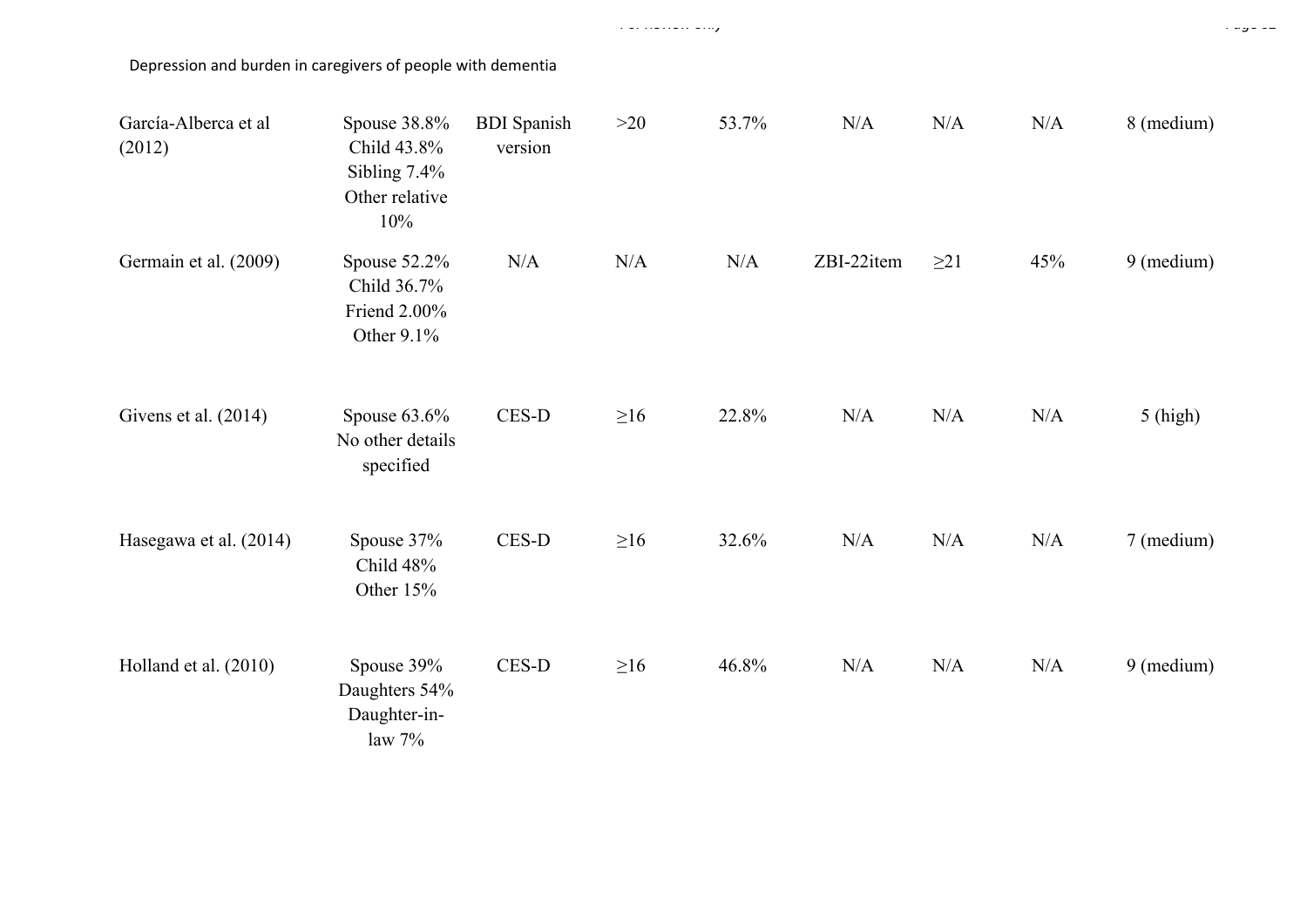| Depression and burden in caregivers of people with dementia |                                                            |                                            |          |       |     |     |     |            |
|-------------------------------------------------------------|------------------------------------------------------------|--------------------------------------------|----------|-------|-----|-----|-----|------------|
| Jang et al. (2004)                                          | Spouse 100%                                                | <b>GDS</b>                                 | >11      | 41.9% | N/A | N/A | N/A | 9 (medium) |
| Kaiser and Panegyres<br>(2007)                              | Spouse 100%                                                | <b>BDI</b>                                 | >10      | 57%   | N/A | N/A | N/A | 7 (medium) |
| Kurz et al. (2003)                                          | Spouse 53.6%<br>Child 26.6%<br>Sibling 3.9%<br>Other 15.8% | <b>BDI-short</b><br>form                   | $\geq 5$ | 42.6% | N/A | N/A | N/A | $6$ (high) |
| Liang et al. $(2016)$                                       | N/A                                                        | <b>HADS</b><br>Chinese<br>version          | $\geq 8$ | 20.9% | N/A | N/A | N/A | $6$ (high) |
| Lowery et al. (2000)                                        | Spouse 44%<br>Child 40%<br>Other relative<br>16%           | MADRS,<br>interview<br>and RDC<br>criteria | N/A      | 3%    | N/A | N/A | N/A | $5$ (high) |

Page 63 of 78 For Review only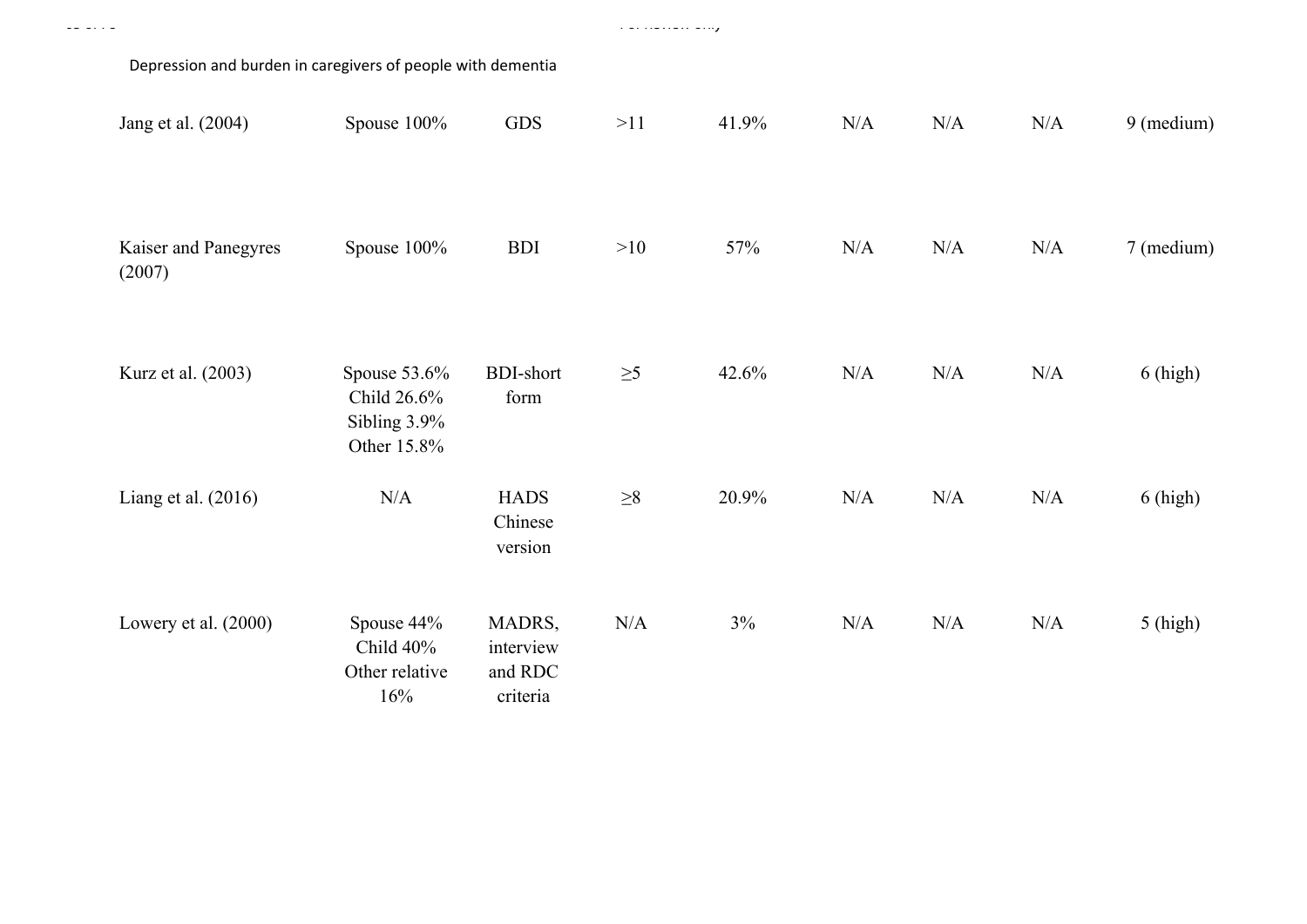| Lu and Austrom (2005)              | Spouse $75.3\%$<br>Child 19.6%<br>Daughter-in-<br>law $3.1\%$<br>Other 2% | CES-D       | $\geq 16$ | 28.9% | N/A              | N/A       | N/A   | $6$ (high)           |
|------------------------------------|---------------------------------------------------------------------------|-------------|-----------|-------|------------------|-----------|-------|----------------------|
| Luchsinger et al. (2015)           | Spouse 38.8%<br>Child 56.8%<br>Other $4.3\%$                              | <b>GDS</b>  | $\geq 10$ | 51.1% | $ZBI-22$<br>item | $\geq$ 21 | 88.5% | 8 (medium)           |
| Mahoney et al. (2005)              | Spouse 44.4%<br>Child 44.4%<br>Friends 4.6%<br>Other relative<br>6.6%     | <b>HADS</b> | $\geq$ 11 | 10.5% | N/A              | N/A       | N/A   | $9 \text{ (medium)}$ |
| McConaghy and<br>Caltabiano (2005) | Spouse 54.8%<br>Child 35.7<br>Friends 2.4%<br>Other relative<br>7.1%      | CES-D       | $\geq 16$ | 59.5% | $ZBI-22$<br>item | $\geq$ 21 | 78.6% | 7 (medium)           |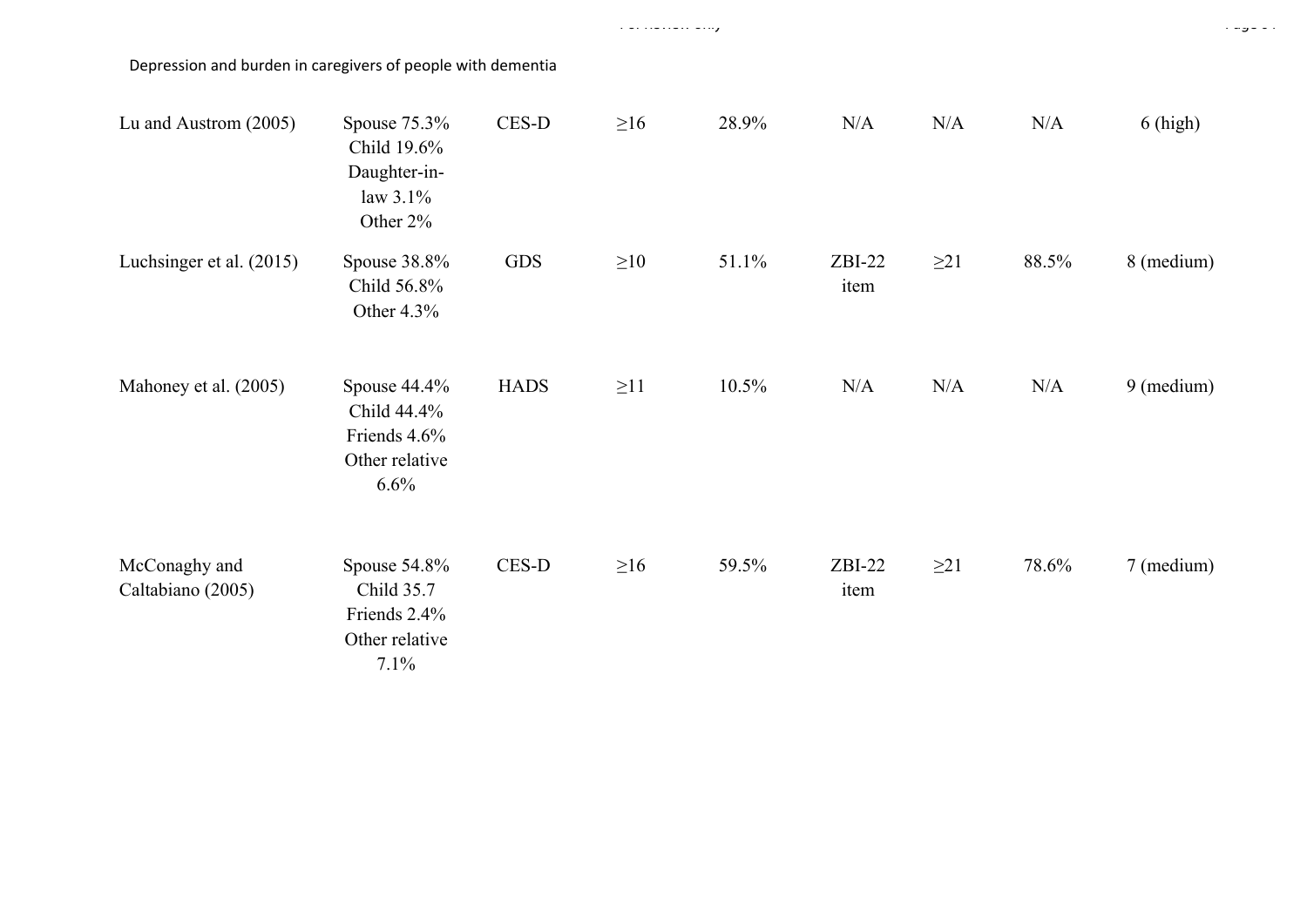Page 65 of 78 For Review only

| Medrano et al. (2014)          | Spouse $15%$<br>Child 55%<br>Grandchild12%<br>Brother 9%<br>Other relative<br>9% | <b>HRSD</b><br>Spanish<br>Version      | $>\!\!8$  | 43.3% | $ZBI-22$<br>item<br>Spanish<br>version | $\geq 46$ | 35.8% | 7 (medium) |
|--------------------------------|----------------------------------------------------------------------------------|----------------------------------------|-----------|-------|----------------------------------------|-----------|-------|------------|
| Orgeta and Lo Sterzo<br>(2013) | Spouse $52.6\%$<br>Child 29.3%<br>Other relative<br>18.1%                        | <b>HADS</b>                            | ${\geq}8$ | 54.7% | N/A                                    | N/A       | N/A   | $6$ (high) |
| Ostojic et al. (2014)          | Spouse $26.7\%$<br>Child 63.3%                                                   | <b>HADS</b><br>Croatian<br>translation | $\geq$ 11 | 26.7% | N/A                                    | N/A       | N/A   | $5$ (high) |
| Piercy et al. $(2013)$         | Spouse 45%<br>Child 50%<br>Other 5%                                              | <b>BDI-II</b>                          | $\geq$ 14 | 16.4% | N/A                                    | N/A       | N/A   | 8 (medium) |
| Raggi et al. (2015)            | Spouse $57.5\%$<br>Child 38.4%<br>Sibling $2.7\%$<br>Nephew 1.4%                 | N/A                                    | N/A       | N/A   | <b>CBI</b>                             | >24       | 60.3% | $5$ (high) |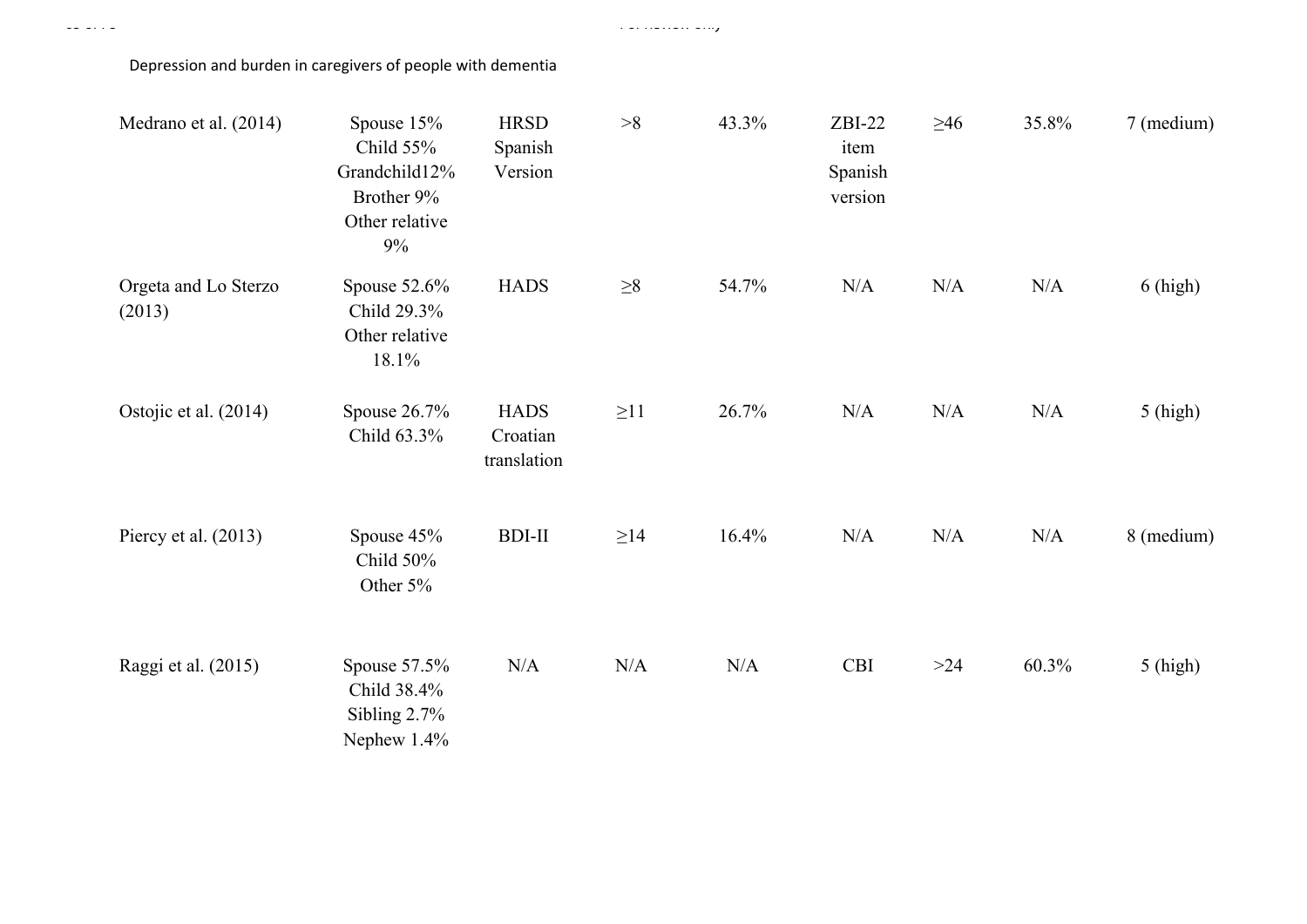| Riedel et al. (2016)  | Spouse 48.5%<br>Child 36.3%<br>Son-in-<br>law/daughter-<br>in-law $5.5\%$<br>Other 9.4% | <b>DSQ</b>    | $\geq 10$ | 43.7% | N/A | N/A | N/A       | $10$ (low) |
|-----------------------|-----------------------------------------------------------------------------------------|---------------|-----------|-------|-----|-----|-----------|------------|
| Roche et al. (2015)   | Spouse 79.8%<br>no other details<br>specified                                           | <b>BDI-II</b> | $\geq$ 13 | 48.9% | N/A | N/A | N/A       | $4$ (high) |
| Rosness et al. (2011) | Spouse 100%                                                                             | GDS-15 item   | $\geq 5$  | 53.1% | N/A | N/A | $\rm N/A$ | 7 (medium) |
| Roth et al. (2008)    | Spouse 48.2%<br>Child 41.8%<br>Other 10.1%                                              | $CES-D$       | $\geq 16$ | 41%   | N/A | N/A | N/A       | 7 (medium) |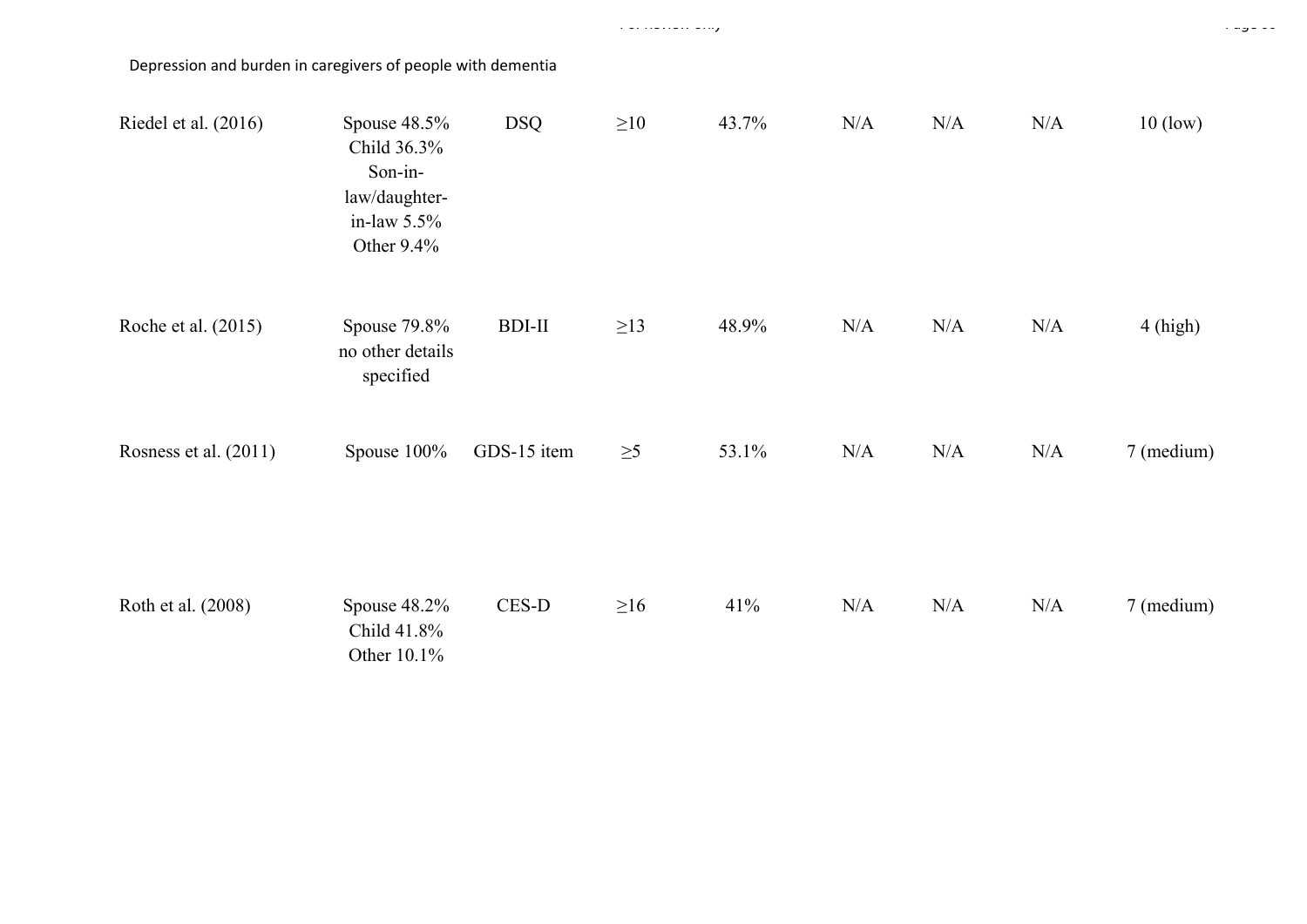Depression and burden in caregivers of people with dementia

| Sansoni et al. (2014)    | Spouse 73.53%<br>Sister 1.94%<br>Daughter<br>11.76% Friend<br>2.94% Other<br>relative 8.82% | <b>GDS</b>                   | >15       | 52.9% | N/A                                    | N/A   | N/A   | $6$ (high) |
|--------------------------|---------------------------------------------------------------------------------------------|------------------------------|-----------|-------|----------------------------------------|-------|-------|------------|
| Simpson $(2010)$         | Spouse $50.1\%$<br>Child 41.3%<br>Sibling $2.5\%$<br>Other 6.3%                             | CES-D                        | $\geq 16$ | 31.3% | N/A                                    | N/A   | N/A   | $10$ (low) |
| Slachevsky et al. (2013) | Spouse 40%<br>Child 43%<br>Sibling 5%<br>Relative in law<br>4% Friends 1%                   | N/A                          | N/A       | N/A   | $ZBI-22$<br>item<br>Chilean<br>version | $>46$ | 74.2% | 8 (medium) |
| Sleath et al. (2005)     | Spouse 92%<br>Sister and<br>daughter 8%                                                     | CES-D<br>modified<br>version | $\geq 9$  | 31%   | N/A                                    | N/A   | N/A   | 9 (medium) |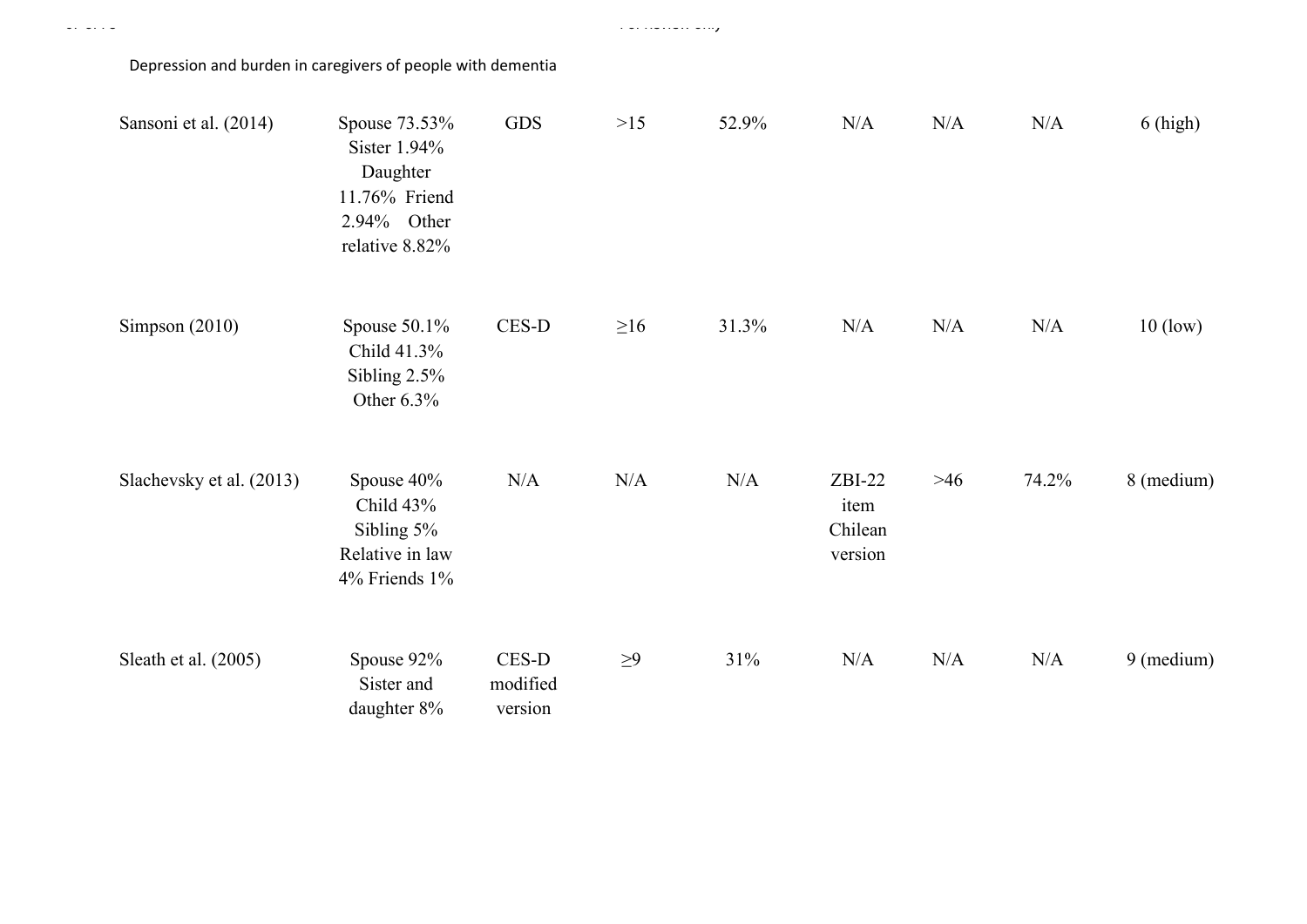Depression and burden in caregivers of people with dementia

| Valimaki et al. (2015) | Spouse $70.24\%$<br>Non-spouse<br>29.76%                                     | <b>BDI</b>  | >10      | 44.1% | N/A | N/A | N/A | 7 (medium) |
|------------------------|------------------------------------------------------------------------------|-------------|----------|-------|-----|-----|-----|------------|
| Waite et al. (2004)    | Spouse $45.8\%$<br>Daughters<br>31.9% Friends<br>or other<br>relatives 22.5% | GDS-15 item | $\geq 5$ | 43.1% | N/A | N/A | N/A | $6$ (high) |

*Note:* N/A = not available. Location: AL = Alabama; CA = California; FL = Florida; IL = Illinois; MA = Massachusetts; MN = Minnesota; NY  $=$  New York; OH = Ohio; OK = Oklahoma; OR = Oregon; PA = Pennsylvania; RI = Rhode Island; TN = Tennessee; TX = Texas; UK = United Kingdom; USA = United States of America; UT = Utah. Design: RCT = Randomized Controlled Trial. Recruitment source: USC = University of Southern California. Dementia diagnostic tools: CAMDEX = Cambridge Mental Disorders of the Elderly Examination (Roth et al., 1986); CDRS = Clinical Dementia Rating Scale (Hughes, Berg, Danziger, Coben & Martin, 1982); DSM-III-R/IV/IV-R/5 = Diagnostic and Statistical Manual of Mental Disorders third edition revised (APA, 1987)/fourth edition (APA, 1994)/ fourth edition revised (APA, 2000)/fifth edition revised (APA, 2013); ICD-9/10 = International Statistical Classification of Diseases and Related Health Problems-9th Revision (WHO, 1978)/10th Revision (WHO, 1992); ICPC-2 = International Classification of Primary Care-Second Edition (WHO, 2003); MMSE = Mini Mental State Exam (Folstein, Folstein & McHugh, 1975); NINCDS-ADRDA = National Institute of Neurological and Communicative Disorders and Stroke and the Alzheimer's Disease and Related Disorders Association (McKhann et al., 1984). Dementia terms: AD = Alzheimer's Disease; FTD = Frontotemporal Lobe Dementia; DLB = Dementia with Lewy Bodies; PPA = Primary Progressive Aphasia; PwD = people with dementia; VD = Vascular Dementia. Depression measures: BDI-I/short form/II/Spanish Version/Chilean Version = Beck Depression Inventory (Beck et al., 1961)/short-form (Beck & Beck,1972)/second edition (Beck, Steer, Ball & Ranieri, 1996)/Spanish Version (Conde & Useros, 1975)/Chilean Version; CES-D/-10/modified version = Centre for Epidemiological Studies-Depression (Radloff 1977)/10-item (Andresen, Malmgren, Carter, & Patrick, 1994)/modified version (Hays, Blazer & Gold, 1993); DSQ = Depression Screening Questionnaire (Wittchen, Höfler, & Meister, 2001); GADS = Goldberg Anxiety and Depression Scale (Goldberg, Bridges, Duncan-Jones, & Grayson, 1988); GDS/-15 item = Geriatric Depression Scale (Yesavage et al., 1983)/15-item (Yesavage & Sheikh, 1986); HADS original/Chinese Version = Hospital Anxiety and Depression Scale (Zigmond & Snaith, 1983)/-Chinese Version (Chan, Leung, Fong, Leung, & Lee, 2010); HRSD/-Spanish version